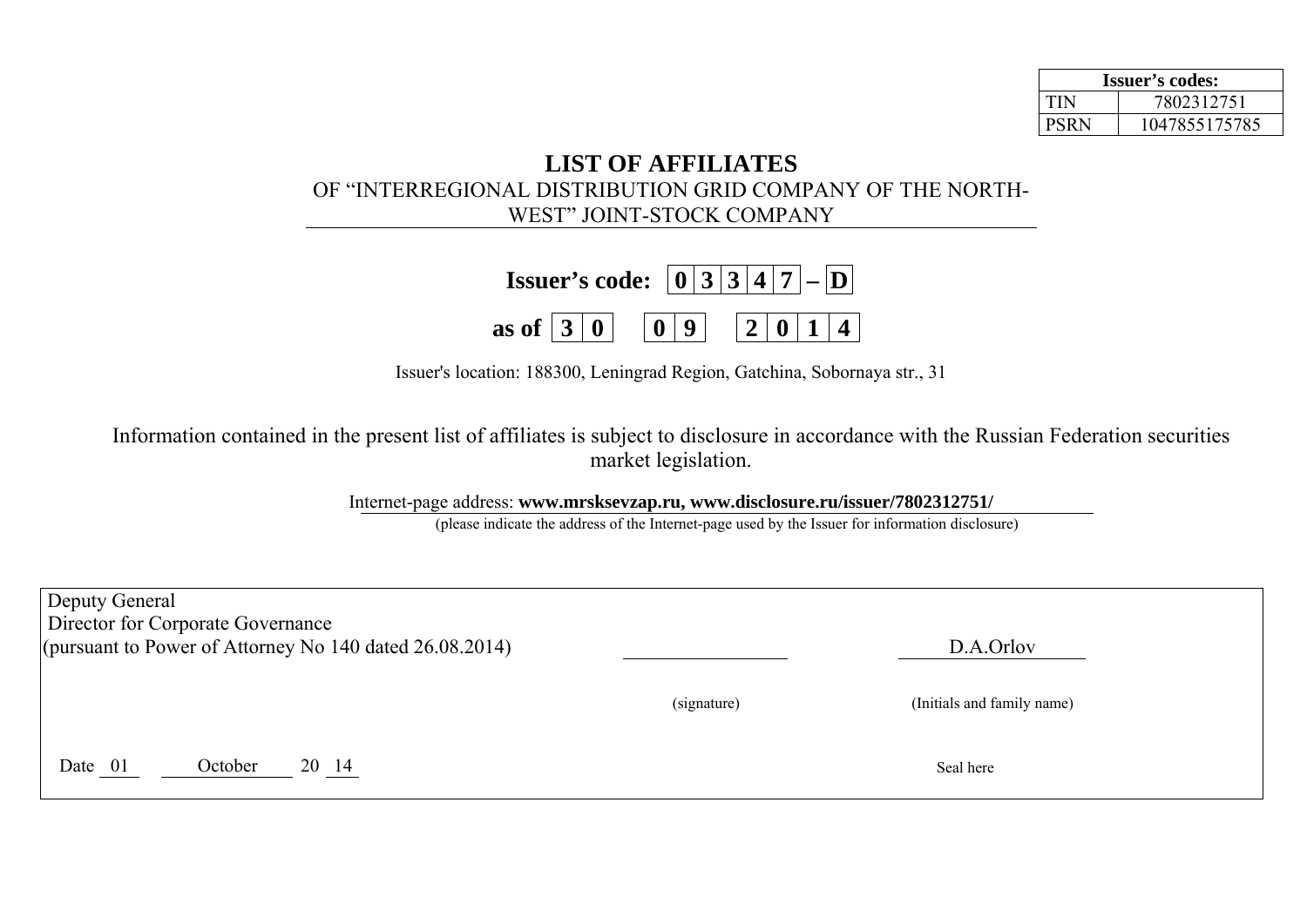|                  |                                                                                                                                           |                                                                                                                                   |                                                                    |                                        | Issuer's codes:                                                            |                                                                       |
|------------------|-------------------------------------------------------------------------------------------------------------------------------------------|-----------------------------------------------------------------------------------------------------------------------------------|--------------------------------------------------------------------|----------------------------------------|----------------------------------------------------------------------------|-----------------------------------------------------------------------|
|                  |                                                                                                                                           |                                                                                                                                   |                                                                    |                                        | <b>TIN</b>                                                                 | 7802312751                                                            |
|                  | 1. Composition of affiliates as of                                                                                                        | $\overline{0}$<br>$0\vert 9$<br>3 <sup>1</sup>                                                                                    | $\overline{4}$<br>$\overline{2}$<br>$\overline{0}$<br>$\mathbf{1}$ |                                        | <b>PSRN</b>                                                                | 1047855175785                                                         |
| Item<br>No.      | Full business name (registered<br>name for a non-commercial<br>organization) or given name,<br>patronymic and family name of<br>affiliate | Location of legal entity<br>or place of residence of<br>individual (indicated only<br>upon the concerned<br>individual's consent) | Reason(s)<br>for<br>person to be<br>qualified as affiliate         | Date of the<br>reason(s)<br>occurrence | Fraction of<br>affiliate's<br>participation in<br>joint-stock<br>company's | Fraction of<br>joint-stock<br>company's<br>ordinary<br>shares held by |
| $\mathbf{1}$     | $\overline{2}$                                                                                                                            | $\overline{3}$                                                                                                                    | $\overline{4}$                                                     | 5                                      | chartered capital, %<br>6                                                  | affiliate, %<br>$\overline{7}$                                        |
| 1.               | Zharikov, Alexey Nikolayevich                                                                                                             | No consent given                                                                                                                  | Member of the Board of<br>Directors of the joint-stock             | 25.06.2014                             | 0,00                                                                       | 0,00                                                                  |
|                  |                                                                                                                                           |                                                                                                                                   | company.                                                           |                                        |                                                                            |                                                                       |
| 2.               | Dronova, Tatyana Petrovna                                                                                                                 | No consent given                                                                                                                  | Member of the Board of<br>Directors<br>of the joint-stock company  | 25.06.2014                             | 0,00                                                                       | 0,00                                                                  |
| 3.               | Lavrova, Marina Alexandrovna                                                                                                              | No consent given                                                                                                                  | Member of the Board of<br>Directors of the joint-stock<br>company. | 25.06.2014                             | 0,00                                                                       | 0,00                                                                  |
| $\overline{4}$ . | Filkin, Roman Alexeyevich                                                                                                                 | No consent given                                                                                                                  | Member of the Board of<br>Directors of the joint-stock<br>company. | 25.06.2014                             | 0,00                                                                       | 0,00                                                                  |
| 5.               | Sofyin, Vladimir Vladimirovich                                                                                                            | No consent given                                                                                                                  | Member of the Board of<br>Directors of the joint-stock<br>company. | 25.06.2014                             | 0,00                                                                       | 0,00                                                                  |
| 6.               | Erdyniyev, Anton Alexandrovich                                                                                                            | No consent given                                                                                                                  | Member of the Board of<br>Directors of the joint-stock<br>company. | 25.06.2014                             | 0,00                                                                       | 0,00                                                                  |
| 7.               | Chevkin, Dmitry Alexandrovich                                                                                                             | No consent given                                                                                                                  | Member of the Board of<br>Directors of the joint-stock<br>company. | 25.06.2014                             | 0,00                                                                       | 0,00                                                                  |

2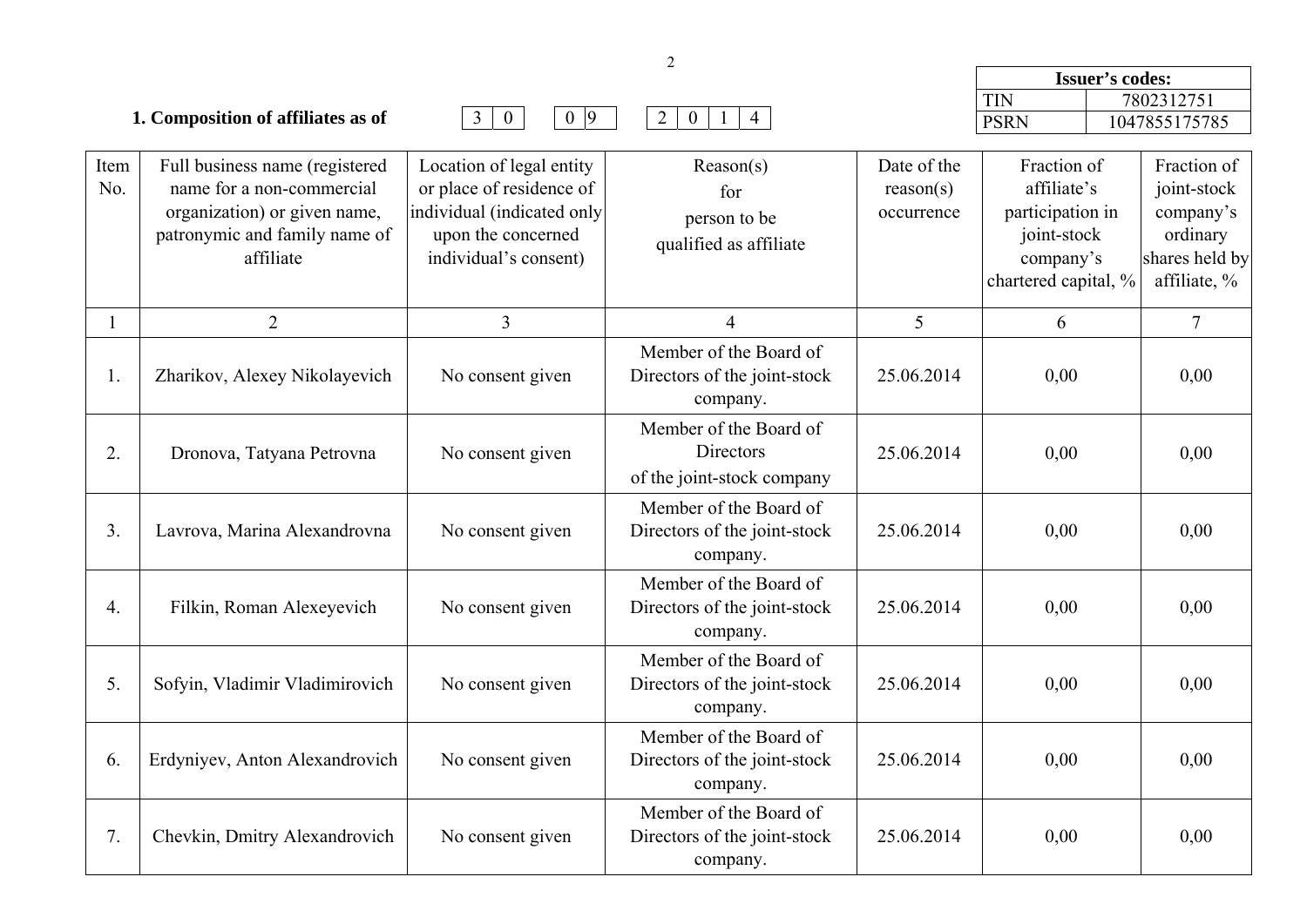|     |                                        |                  | 3                                                                                                                                                                                                              |                                        |      |      |
|-----|----------------------------------------|------------------|----------------------------------------------------------------------------------------------------------------------------------------------------------------------------------------------------------------|----------------------------------------|------|------|
| 8.  | Zholnerchik, Svetlana Semenovna        | No consent given | Member of the Board of<br>Directors of the joint-stock<br>company.                                                                                                                                             | 25.06.2014                             | 0,00 | 0,00 |
| 9.  | Pokrovsky, Sergey Vladimirovich        | No consent given | Member of the Board of<br>Directors of the joint-stock<br>company.                                                                                                                                             | 25.06.2014                             | 0,00 | 0,00 |
| 10. | Saukh, Maxim Mikhaylovich              | No consent given | Member of the Board of<br>Directors of the joint-stock<br>company.                                                                                                                                             | 25.06.2014                             | 0,00 | 0,00 |
| 11. | Titov, Sergey Gennadyevich             | No consent given | Member of the Board of<br>Directors of the joint-stock<br>company.                                                                                                                                             | 25.06.2014                             | 0,00 | 0,00 |
| 12. | Letyagin, Alexander<br>Vyacheslavovich | No consent given | The person exercises the<br>authorities of Sole Executive<br>Body of the joint-stock company<br>Member of the Collegial<br><b>Executive Body</b><br>The person belongs to the group<br>the Company belongs to. | 25.04.2014<br>25.04.2014<br>25.04.2014 | 0,00 | 0,00 |
| 13. | Mikhalkov, Alexander<br>Vladimirovich  | No consent given | Member of the Collegial<br>Executive Body of the joint-<br>stock company                                                                                                                                       | 10.04.2008                             | 0,00 | 0,00 |
| 14. | Orlov, Denis Alexandrovich             | No consent given | Member of the Collegial<br>Executive Body of the joint-<br>stock company                                                                                                                                       | 01.09.2014                             | 0,00 | 0,00 |
|     | 15. Bezdenezhnykh, Oleg Arnoldovich    | No consent given | Member of the Collegial<br>Executive Body of the joint-<br>stock company                                                                                                                                       | 30.08.2013                             | 0,00 | 0,00 |
| 16. | Tiron, Dmitry Petrovich                | No consent given | Member of the Collegial<br>Executive Body of the joint-<br>stock company                                                                                                                                       | 14.12.2012                             | 0,00 | 0,00 |
| 17. | Lutskovich, Viktor Yevgenyevich        | No consent given | Member of the Collegial                                                                                                                                                                                        | 31.07.2014                             | 0,00 | 0,00 |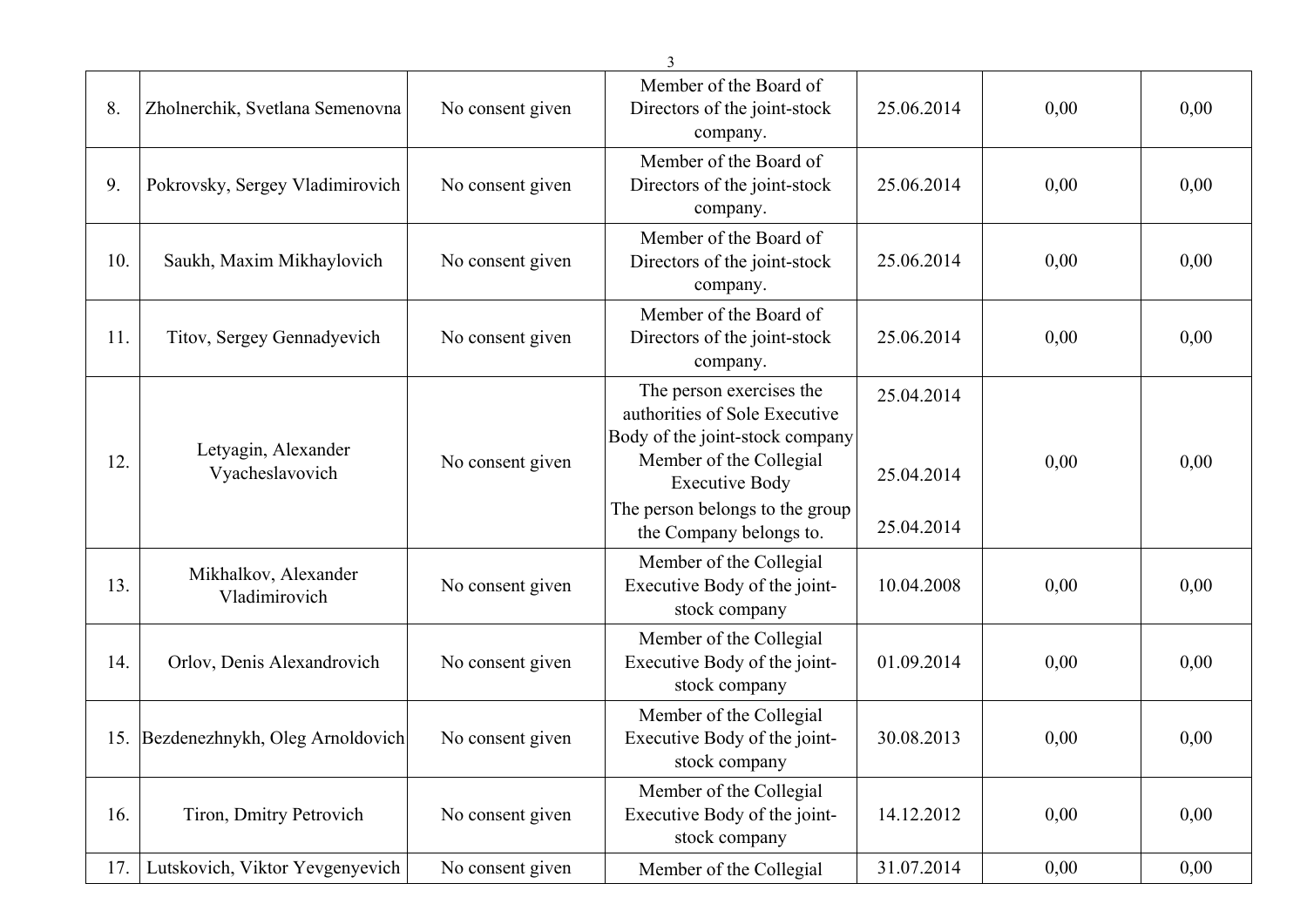|     |                                                                               |                                                                                        | $\Delta$                                                                                                                                                                                                                                                                                                      |            |        |        |
|-----|-------------------------------------------------------------------------------|----------------------------------------------------------------------------------------|---------------------------------------------------------------------------------------------------------------------------------------------------------------------------------------------------------------------------------------------------------------------------------------------------------------|------------|--------|--------|
|     |                                                                               |                                                                                        | Executive Body of the joint-                                                                                                                                                                                                                                                                                  |            |        |        |
|     |                                                                               |                                                                                        | stock company                                                                                                                                                                                                                                                                                                 |            |        |        |
| 18. | Mizgin-Somov, Anatoly<br>Alexeyevich                                          | No consent given                                                                       | Member of the Collegial<br>Executive Body of the joint-<br>stock company                                                                                                                                                                                                                                      | 31.07.2014 | 0,00   | 0,00   |
| 19. | Nikiforov, Dmitry Sergeyevich                                                 | No consent given                                                                       | Member of the Collegial<br>Executive Body of the joint-<br>stock company                                                                                                                                                                                                                                      | 31.07.2014 | 0,00   | 0,00   |
| 20. | Gorokhov, Andrey Yuryevich                                                    | No consent given                                                                       | Member of the Collegial<br>Executive Body of the joint-<br>stock company                                                                                                                                                                                                                                      | 08.02.2013 | 0,0013 | 0,0013 |
| 21. | Nikonov, Alexander Dmitriyevich                                               | No consent given                                                                       | Member of the Collegial<br>Executive Body of the joint-<br>stock company                                                                                                                                                                                                                                      | 17.09.2014 | 0,00   | 0,00   |
| 22. | Joint Stock Company "Rosseti"                                                 | 121353, Moscow,<br>Belovezhskaya str., 4                                               | The person is entitled to dispose<br>of more than 20% of the voting<br>shares of the joint-stock<br>company The person belongs to<br>the group the joint-stock<br>company belongs to.                                                                                                                         | 01.07.2008 | 55,38  | 55,38  |
| 23. | Joint-Stock Company "Federal<br>Grid Company of the Unified<br>Energy System" | 117630, Moscow,<br><b>Academician Chelomey</b><br>str., $5A$                           | The person belongs to the group<br>the joint-stock company belongs<br>to.                                                                                                                                                                                                                                     | 10.07.2012 | 0,00   | 0,00   |
| 24. | Joint-Stock Company "Lesnaya<br>Skazka"                                       | Russian Federation,<br>Republic of Karelia,<br>Pryazha District,<br>Sargilahta Village | The joint-stock company is<br>entitled to dispose of more than<br>20% of the total number of votes<br>as per the shares (fractions,<br>contributions) constituting the<br>chartered (share) capital of the<br>person in question<br>The person belongs to the group<br>the joint-stock company belongs<br>to. | 01.04.2008 | 0,00   | 0,00   |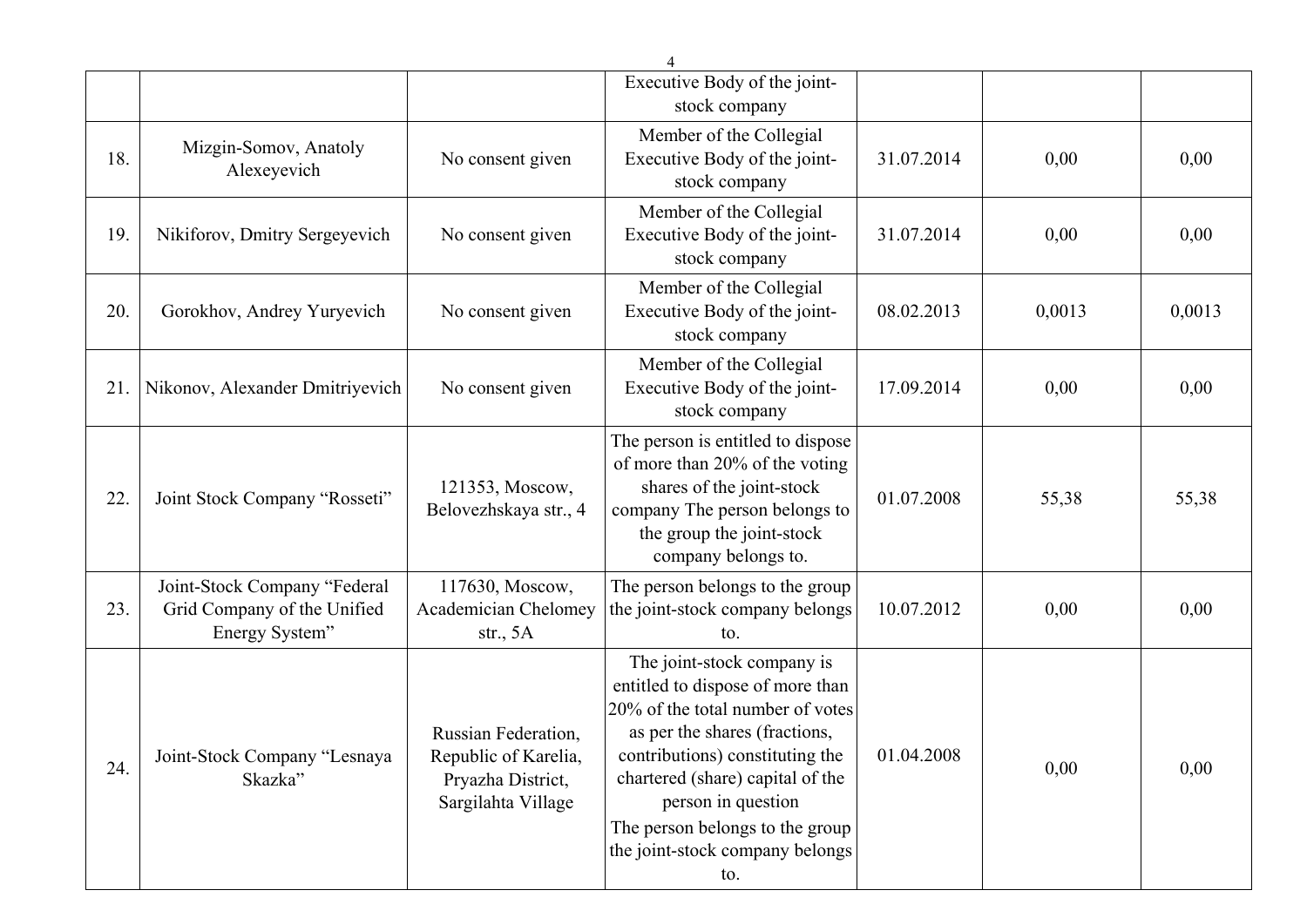| 25. | Joint-Stock Company<br>"Pskovenergoagent"                | 180006,<br>Pskov,<br>Staro-Textilnaya str., 32                                   | The joint-stock company is<br>entitled to dispose of more than<br>20% of the total number of votes<br>as per the shares (fractions,<br>contributions) constituting the<br>chartered (share) capital of the<br>person in question<br>The person belongs to the group<br>the joint-stock company belongs<br>to. | 01.04.2008 | 0,00 | 0,00 |
|-----|----------------------------------------------------------|----------------------------------------------------------------------------------|---------------------------------------------------------------------------------------------------------------------------------------------------------------------------------------------------------------------------------------------------------------------------------------------------------------|------------|------|------|
| 26. | Joint-Stock Company<br>"Pskovenergosbyt"                 | 180004,<br>Pskov,<br>Zavodskaya str., 24                                         | The joint-stock company is<br>entitled to dispose of more than<br>20% of the total number of votes<br>as per the shares (fractions,<br>contributions) constituting the<br>chartered (share) capital of the<br>person in question<br>The person belongs to the group<br>the joint-stock company belongs<br>to. | 01.04.2008 | 0,00 | 0,00 |
| 27. | Joint-Stock Company<br>"Energoservice of the North-West" | 188300, Leningrad<br>Region, Gatchina,<br>Sobornaya str., 31                     | The joint-stock company is<br>entitled to dispose of more than<br>20% of the total number of votes<br>as per the shares (fractions,<br>contributions) constituting the<br>chartered (share) capital of the<br>person in question<br>The person belongs to the group<br>the joint-stock company belongs<br>to. | 28.01.2011 | 0,00 | 0,00 |
| 28. | Limited Liability Company<br>"Murmashi" Cable TV Studio" | 184355, Murmansk<br>Region, Kola District,<br>Murmashi Urban-type<br>Settlement, | The joint-stock company is<br>entitled to dispose of more than<br>20% of the total number of votes<br>as per the shares (fractions,                                                                                                                                                                           | 31.07.2012 | 0,00 | 0,00 |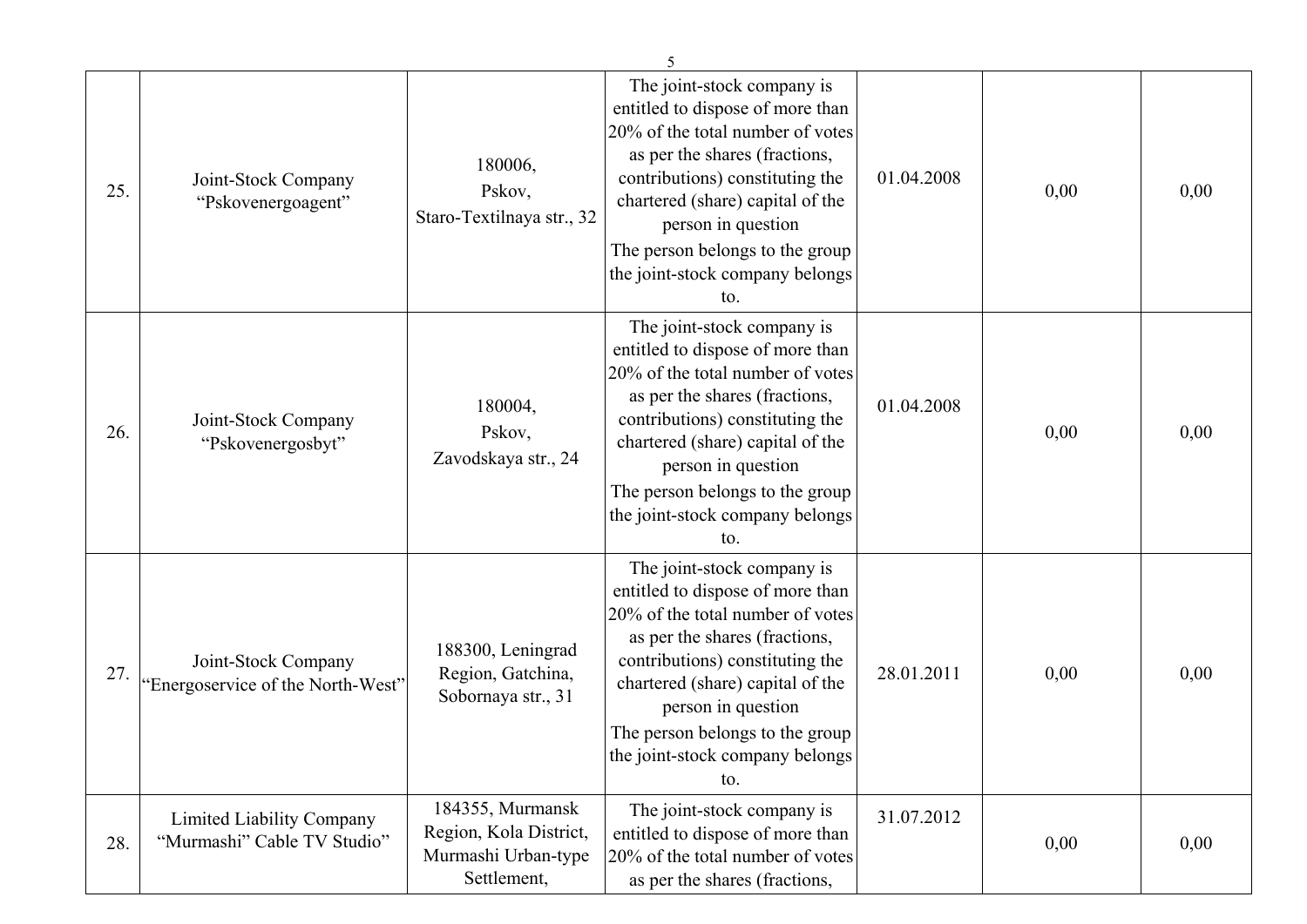|     |                                                                               |                                                                                      | 6                                                                                         |            |      |      |
|-----|-------------------------------------------------------------------------------|--------------------------------------------------------------------------------------|-------------------------------------------------------------------------------------------|------------|------|------|
|     |                                                                               | Misyakov str., 1                                                                     | contributions) constituting the<br>chartered (share) capital of the<br>person in question |            |      |      |
| 29. | Joint-Stock Company<br>«Interregional Distribution Grid<br>Company of Center» | 127018, Russia, Moscow,<br>2nd Yamskaya str.,.4                                      | The person belongs to the group<br>the joint-stock company belongs<br>to.                 | 01.07.2008 | 0,00 | 0,00 |
| 30. | Joint-Stock Company "Energetik"                                               | Tambov Region,<br>Novaya Lyada District<br>Center Settlement,<br>Sanatornaya str., 1 | The person belongs to the group<br>the joint-stock company belongs<br>to.                 | 01.07.2008 | 0,00 | 0,00 |
| 31. | Joint Stock Company "Yaroslavl<br>Electric Power Grid Company"                | 150042,<br>Yaroslavl,<br>Blücher str., 26                                            | The person belongs to the group<br>the joint-stock company belongs<br>to.                 | 01.07.2008 | 0,00 | 0,00 |
| 32. | Joint Stock Company "Moscow<br>United Electric Power Grid<br>Company"         | 115114,<br>Moscow,<br>2nd Paveletsky secondary<br>street, 3 Building 2               | The person belongs to the group<br>the joint-stock company belongs<br>to.                 | 01.07.2008 | 0,00 | 0,00 |
| 33. | Joint-Stock Company<br>"Energocenter"                                         | 142117,<br>Moscow Region,<br>Podolsk, Kirov str., 65                                 | The person belongs to the group<br>the joint-stock company belongs<br>to.                 | 01.07.2008 | 0,00 | 0,00 |
| 34. | Joint-Stock Company<br>«Interregional Distribution Grid<br>Company of Ural»   | 620026,<br>Yekaterinburg, Mamin-<br>Sibiryak str.,<br>140                            | The person belongs to the group<br>the joint-stock company belongs<br>to.                 | 01.07.2008 | 0,00 | 0,00 |
| 35. | Joint-Stock Company<br>"Yekaterinburgenergosbyt"                              | 620144,<br>Yekaterinburg,<br>Surikov str., 48                                        | The person belongs to the group<br>the joint-stock company belongs<br>to.                 | 01.07.2008 | 0,00 | 0.00 |
| 36. | <b>Limited Liability Company</b><br>"Uralenergotrans"                         | 620026,<br>Yekaterinburg,<br>Mamin-Sibiryak str., 140                                | The person belongs to the group<br>the joint-stock company belongs<br>to.                 | 09.08.2010 | 0,00 | 0,00 |
| 37. | Joint Stock Company                                                           | 6200014,                                                                             | The person belongs to the group                                                           | 01.07.2008 | 0,00 | 0,00 |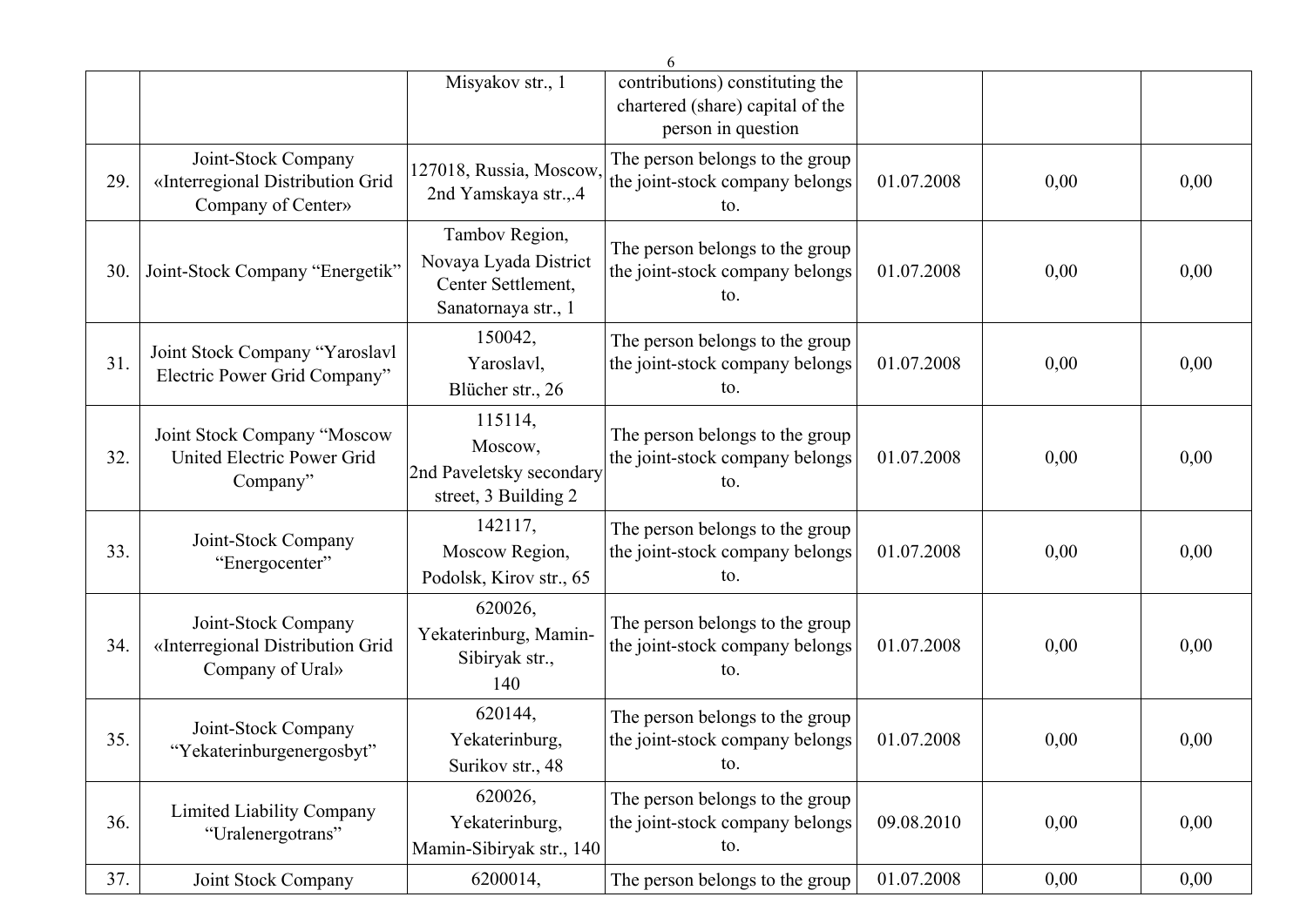|     |                                                                                                 |                                                                                                       | $\tau$                                                                    |            |      |      |
|-----|-------------------------------------------------------------------------------------------------|-------------------------------------------------------------------------------------------------------|---------------------------------------------------------------------------|------------|------|------|
|     | "Yekaterinburg Electric Power                                                                   | Yekaterinburg,                                                                                        | the joint-stock company belongs                                           |            |      |      |
|     | Grid Company"                                                                                   | Boris Yeltsin str.,                                                                                   | to.                                                                       |            |      |      |
|     |                                                                                                 |                                                                                                       |                                                                           |            |      |      |
|     | Joint-Stock Company                                                                             | 660021,                                                                                               | The person belongs to the group                                           |            |      |      |
| 38. | «Interregional Distribution Grid                                                                | Krasnoyarsk,                                                                                          | the joint-stock company belongs                                           | 01.07.2008 | 0,00 | 0,00 |
|     | Company of Siberia»                                                                             | Bograd str., 144a                                                                                     | to.                                                                       |            |      |      |
| 39. | Joint-Stock Company<br>"Tyvaenergo"                                                             | 667001, Russian<br>Federation, Republic of<br>Tyva, Kyzyl,<br>Rabochaya str., 4                       | The person belongs to the group<br>the joint-stock company belongs<br>to. | 01.07.2008 | 0,00 | 0,00 |
| 40. | <b>Limited Liability Company</b><br>"Yurenergoconsult"                                          | 357506, Stavropol<br>Territory, Pyatigorsk,<br>295 Strelkovoy Divizii<br>str., $18$                   | The person belongs to the group<br>the joint-stock company belongs<br>to. | 13.06.2012 | 0,00 | 0,00 |
| 41. | Joint-Stock Company<br>"Sibirsetremont"                                                         | 650021, Kemerovo<br>Region, Kemerovo,<br>Stantsionnaya str., 17                                       | The person belongs to the group<br>the joint-stock company belongs<br>to. | 01.07.2008 | 0,00 | 0,00 |
| 42. | Joint-Stock Company "Sotssfera"                                                                 | 644518, Omsk Region,<br>Omsk District,<br>Chernoluchye Settlement,<br>Strelnikov recreation<br>center | The person belongs to the group<br>the joint-stock company belongs<br>to. | 01.07.2008 | 0,00 | 0,00 |
| 43. | Joint-Stock Company<br>"Sibirelektrosetservice"                                                 | 660062, Krasnoyarsk,<br>Vilskiy str., 7                                                               | The person belongs to the group<br>the joint-stock company belongs<br>to. | 01.07.2008 | 0,00 | 0,00 |
| 44. | Joint-Stock Company<br>«Interregional Distribution Grid<br>Company of Center and<br>Privolzhye» | 603950,<br>Nizhny Novgorod,<br>Rozhdestvenskaya str.,<br>33                                           | The person belongs to the group<br>the joint-stock company belongs<br>to. | 01.07.2008 | 0,00 | 0,00 |
| 45. | Joint Stock Company "Motor<br><b>Transport Facilities"</b>                                      | Kirov Region, Orichi<br>District,                                                                     | The person belongs to the group<br>the joint-stock company belongs        | 01.07.2008 | 0,00 | 0,00 |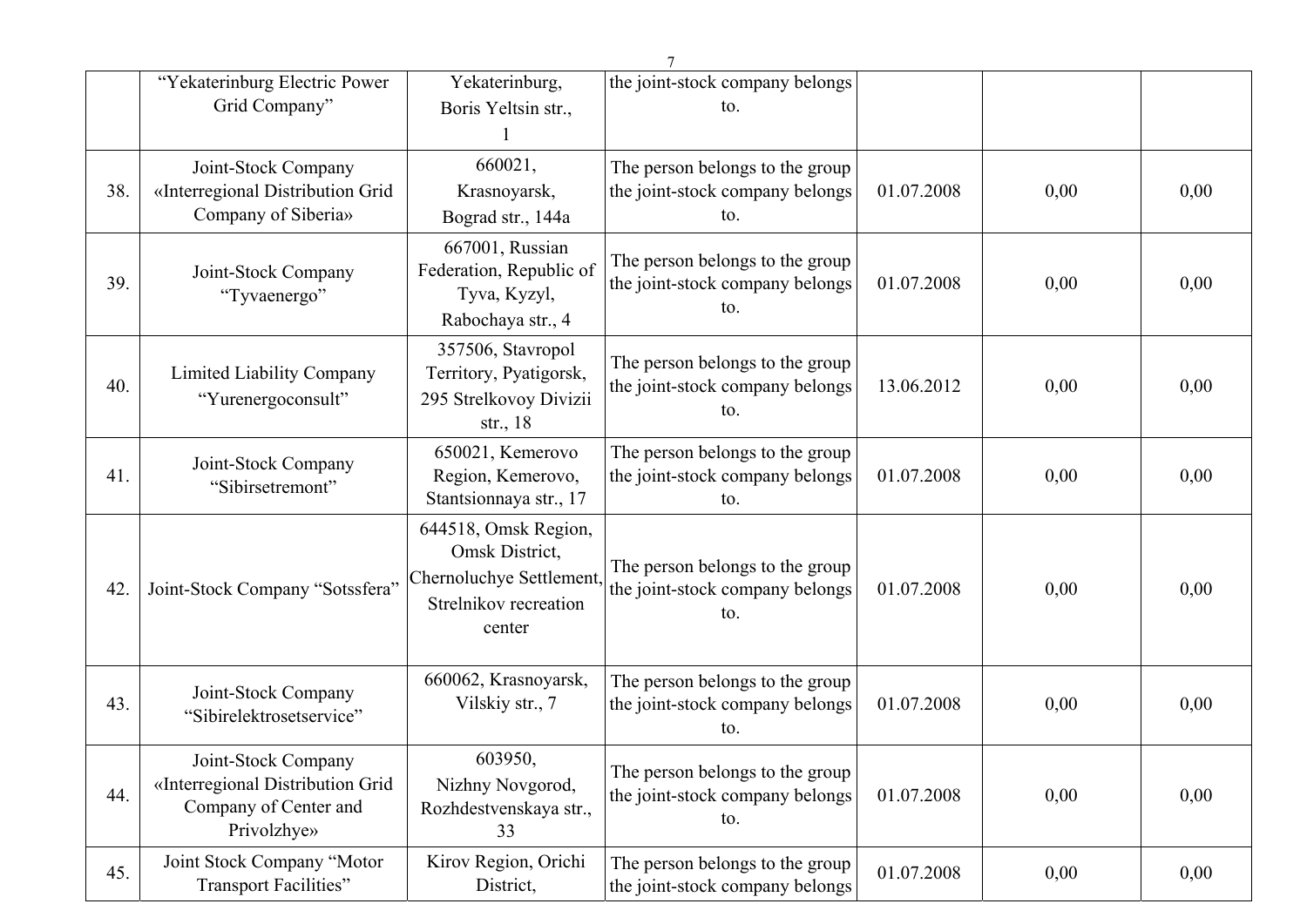|     |                                                                              |                                                                                             | 8                                                                         |            |      |      |
|-----|------------------------------------------------------------------------------|---------------------------------------------------------------------------------------------|---------------------------------------------------------------------------|------------|------|------|
|     |                                                                              | Orichi Settlement,                                                                          | to.                                                                       |            |      |      |
|     |                                                                              | Yuzhnaya str., 50                                                                           |                                                                           |            |      |      |
| 46. | Joint-Stock Company<br>"Sanatorium-Preventorium<br>"Energetik"               | Udmurt Republic,<br>Izhevsk,<br>Aviatsionnaya str., 10                                      | The person belongs to the group<br>the joint-stock company belongs<br>to. | 01.07.2008 | 0,00 | 0,00 |
| 47. | Closed<br>Joint-Stock Company "Svet"                                         | 606440, Nizhny<br>Novgorod Region, Bor,<br>Lunacharsky str., 8                              | The person belongs to the group<br>the joint-stock company belongs<br>to. | 01.07.2008 | 0,00 | 0,00 |
| 48. | Joint-Stock Company<br>"Berendeyevskoye"                                     | 606241, Nizhny<br>Novgorod Region,<br>Lyskovo District,<br>Berendeyevka Rural<br>Settlement | The person belongs to the group<br>the joint-stock company belongs<br>to. | 01.07.2008 | 0,00 | 0,00 |
| 49. | Joint-Stock Company<br>«Interregional Distribution Grid<br>Company of Volga» | Saratov,<br>Pervomaiskaya str.,<br>42/44                                                    | The person belongs to the group<br>the joint-stock company belongs<br>to. | 01.07.2008 | 0,00 | 0,00 |
| 50. | Joint-Stock Company "Social<br>Sphere - M"                                   | 430003,<br>Mordovia,<br>Saransk,<br>Lenin pr, 50                                            | The person belongs to the group<br>the joint-stock company belongs<br>to. | 01.07.2008 | 0,00 | 0,00 |
| 51. | Joint-Stock Company<br>"Sanatorium-Preventorium<br>"Solnechny"               | 460023,<br>Orenburg,<br>Turbinnaya str., 58                                                 | The person belongs to the group<br>the joint-stock company belongs<br>to. | 01.07.2008 | 0,00 | 0,00 |
| 52. | Joint Stock Company "Chuvash<br>Motor Transport Company"                     | 429954,<br>Novocheboksarsk,<br>Promyshlennaya str., 21                                      | The person belongs to the group<br>the joint-stock company belongs<br>to. | 01.07.2008 | 0,00 | 0,00 |
| 53. | Joint-Stock Company<br>«Interregional Distribution Grid<br>Company of South» | 344002,<br>Rostov-on-Don,<br>Bolshaya Sadovaya str.,<br>49                                  | The person belongs to the group<br>the joint-stock company belongs<br>to. | 01.07.2008 | 0,00 | 0,00 |
| 54. | Joint-Stock Company                                                          | 400066,                                                                                     | The person belongs to the group                                           | 01.07.2008 | 0,00 | 0,00 |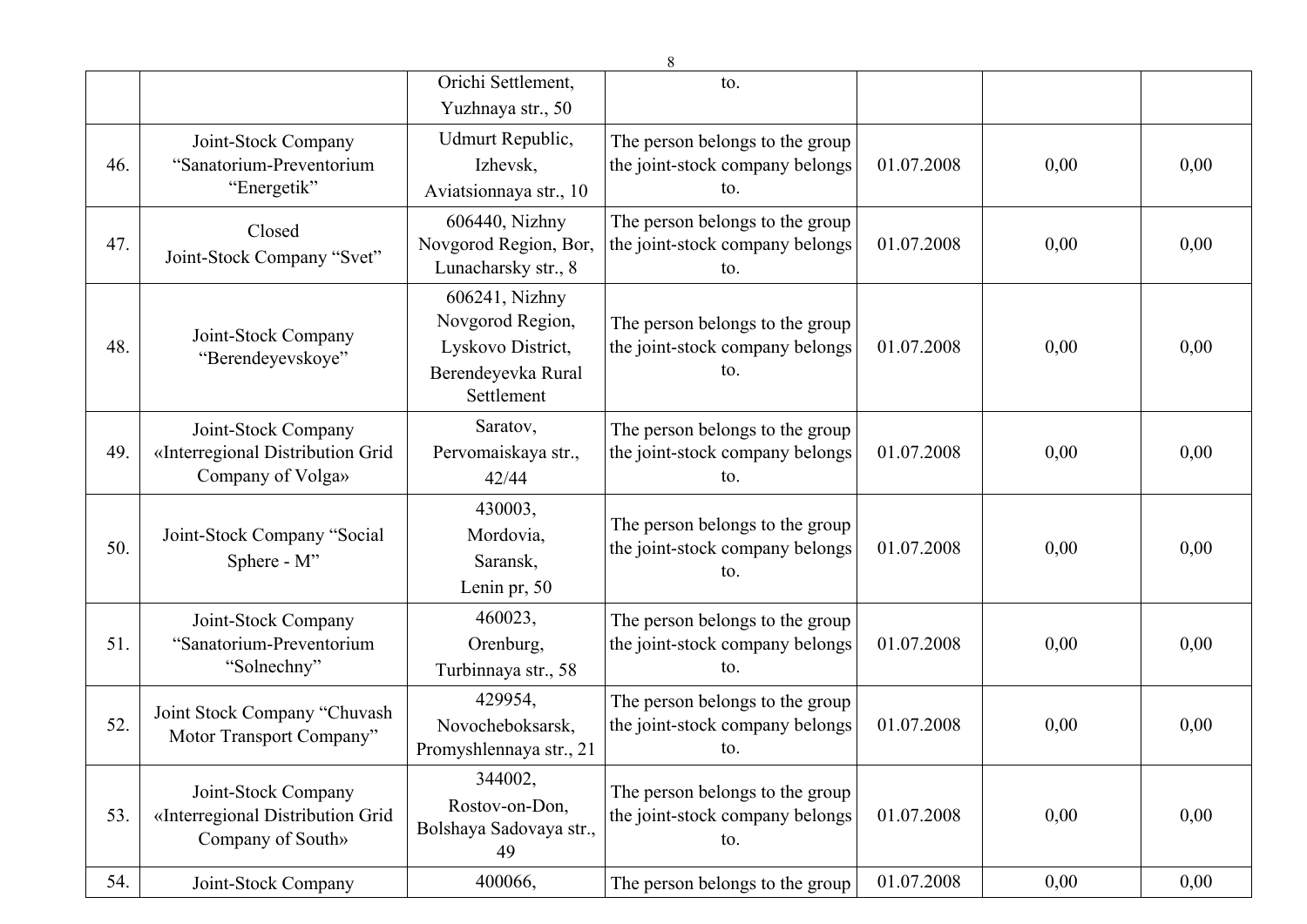|     |                                                                                                         |                                                                                                         | 9                                                                                              |            |      |      |
|-----|---------------------------------------------------------------------------------------------------------|---------------------------------------------------------------------------------------------------------|------------------------------------------------------------------------------------------------|------------|------|------|
|     | "Volgogradsetremont"                                                                                    | Volgograd,                                                                                              | the joint-stock company belongs                                                                |            |      |      |
|     |                                                                                                         | Granovitaya str., 1a                                                                                    | to.                                                                                            |            |      |      |
| 55. | Joint-Stock Company<br>"A.A. Grechko Agricultural<br>Enterprise"                                        | Rostov Region,<br>Kuibyshevo District,<br>Kuibyshevo Rural<br>Settlement,<br>Teatralnaya str., 21       | The person belongs to the group<br>the joint-stock company belongs<br>to.                      | 01.07.2008 | 0,00 | 0,00 |
| 56. | Joint Stock Company<br>"Sokolovskoye" Agricultural<br>Enterprise"                                       | Rostov Region,<br>Novoshakhtinsk-10,<br>Sokolovo-<br>Kundryuchensky<br>Settlement,<br>Kurskaya str., 32 | The person belongs to the group<br>the joint-stock company belongs<br>to.                      | 01.07.2008 | 0,00 | 0,00 |
| 57. | Joint-Stock Company "Energetik"<br><b>Recreation Center"</b>                                            | 352818, Krasnodar<br>Territory, Tuapse<br>District, Shepsi Station,<br>Shkolnaya str., 3                | The person belongs to the group<br>the joint-stock company belongs<br>to.                      | 01.07.2008 | 0,00 | 0,00 |
| 58. | Joint-Stock Company "Research<br>Engineering Center of<br>Interregional Distribution Grid<br>Companies" | 105062,<br>Moscow,<br>Chaplygin str., 6                                                                 | The person belongs to the group<br>the joint-stock company belongs<br>to.                      | 15.09.2010 | 0,00 | 0,00 |
| 59. | Joint-Stock Company<br>"VNIPIenergoprom Association"                                                    | 105094,<br>emb., $2/1$                                                                                  | The person belongs to the group<br>Moscow, Semenovskaya the joint-stock company belongs<br>to. | 01.07.2008 | 0,00 | 0,00 |
| 60. | Joint-Stock Company "VTI<br>Thermal Power Equipment Special<br>Design Bureau"                           | Moscow, 3rd<br>Avtozavodsky prospect,<br>4, Block 1                                                     | The person belongs to the group<br>the joint-stock company belongs<br>to.                      | 01.07.2008 | 0,00 | 0,00 |
| 61. | Joint-Stock Company for Power<br><b>Industry and Electrification</b><br>"Lenenergo"                     | 196247,<br>Saint Petersburg,<br>Konstitutsii sq., 1                                                     | The person belongs to the group<br>the joint-stock company belongs<br>to.                      | 01.07.2008 | 0,00 | 0,00 |
| 62. | Closed Joint-Stock Company<br>"Lenenergospetsremont"                                                    | 191180,<br>Saint Petersburg,                                                                            | The person belongs to the group<br>the joint-stock company belongs                             | 01.07.2008 | 0,00 | 0,00 |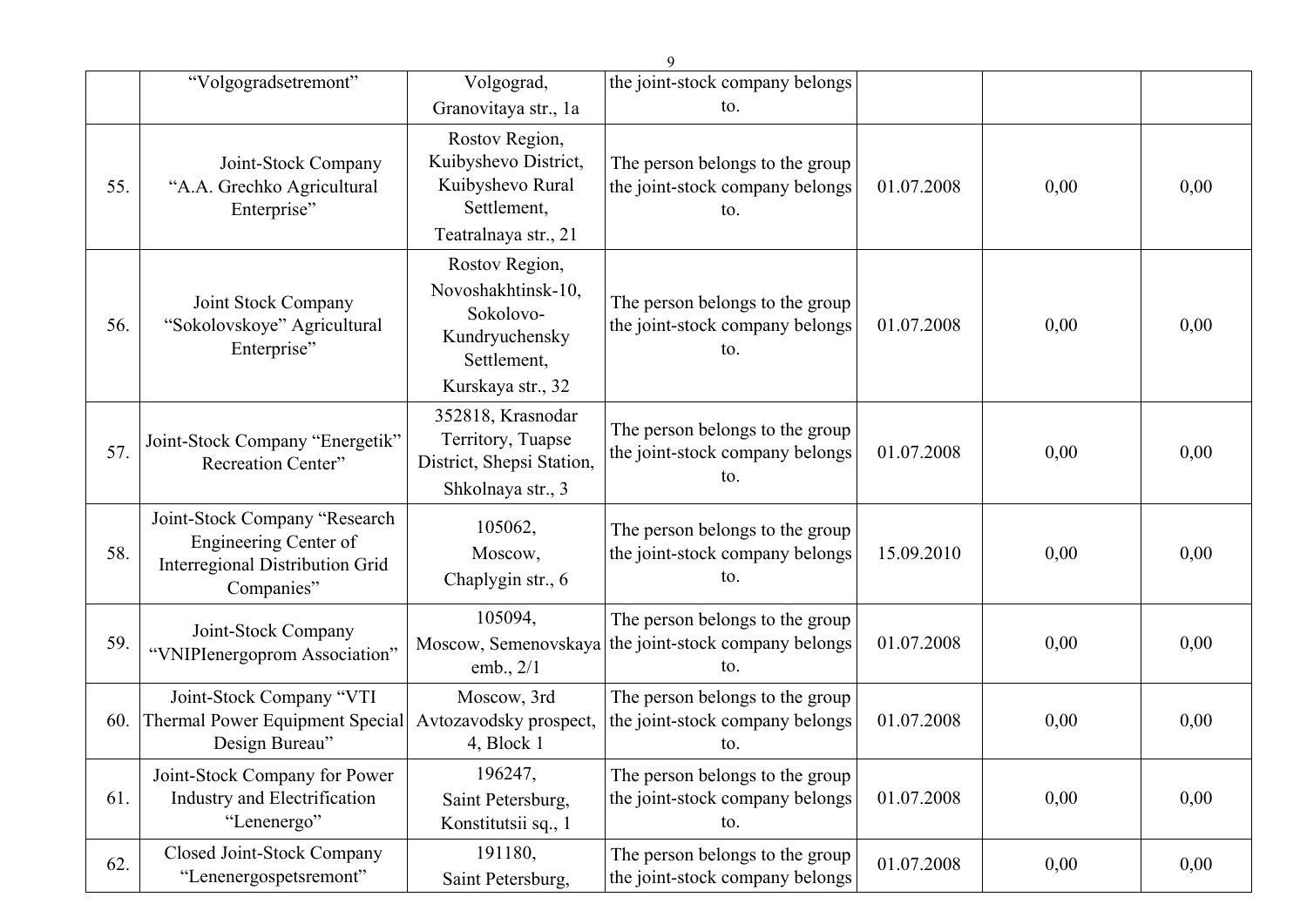|     |                                                                                       |                                                                                                   | 10                                                                        |            |      |      |
|-----|---------------------------------------------------------------------------------------|---------------------------------------------------------------------------------------------------|---------------------------------------------------------------------------|------------|------|------|
|     |                                                                                       | Vasilevsky Island, Line<br>12, 43 Lit. A                                                          | to.                                                                       |            |      |      |
| 63. | Joint-Stock Company for Power<br>Industry and Electrification<br>"Yantarenergo"       | Kaliningrad,<br>Teatralnaya str., 34                                                              | The person belongs to the group<br>the joint-stock company belongs<br>to. | 01.07.2008 | 0,00 | 0,00 |
| 64. | Joint-Stock Company<br>"Yantarenergosbyt"                                             | Kaliningrad,<br>Darwin str., 10                                                                   | The person belongs to the group<br>the joint-stock company belongs<br>to. | 01.07.2008 | 0,00 | 0,00 |
| 65. | Joint Stock Company "Kaliningrad<br>Generating Company"                               | Kaliningrad, Pravaya<br>emb., 10a                                                                 | The person belongs to the group<br>the joint-stock company belongs<br>to. | 01.07.2008 | 0,00 | 0,00 |
| 66. | Kabardino-Balkarian Joint-Stock<br>Company for Power Industry and<br>Electrification  | 360000,<br>Kabardino-Balkarian<br>Republic, Nalchik,<br>Shchors str., 6                           | The person belongs to the group<br>the joint-stock company belongs<br>to. | 01.07.2008 | 0,00 | 0,00 |
| 67. | Joint-Stock Company<br>"Karachayevo-<br>Cherkesskenergo"                              | Karachay-Cherkess<br>Republic,<br>Cherkessk, Osman<br>Kasayev str., 3                             | The person belongs to the group<br>the joint-stock company belongs<br>to. | 01.07.2008 | 0,00 | 0,00 |
| 68. | Joint-Stock Company<br>"Kalmenergosbyt"                                               | 358000,<br>Republic of Kalmykia,<br>Elista,<br>Lermontov str., 7-a                                | The person belongs to the group<br>the joint-stock company belongs<br>to. | 01.07.2008 | 0,00 | 0,00 |
| 69. | Joint-Stock Company<br>"Interregional Distribution Grid<br>Company of North Caucasus" | 357506, Stavropol<br>Territory, Pyatigorsk,<br>Energetik Settlement,<br>Podstantsionnaya str., 18 | The person belongs to the group<br>the joint-stock company belongs<br>to. | 01.07.2008 | 0,00 | 0,00 |
| 70. | Joint Stock Company "Tomsk<br>Distribution Company"                                   | 634041,<br>Tomsk, Kirov pr., 36                                                                   | The person belongs to the group<br>the joint-stock company belongs<br>to. | 01.07.2008 | 0,00 | 0,00 |
| 71. | Joint-Stock Company for Power<br>Industry and Electrification                         | 628406, Tyumen Region,<br>Khanty-Mansi                                                            | The person belongs to the group<br>the joint-stock company belongs        | 01.07.2008 | 0,00 | 0,00 |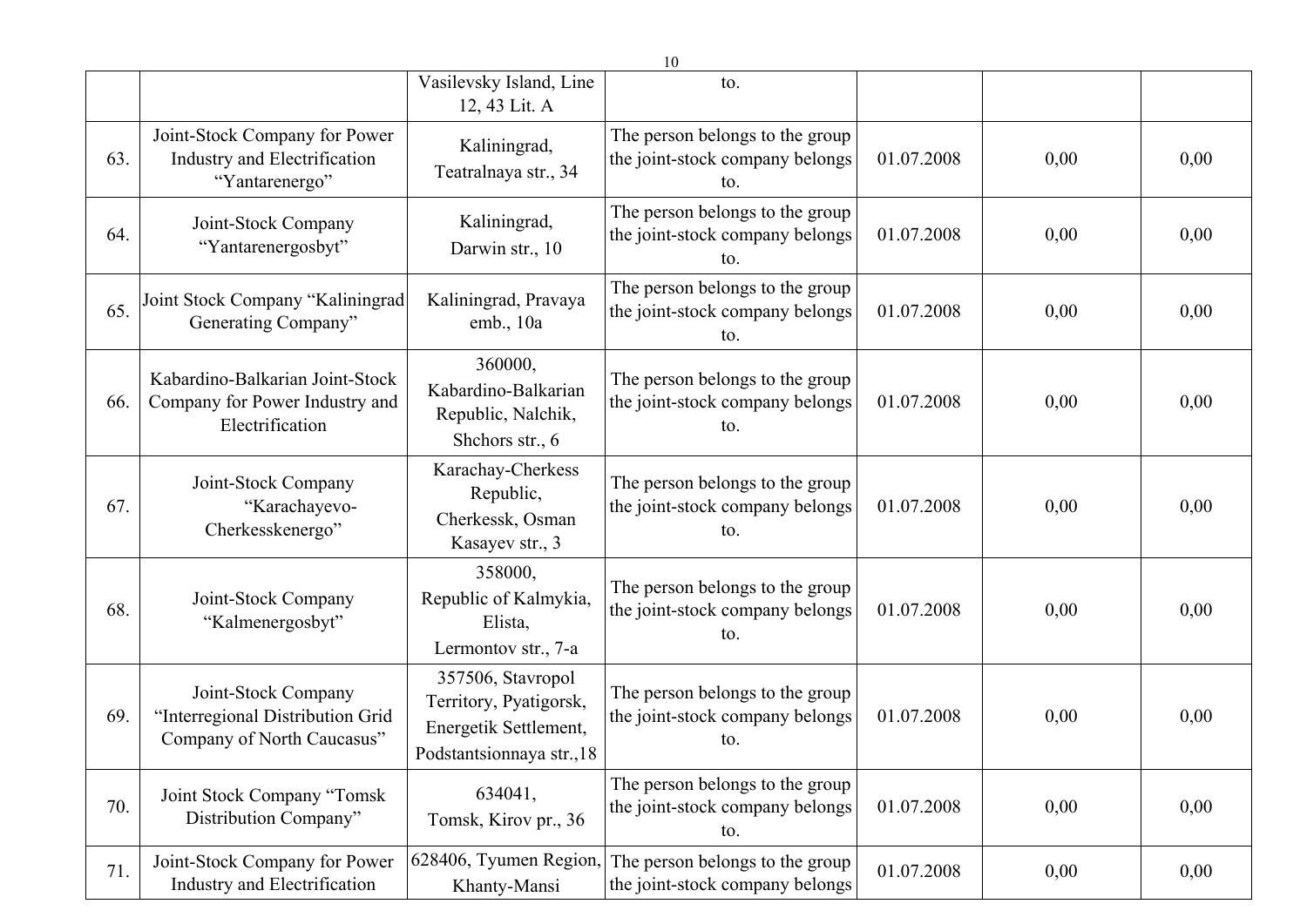|     |                                                                                                                                                                            |                                                                                        | 11                                                                                             |            |      |      |
|-----|----------------------------------------------------------------------------------------------------------------------------------------------------------------------------|----------------------------------------------------------------------------------------|------------------------------------------------------------------------------------------------|------------|------|------|
|     | "Tyumenenergo"                                                                                                                                                             | Autonomous Area-<br>Yugra,                                                             | to.                                                                                            |            |      |      |
| 72. | Joint-Stock Company<br>"Tyvaenergosbyt"                                                                                                                                    | Universitetskaya str., 4<br>667010, Republic of<br>Tyva, Kyzyl,<br>Zavodskaya str.,2 a | The person belongs to the group<br>the joint-stock company belongs<br>to.                      | 01.07.2008 | 0,00 | 0,00 |
| 73. | Joint-Stock Company<br>"Administration for Fiber-Optic<br><b>Communication Lines on</b><br>Overhead Transmission Lines of<br>Interregional Distribution Grid<br>Companies" | 115184<br>Moscow,<br>Bolshaya Tatarskaya str.,<br>35, Building 6                       | The person belongs to the group<br>the joint-stock company belongs<br>to.                      | 15.04.2011 | 0,00 | 0,00 |
| 74. | Joint-Stock Company "North-<br>Western Energy EC Real Estate"                                                                                                              | 191036,<br>Saint Petersburg, Nevsky<br>pr.,<br>111/3                                   | The person belongs to the group<br>the joint-stock company belongs<br>to.                      | 01.07.2008 | 0,00 | 0,00 |
| 75. | Joint-Stock Company "Southern<br>Energy EC Real Estate"                                                                                                                    | 344002,<br>Rostov-on-Don,<br>Budenovsky pr, 2, Office<br>105                           | The person belongs to the group<br>the joint-stock company belongs<br>to.                      | 01.07.2008 | 0,00 | 0,00 |
| 76. | Joint-Stock Company "Ural<br>Energy EC Real Estate"                                                                                                                        | 620075,<br>Yekaterinburg,<br>Pervomaiskaya str.,<br>56                                 | The person belongs to the group<br>the joint-stock company belongs<br>to.                      | 01.07.2008 | 0,00 | 0,00 |
| 77. | Joint-Stock Company "Siberian<br>Energy STC Real Estate"                                                                                                                   | 630132,<br>Novosibirsk,<br>Dimitrov pr, 7                                              | The person belongs to the group<br>the joint-stock company belongs<br>to.                      | 01.07.2008 | 0,00 | 0,00 |
| 78. | Joint-Stock Company<br>"VNIPIenergoprom Real Estate"                                                                                                                       | 105094,<br>emb., $2/1$                                                                 | The person belongs to the group<br>Moscow, Semenovskaya the joint-stock company belongs<br>to. | 01.07.2008 | 0,00 | 0,00 |
| 79. | Joint-Stock Company "Povolzhye                                                                                                                                             | 443001.                                                                                | The person belongs to the group<br>the joint-stock company belongs                             | 01.07.2008 | 0,00 | 0,00 |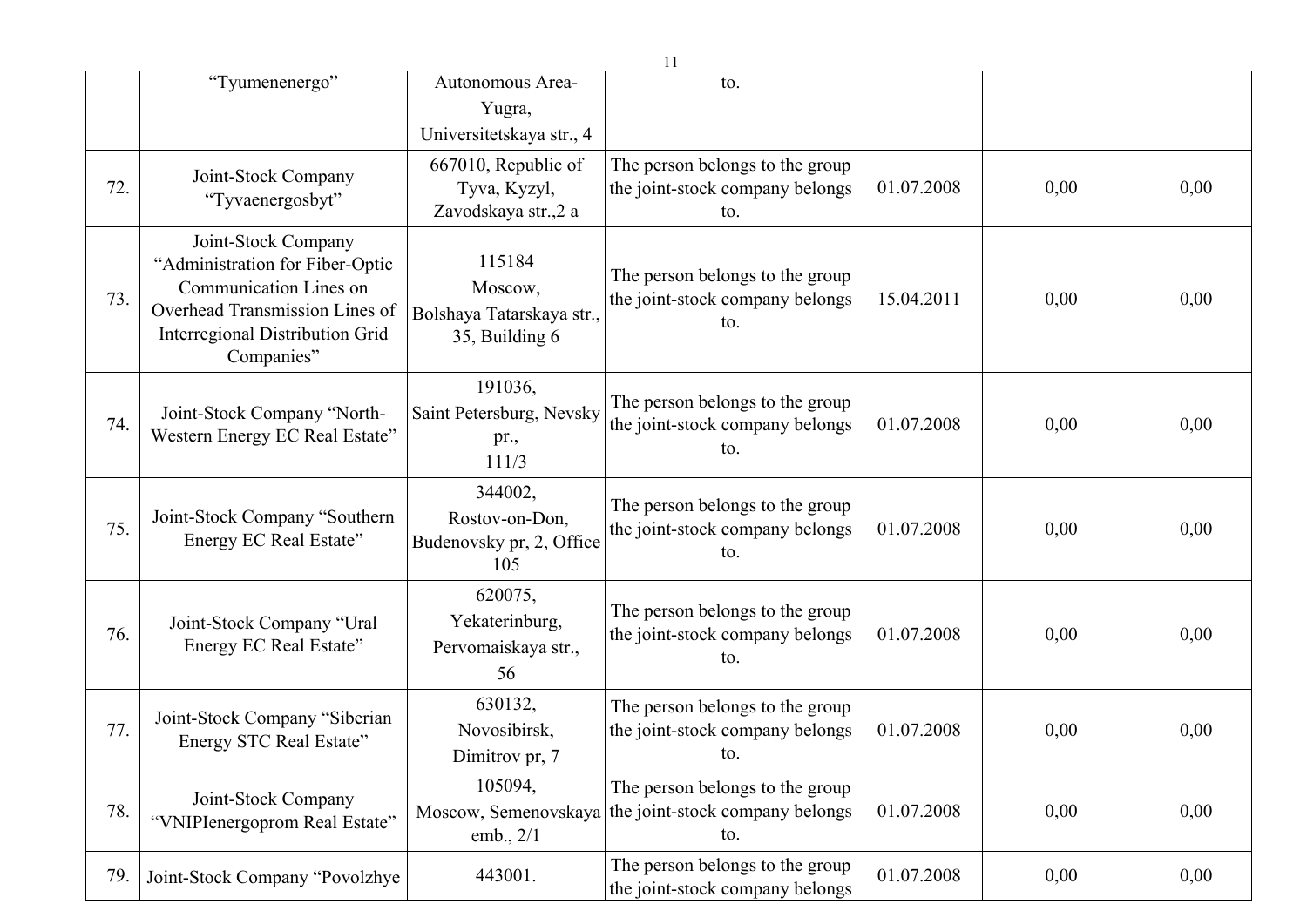|     |                                                                                 |                                                                          | 12                                                                        |            |      |      |
|-----|---------------------------------------------------------------------------------|--------------------------------------------------------------------------|---------------------------------------------------------------------------|------------|------|------|
|     | Energy EC Real Estate"                                                          | Samara,<br>Samarskaya str.,<br>203 "B"                                   | to.                                                                       |            |      |      |
| 80. | Joint-Stock Company "UES EC<br>Real Estate"                                     | 125933,<br>Moscow,<br>Volokolamskoye<br>highway, 2                       | The person belongs to the group<br>the joint-stock company belongs<br>to. | 01.07.2008 | 0,00 | 0,00 |
| 81. | Joint-Stock Company<br>"Moskabelenergoremont"                                   | 111539, Moscow,<br>Reutovskaya str., 7B                                  | The person belongs to the group<br>the joint-stock company belongs<br>to. | 01.07.2008 | 0,00 | 0,00 |
| 82. | Joint-Stock Company<br>"Moskabelsetmontazh"                                     | 115088, Moscow,<br>Yuzhnoportovaya str., 17                              | The person belongs to the group<br>the joint-stock company belongs<br>to. | 01.07.2008 | 0,00 | 0,00 |
| 83. | Joint-Stock Company<br>"Electrotechnical Equipment<br>Repair Plant"             | 152201, Moscow,<br>Starokashirskoye<br>highway,<br>4A                    | The person belongs to the group<br>the joint-stock company belongs<br>to. | 01.07.2008 | 0,00 | 0,00 |
| 84. | Joint-Stock Company<br>"Chechenenergo"                                          | Chechen Republic,<br>Grozny,<br>Staropromyslovskoye<br>highway, 6        | The person belongs to the group<br>the joint-stock company belongs<br>to. | 01.07.2008 | 0,00 | 0,00 |
| 85. | Joint-Stock Company "North-<br>Western Energy Management<br>Company"            | 191167, Saint Petersburg,<br>Alexander Nevsky sq., 2<br>Lit. B           | The person belongs to the group<br>the joint-stock company belongs<br>to. | 01.07.2008 | 0,00 | 0,00 |
| 86. | Joint Stock Company "Dagestan<br>Retail Energy Company"                         | Makhachkala,<br>Dakhadayev str., 73                                      | The person belongs to the group<br>the joint-stock company belongs<br>to. | 01.07.2008 | 0,00 | 0,00 |
| 87. | Joint-Stock Company for Power<br>Industry and Electrification<br>"Ingushenergo" | 386101, Republic of<br>Ingushetia,<br>Nazran, Chechenskaya<br>str., $8a$ | The person belongs to the group<br>the joint-stock company belongs<br>to. | 01.07.2008 | 0,00 | 0,00 |
| 88. | Joint-Stock Company for Power                                                   | 362000,                                                                  | The person                                                                | 01.07.2008 | 0,00 | 0,00 |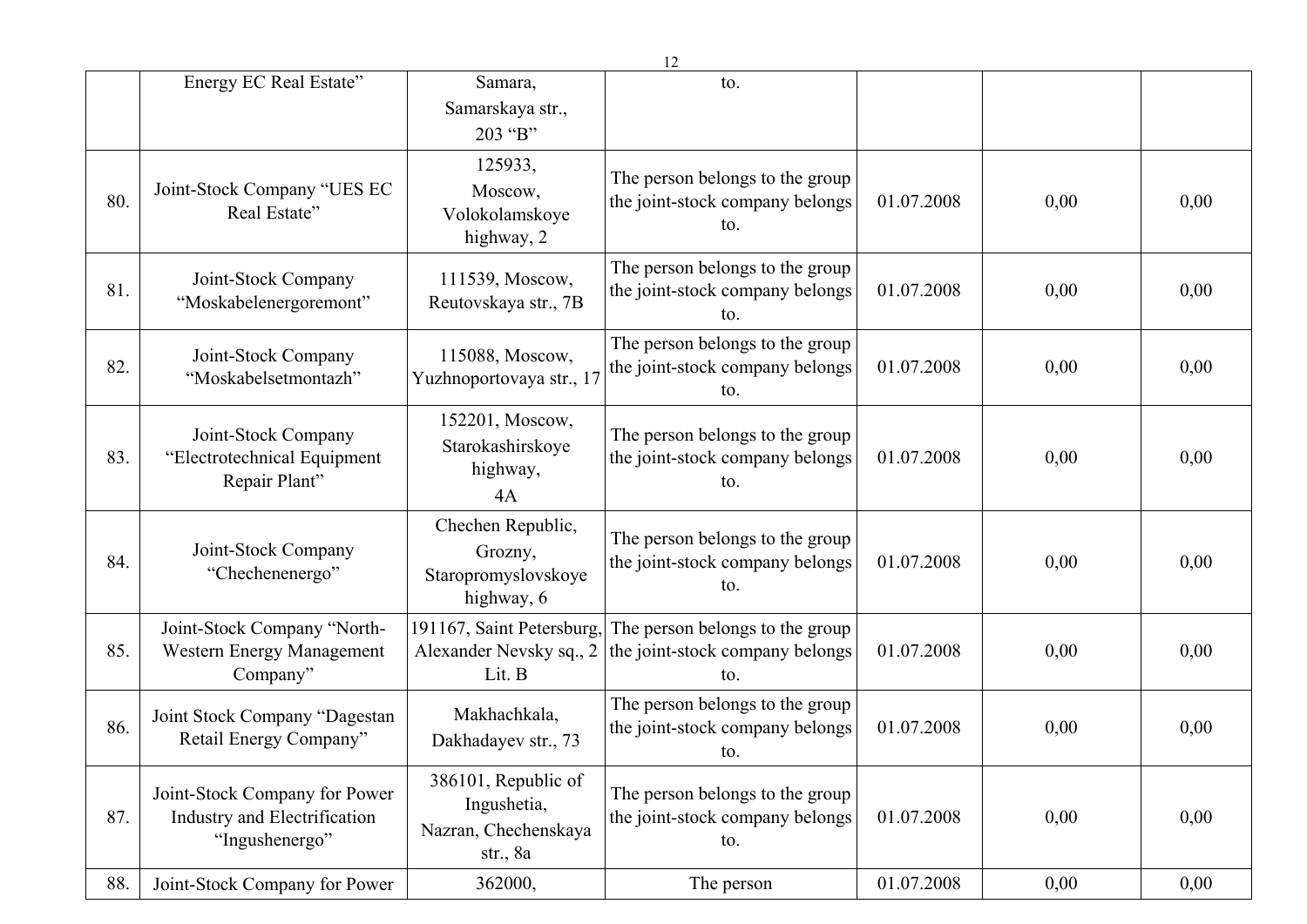|     |                                    |                        | 13                              |            |      |      |
|-----|------------------------------------|------------------------|---------------------------------|------------|------|------|
|     | Industry and Electrification       | Republic of North      | belongs to the group the joint- |            |      |      |
|     | "Sevkavkazenergo"                  | Ossetia - Alania,      | stock company belongs to        |            |      |      |
|     |                                    | Vladikavkaz,           |                                 |            |      |      |
|     |                                    | Tamayev str., 19       |                                 |            |      |      |
|     |                                    | 364051,                |                                 |            |      |      |
|     |                                    | Chechen Republic,      | The person belongs to the group |            |      |      |
| 89. | Joint-Stock Company "Nurenergo"    | Grozny,                | the joint-stock company belongs | 01.07.2008 | 0,00 | 0,00 |
|     |                                    | Staropromyslovskoye    | to.                             |            |      |      |
|     |                                    | highway, 6             |                                 |            |      |      |
|     |                                    | 350033,                | The person belongs to the group |            |      |      |
| 90. | Kuban Joint-Stock Company for      | Krasnodar,             | the joint-stock company belongs | 01.07.2008 | 0,00 | 0,00 |
|     | Power Industry and Electrification | Stavropolskaya str., 2 | to.                             |            |      |      |
|     |                                    | 353490, Krasnodar      |                                 |            |      |      |
|     | Joint-Stock Company "Energetik"    | Territory,             | The person belongs to the group |            |      |      |
| 91. | Recreation                         | Divnomorskoye Rural    | the joint-stock company belongs | 01.07.2008 | 0,00 | 0,00 |
|     | Retreat"                           | Settlement,            | to.                             |            |      |      |
|     |                                    | Pionerskaya str., 4    |                                 |            |      |      |
|     |                                    | 352856, Krasnodar      |                                 |            |      |      |
|     | Joint-Stock Company "Plamya"       | Territory, Tuapse      | The person belongs to the group |            |      |      |
| 92. | Fitness Complex"                   | District,              | the joint-stock company belongs | 01.07.2008 | 0,00 | 0,00 |
|     |                                    | Novomikhaylovsky       | to.                             |            |      |      |
|     |                                    | Settlement, 2          |                                 |            |      |      |
|     |                                    | 197706,                | The person belongs to the group |            |      |      |
| 93. | Closed Joint-Stock Company         | Saint Petersburg,      | the joint-stock company belongs | 01.07.2008 | 0,00 | 0,00 |
|     | "Kurortenergo"                     | Sestroretsk,           | to.                             |            |      |      |
|     |                                    | Kommunarov str., 16    |                                 |            |      |      |
|     | Closed Joint-Stock Company         | Saint Petersburg,      | The person belongs to the group |            |      |      |
| 94. | "Tsarskoye Selo Energy             | Pushkin,               | the joint-stock company belongs | 01.07.2008 | 0,00 | 0,00 |
|     | Company"                           | Glinka str., 5         | to.                             |            |      |      |
|     | "Limited Liability Company         | 620100,                | The person belongs to the group |            |      |      |
| 95. | "Electroservice Company"           | Yekaterinburg,         | the joint-stock company belongs | 01.07.2008 | 0,00 | 0,00 |
|     |                                    |                        | to.                             |            |      |      |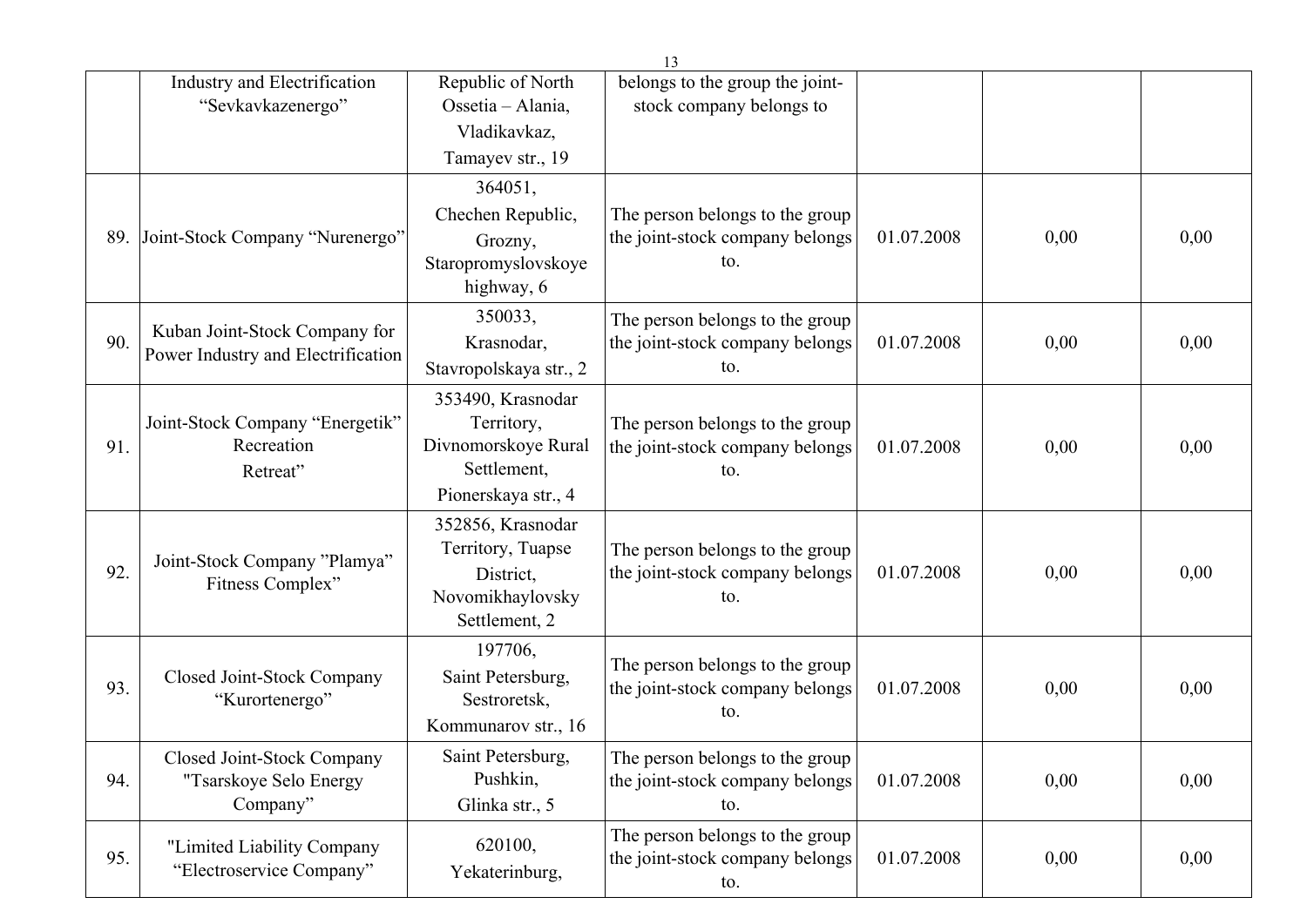|      |                                                                                                                  |                                                                                   | 14                                                                        |            |      |      |
|------|------------------------------------------------------------------------------------------------------------------|-----------------------------------------------------------------------------------|---------------------------------------------------------------------------|------------|------|------|
|      |                                                                                                                  | Sibirsky Trakt str.,<br>39 V                                                      |                                                                           |            |      |      |
| 96.  | Joint Stock Company "Yaroslavl<br>Municipal Power Grid"                                                          | 150000, Yaroslavl,<br>Tchaikovsky str., 37                                        | The person belongs to the group<br>the joint-stock company belongs<br>to. | 15.09.2010 | 0,00 | 0,00 |
| 97.  | Joint-Stock Company<br>"Dagenergoset"                                                                            | 367020,<br>Makhachkala,<br>Dakhadayev str., 73a                                   | The person belongs to the group<br>the joint-stock company belongs<br>to  | 31.03.2010 | 0,00 | 0,00 |
| 98.  | Joint-Stock Company<br>"Energoservice of South"                                                                  | 344002,<br>Russian Federation,<br>Rostov-on-Don,<br>Bolshaya Sadovaya str.,<br>49 | The person belongs to the group<br>the joint-stock company belongs<br>to. | 30.12.2010 | 0,00 | 0,00 |
| 99.  | Joint-Stock Company "Energy-<br><b>Efficient Technologies"</b><br><b>Interregional Energoservice</b><br>Company" | 603155,<br>Nizhny Novgorod,<br>Proviantskaya str., 6                              | The person belongs to the group<br>the joint-stock company belongs<br>to. | 31.12.2010 | 0,00 | 0,00 |
| 100. | Joint-Stock Company<br>"Energoservice Company"                                                                   | 398001,<br>Lipetsk, 50 let NLMK<br>str., $33$                                     | The person belongs to the group<br>the joint-stock company belongs<br>to. | 28.01.2011 | 0,00 | 0,00 |
| 101. | Joint-Stock Company<br>"Energoservice of Kuban"                                                                  | 350080,<br>Krasnodar,<br>Novorossiyskaya str., 47                                 | The person belongs to the group<br>the joint-stock company belongs<br>to. | 26.01.2011 | 0,00 | 0,00 |
| 102. | Joint-Stock Company<br>"Yantarenergoservice"                                                                     | 236010,<br>Kaliningrad,<br>Krasnoselskaya str.,<br>83                             | The person belongs to the group<br>the joint-stock company belongs<br>to. | 12.01.2011 | 0,00 | 0,00 |
| 103. | Joint-Stock Company<br>"Energoservice Company of Ural"                                                           | 620142,<br>Russian Federation,<br>Yekaterinburg,<br>Tchaikovsky str., 19          | The person belongs to the group<br>the joint-stock company belongs<br>to. | 24.01.2011 | 0,00 | 0,00 |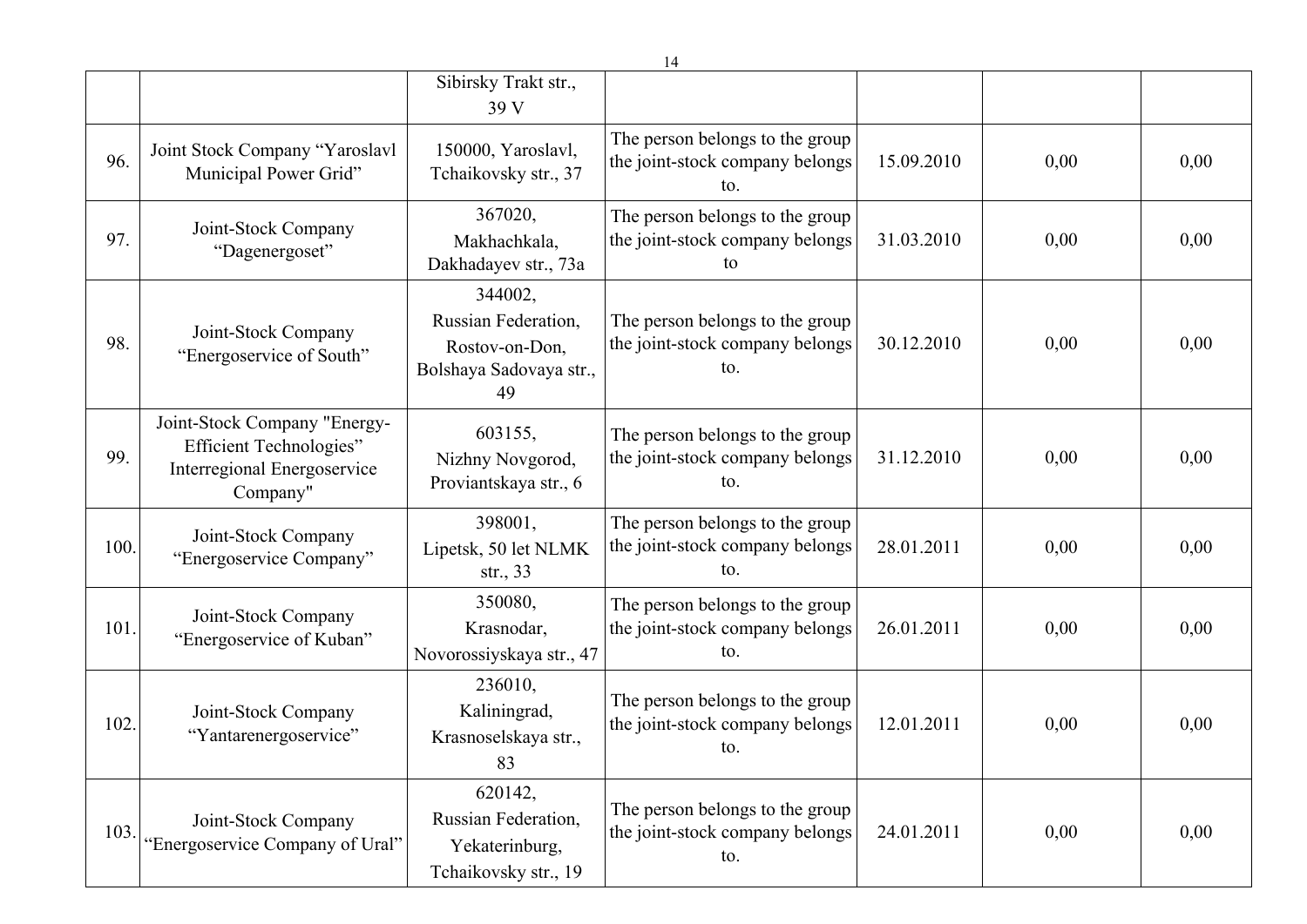|      |                                                                                                                    |                                                                                                                  | 15                                                                        |            |      |      |
|------|--------------------------------------------------------------------------------------------------------------------|------------------------------------------------------------------------------------------------------------------|---------------------------------------------------------------------------|------------|------|------|
| 104. | Joint-Stock Company<br>"Energoservice Company of<br>"Tyumenenergo"                                                 | 628406, Russia, Tyumen<br>Region, Khanty-Mansi<br>Autonomous Area-<br>Yugra, Surgut,<br>Universitetskaya str., 4 | The person belongs to the group<br>the joint-stock company belongs<br>to. | 12.01.2011 | 0,00 | 0,00 |
| 105  | Joint-Stock Company<br>"Energoservice"                                                                             | 357506, Stavropol<br>Territory, Pyatigorsk,<br>Energetik Settlement,<br>Podstantsionnaya str., 18                | The person belongs to the group<br>the joint-stock company belongs<br>to. | 23.03.2011 | 0,00 | 0,00 |
| 106. | Joint-Stock Company<br>"Energoservice of Volga"                                                                    | Saratov,<br>Pervomaiskaya str.,<br>42/44                                                                         | The person belongs to the group<br>the joint-stock company belongs<br>to. | 12.01.2011 | 0,00 | 0,00 |
| 107  | Joint-Stock Company<br>"Energoservice Company of<br>Siberia"                                                       | 660135, Krasnoyarsk,<br>Vzletnaya str., 5<br>Building.1.                                                         | The person belongs to the group<br>the joint-stock company belongs<br>to. | 15.02.2011 | 0,00 | 0,00 |
| 108. | Closed Joint-Stock Company<br>"Innovation and Energy Efficiency<br>Center"                                         | 150042,<br>Yaroslavl,<br>Blücher str., 26                                                                        | The person belongs to the group<br>the joint-stock company belongs<br>to. | 08.09.2011 | 0,00 | 0,00 |
| 109  | Limited Liability Company "EDF<br>Seti Vostok"                                                                     | 105120, Moscow, 2nd<br>Syromyatnichesky lane, 1                                                                  | The person belongs to the group<br>the joint-stock company belongs<br>to. | 29.02.2012 | 0,00 | 0,00 |
| 110. | Joint-Stock Company<br>"Energoservice Company of<br>"Lenenergo"                                                    | 191124, St. Petersburg,<br>Sinopskaya emb., 60-62<br>Lit. A.                                                     | The person belongs to the group<br>the joint-stock company belongs<br>to. | 10.01.2012 | 0,00 | 0,00 |
| 111. | Joint-Stock Company "Moscow<br>Power Industry Communication<br>Hub"                                                | 117630, Moscow,<br>Academician Chelomey<br>str., $5a$                                                            | The person belongs to the group<br>the joint-stock company belongs<br>to. | 10.07.2012 | 0,00 | 0,00 |
| 112. | Joint-Stock Company "Scientific<br>Research Center of the Federal<br>Grid Company of the Unified<br>Energy System" | 115201, Moscow,<br>Kashirskoye highway,<br>$22$ , Block 3                                                        | The person belongs to the group<br>the joint-stock company belongs<br>to. | 10.07.2012 | 0,00 | 0,00 |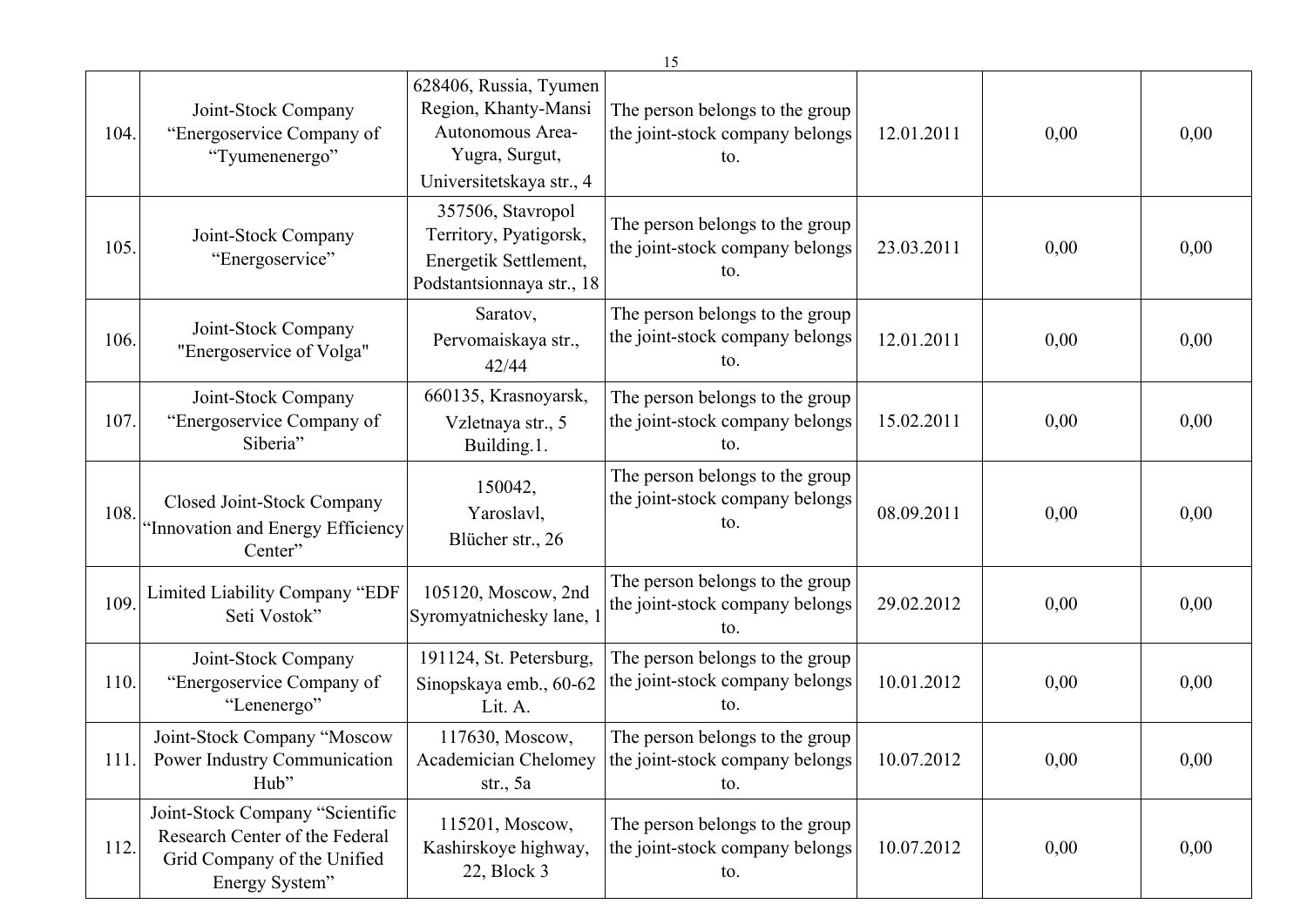|      | 16                                                                                                                            |                                                              |                                                                                                                           |            |      |      |  |  |
|------|-------------------------------------------------------------------------------------------------------------------------------|--------------------------------------------------------------|---------------------------------------------------------------------------------------------------------------------------|------------|------|------|--|--|
| 113. | Joint-Stock Company "Main<br><b>Electric Power Grid Servicing</b><br>Company of the Unified National<br>Energy System"        | 105318, Moscow,<br>Tkatskaya str., 1                         | The person belongs to the group<br>the joint-stock company belongs<br>to.                                                 | 10.07.2012 | 0,00 | 0,00 |  |  |
| 114. | Joint-Stock Company "Specialized<br><b>Electric Power Grid Servicing</b><br>Company of the Unified National<br>Energy System" | 1 Building 1.                                                | 142408, Moscow Region, The person belongs to the group<br>Noginsk, Parkovaya str., the joint-stock company belongs<br>to. | 10.07.2012 | 0,00 | 0,00 |  |  |
| 115. | Joint-Stock Company<br>"Engineering and Construction<br>Management Center of the Unified<br>Energy System"                    | 117630, Moscow,<br>Academician Chelomey<br>str., $5A$        | The person belongs to the group<br>the joint-stock company belongs<br>to.                                                 | 10.07.2012 | 0,00 | 0,00 |  |  |
| 116. | Joint-Stock Company "UES<br>Energostroysnabkomplek"                                                                           | 109390, Moscow,<br>Artyukhina str., 6 Block.                 | The person belongs to the group<br>the joint-stock company belongs<br>to.                                                 | 10.07.2012 | 0,00 | 0,00 |  |  |
| 117. | Limited Liability Company<br>"Power Industry Index – FGC<br>UES"                                                              | 117630, Moscow,<br><b>Academician Chelomey</b><br>str., $5A$ | The person belongs to the group<br>the joint-stock company belongs<br>to.                                                 | 10.07.2012 | 0,00 | 0,00 |  |  |
| 118. | Closed Joint-Stock Company<br>"Agency for Forecasting Balances"<br>in the Electric Power Industry"                            | 115201, Moscow,<br>Kashirskoye highway,<br>$22$ , Block 3    | The person belongs to the group<br>the joint-stock company belongs<br>to.                                                 | 10.07.2012 | 0,00 | 0,00 |  |  |
| 119. | Joint-Stock Company<br>"Chitatekhenergo"                                                                                      | 672000, Chita, 9<br>Yanvarya str., 6                         | The person belongs to the group<br>the joint-stock company belongs<br>to.                                                 | 10.07.2012 | 0,00 | 0,00 |  |  |
| 120. | Joint-Stock Company "Mobile Gas<br>Turbine Power Plants"                                                                      | 119072, Moscow,<br>Bersenevskaya emb., 16<br>Building 5      | The person belongs to the group<br>the joint-stock company belongs<br>to.                                                 | 10.07.2012 | 0,00 | 0,00 |  |  |
| 121. | Joint-Stock Company<br>"Volgaenergosnabkomplekt"                                                                              | 117571, Moscow,<br>Leninsky pr., 156                         | The person belongs to the group<br>the joint-stock company belongs<br>to.                                                 | 10.07.2012 | 0,00 | 0,00 |  |  |
| 122. | Joint-Stock Company<br>"Energotekhkomplekt"                                                                                   | 109028, Moscow,<br>Podkolokolny lane, 13/5                   | The person belongs to the group<br>the joint-stock company belongs                                                        | 10.07.2012 | 0,00 | 0,00 |  |  |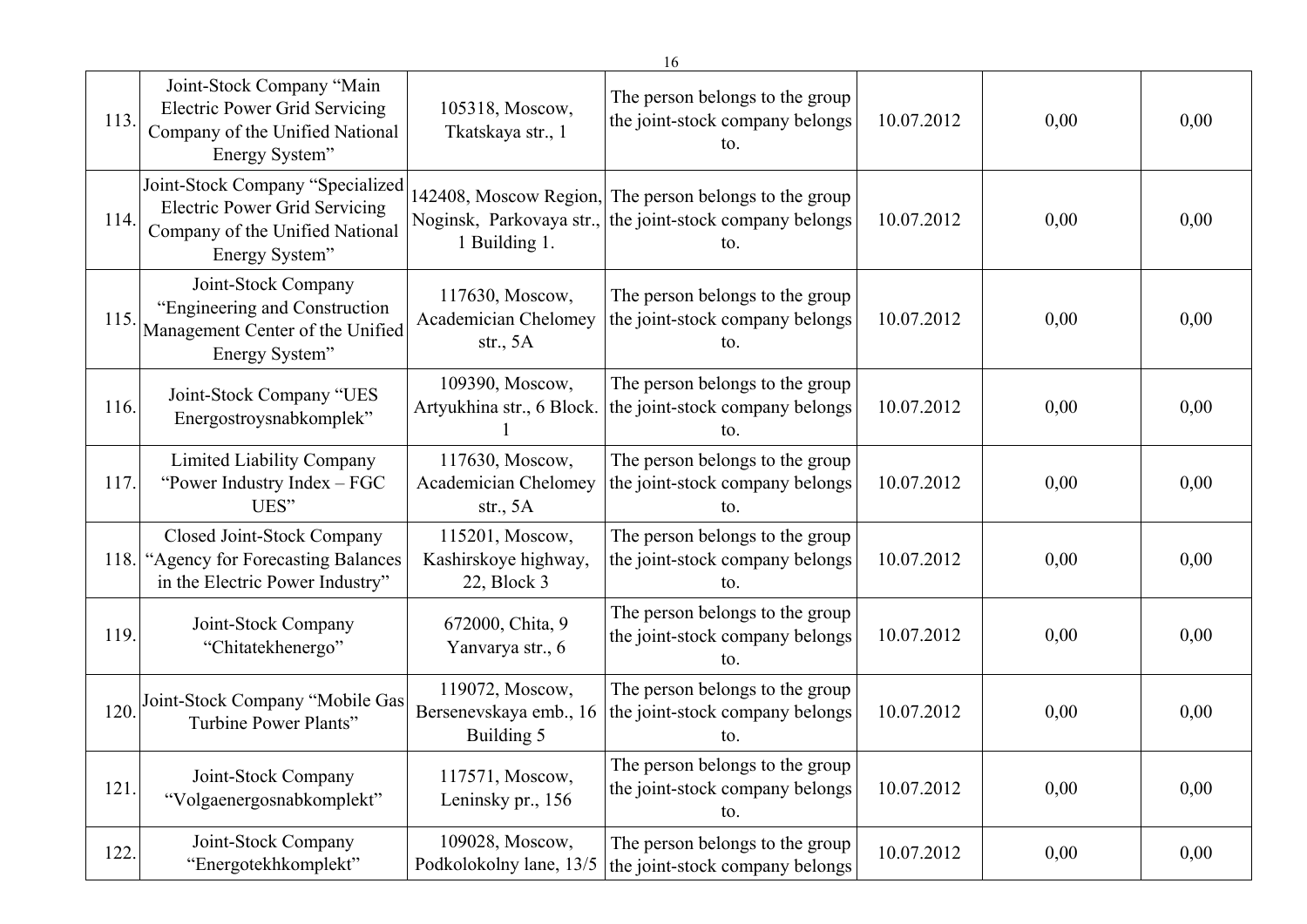|      | 17                                                                            |                                                                                              |                                                                                                        |            |      |      |  |  |  |
|------|-------------------------------------------------------------------------------|----------------------------------------------------------------------------------------------|--------------------------------------------------------------------------------------------------------|------------|------|------|--|--|--|
|      |                                                                               |                                                                                              | to.                                                                                                    |            |      |      |  |  |  |
| 123. | Joint Stock Company "Tomsk<br>Trunk Grids"                                    |                                                                                              | The person belongs to the group<br>RF, Tomsk, Kirov pr., 36 the joint-stock company belongs<br>to.     | 10.07.2012 | 0,00 | 0,00 |  |  |  |
| 124. | Joint-Stock Company "Main<br><b>Computation Center for Power</b><br>Industry" | 119072, Moscow,<br>Bersenevskaya emb., 16<br>Building 5                                      | The person belongs to the group<br>the joint-stock company belongs<br>to.                              | 10.07.2012 | 0,00 | 0,00 |  |  |  |
| 125. | Limited Liability Company "IT<br>Energy Service"                              | 109074, Moscow,<br>Kitaygorodsky secondary<br>street, 7 Building 5                           | The person belongs to the group<br>the joint-stock company belongs<br>to.                              | 10.07.2012 | 0,00 | 0,00 |  |  |  |
| 126. | Joint Stock Company "Kuban<br>Trunk Grids"                                    | 350911, Krasnodar<br>Territory, Krasnodar,<br>Tramvayanaya str., 5                           | The person belongs to the group<br>the joint-stock company belongs<br>to.                              | 10.07.2012 | 0,00 | 0,00 |  |  |  |
| 127. | Joint-Stock Company<br>"Dalenergosetproject"                                  | 690000, Primorsky<br>Territory, Vladivostok,<br>Partizansky pr., 26                          | The person belongs to the group<br>the joint-stock company belongs<br>to.                              | 10.07.2012 | 0,00 | 0,00 |  |  |  |
| 128. | Joint-Stock Company<br>"G.M.Krzhizhanovsky Power<br>Industry Institute"       | Russian Federation,<br>Moscow, Leninsky pr.,<br>19                                           | The person belongs to the group<br>the joint-stock company belongs<br>to.                              | 10.07.2012 | 0,00 | 0,00 |  |  |  |
| 129. | <b>Limited Liability Company</b><br>"Energotrans"                             | 197730,<br>Russia, Saint Petersburg,<br><b>Beloostrov Settlement,</b><br>Novoye highway, 45A | The person belongs to the group<br>the joint-stock company belongs<br>to.                              | 26.06.2014 | 0,00 | 0,00 |  |  |  |
| 130. | Joint-Stock Company<br>"Donenergo"                                            | 344006, Rostov-on-Don,<br>Pushkinskaya str., 162                                             | The person belongs to the group<br>the joint-stock company belongs<br>to.                              | 30.09.2014 | 0,00 | 0,00 |  |  |  |
| 131. | Joint-Stock Company "Regional<br>Development Corporation"                     | 344022, Rostov-on-Don,<br>Room 44                                                            | The person belongs to the group<br>Suvorov str., 91, 7th floor, the joint-stock company belongs<br>to. | 30.09.2014 | 0,00 | 0,00 |  |  |  |
| 132. | <b>Limited Liability Company</b><br>"Donenergoservice"                        | 346880, Rostov Region,<br>Bataysk, Rechnaya str., 114                                        | The person belongs to the group<br>the joint-stock company belongs<br>to.                              | 30.09.2014 | 0,00 | 0,00 |  |  |  |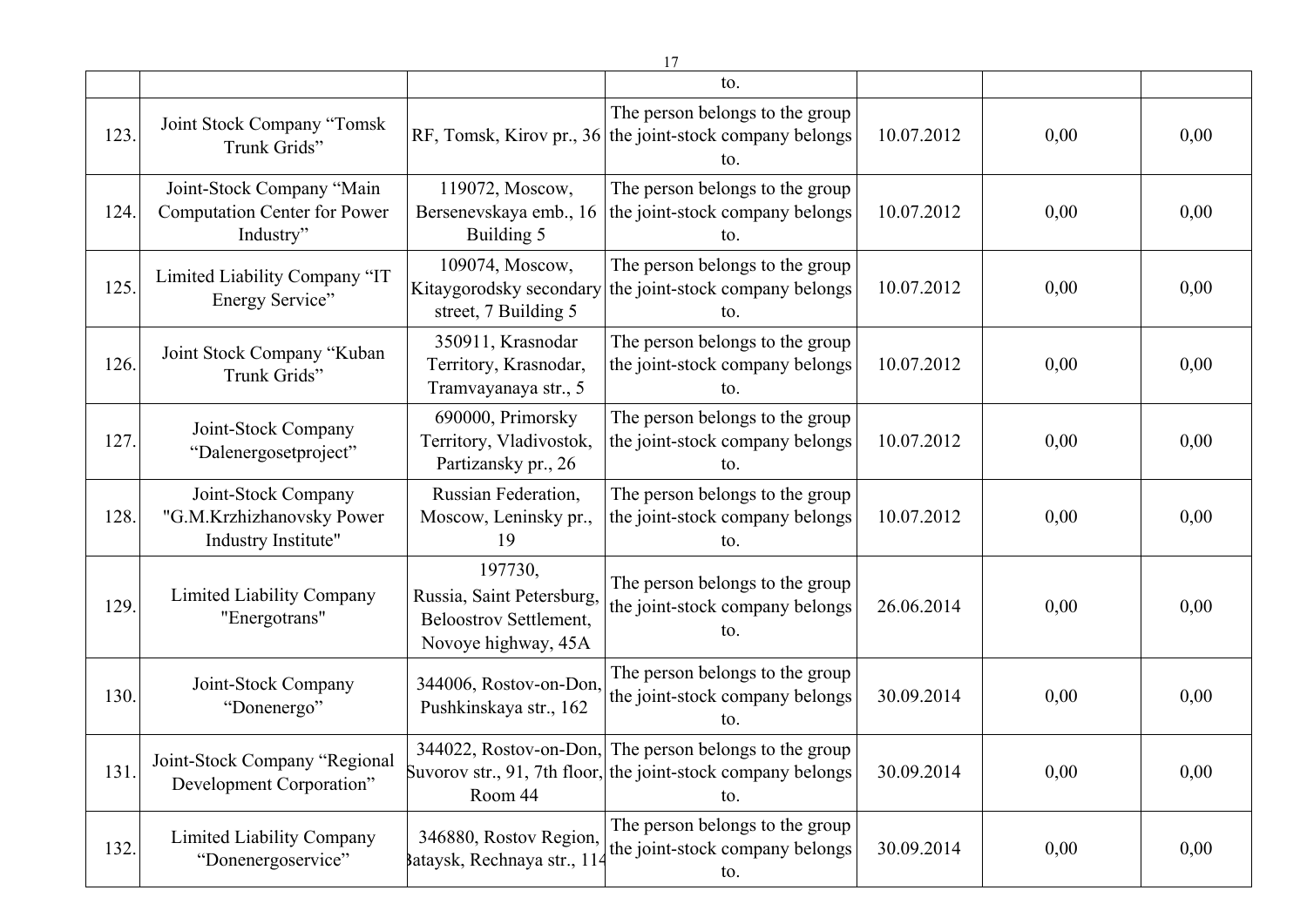| 133. | Limited Liability Company<br>"Regional Communal Systems" | 346500, Rostov Region,<br>Shakhty, Sovetskaya str.,<br>187/189 | The person belongs to the group<br>the joint-stock company belongs<br>to. | 30.09.2014 | 0,00 | 0,00 |
|------|----------------------------------------------------------|----------------------------------------------------------------|---------------------------------------------------------------------------|------------|------|------|
| 134. | Budargin, Oleg Mikhaylovich                              | No consent given                                               | The person belongs to the group<br>the joint-stock company belongs<br>to. | 10.07.2012 | 0,00 | 0,00 |
| 135. | Murov, Andrey Yevgenyevich                               | No consent given                                               | The person belongs to the group<br>the joint-stock company belongs<br>to. | 11.11.2013 | 0,00 | 0,00 |
| 136. | Zhuravlev, Dmitry Olegovich                              | No consent given                                               | The person belongs to the group<br>the joint-stock company belongs<br>to. | 01.03.2013 | 0,00 | 0,00 |
| 137. | Golubchenko, Yevgeny<br>Alexandrovich                    | No consent given                                               | The person belongs to the group<br>the joint-stock company belongs<br>to. | 01.03.2013 | 0,00 | 0,00 |
| 138. | Gavrilov, Alexander Ilyich                               | No consent given                                               | The person belongs to the group<br>the joint-stock company belongs<br>to. | 19.03.2013 | 0,00 | 0,00 |
| 139. | Korsunov, Pavel Yuryevich                                | No consent given                                               | The person belongs to the group<br>the joint-stock company belongs<br>to. | 10.07.2012 | 0,00 | 0,00 |
| 140. | Frolkin, Yevgeny Nikolayevich                            | No consent given                                               | The person belongs to the group<br>the joint-stock company belongs<br>to. | 10.07.2012 | 0,00 | 0,00 |
| 141  | Pozdnyakov, Nikolay Igorevich                            | No consent given                                               | The person belongs to the group<br>the joint-stock company belongs<br>to. | 13.09.2014 | 0,00 | 0,00 |
| 142. | Zafesov, Yury Kazbekovich                                | No consent given                                               | The person belongs to the group<br>the joint-stock company belongs<br>to. | 10.07.2012 | 0,00 | 0,00 |
| 143. | Kudinov, Vyacheslav Ivanovich                            | No consent given                                               | The person belongs to the group<br>the joint-stock company belongs        | 10.07.2012 | 0,00 | 0,00 |

18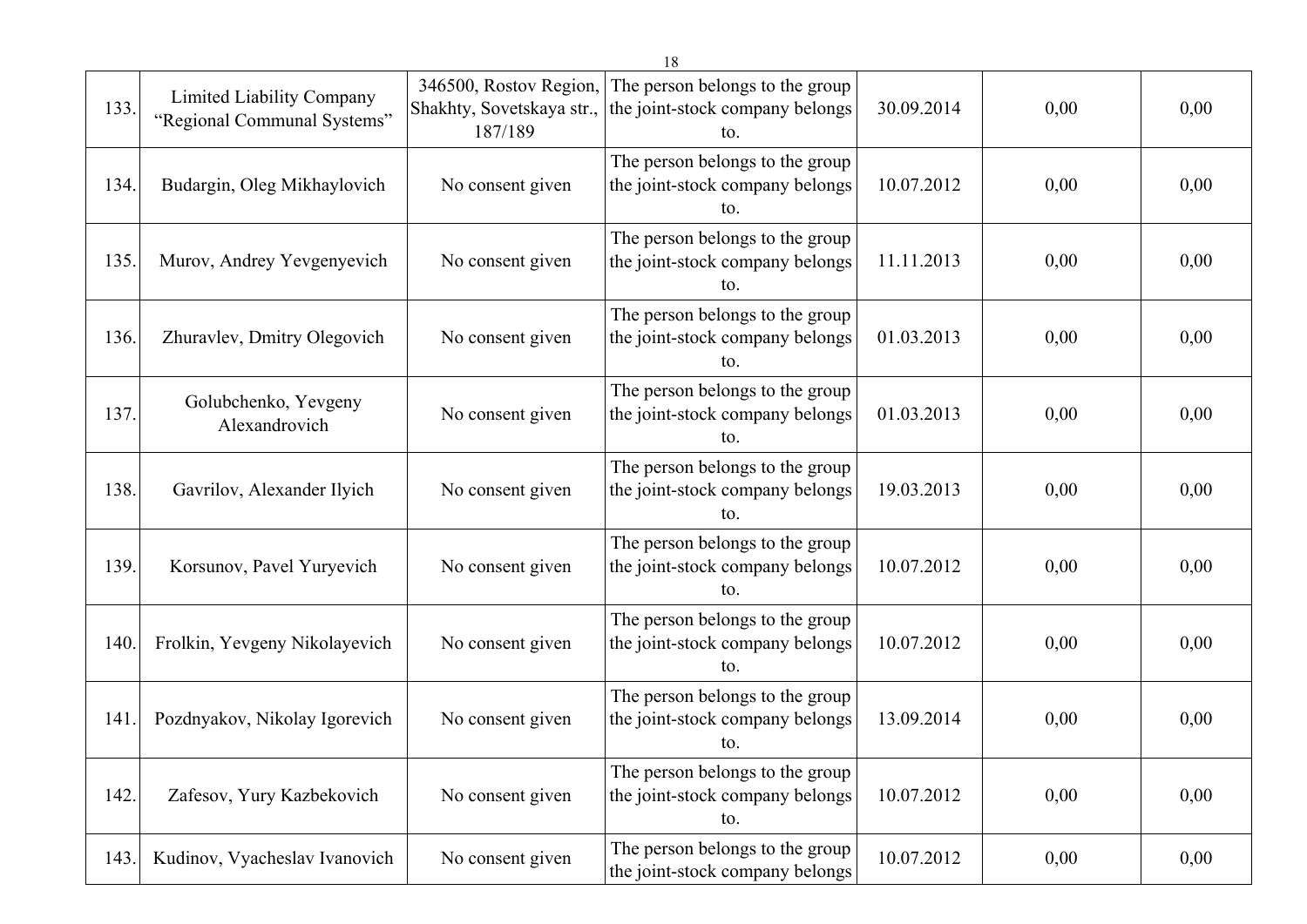|      |                                       |                  | to.                                                                       |            |      |      |
|------|---------------------------------------|------------------|---------------------------------------------------------------------------|------------|------|------|
| 144. | Kryuchkov, Mikhail Yuryevich          | No consent given | The person belongs to the group<br>the joint-stock company belongs<br>to. | 10.07.2012 | 0,00 | 0,00 |
| 145. | Karmanov, Yury Alexandrovich          | No consent given | The person belongs to the group<br>the joint-stock company belongs<br>to. | 10.07.2012 | 0,00 | 0,00 |
| 146. | Konstantinov, Oleg<br>Konstantinovich | No consent given | The person belongs to the group<br>the joint-stock company belongs<br>to. | 10.07.2012 | 0,00 | 0,00 |
|      | 147. Timchenko, Anatoly Nikolayevich  | No consent given | The person belongs to the group<br>the joint-stock company belongs<br>to. | 10.07.2012 | 0,00 | 0,00 |
| 148. | Volkov, Eduard Petrovich              | No consent given | The person belongs to the group<br>the joint-stock company belongs<br>to. | 10.07.2012 | 0,00 | 0,00 |
| 149. | Sinyutin, Petr Alexeyevich            | No consent given | The person belongs to the group<br>the joint-stock company belongs<br>to. | 12.07.2012 | 0,00 | 0,00 |
| 150. | Chereshko, Maxim Nikolayevich         | No consent given | The person belongs to the group<br>the joint-stock company belongs<br>to. | 27.06.2012 | 0,00 | 0,00 |
| 151  | Grishayev, Nikolay Alexeyevich        | No consent given | The person belongs to the group<br>the joint-stock company belongs<br>to. | 14.09.2013 | 0,00 | 0,00 |
| 152. | Katynov,<br>Dmitry Vasilyevich        | No consent given | The person belongs to the group<br>the joint-stock company belongs<br>to. | 01.07.2008 | 0,00 | 0,00 |
| 153. | Lebedinsky,<br>Alexey Yuryevich       | No consent given | The person belongs to the group<br>the joint-stock company belongs<br>to. | 09.08.2010 | 0,00 | 0,00 |
| 154. | Tarnorutskaya,                        | No consent given | The person belongs to the group                                           | 01.07.2008 | 0,00 | 0,00 |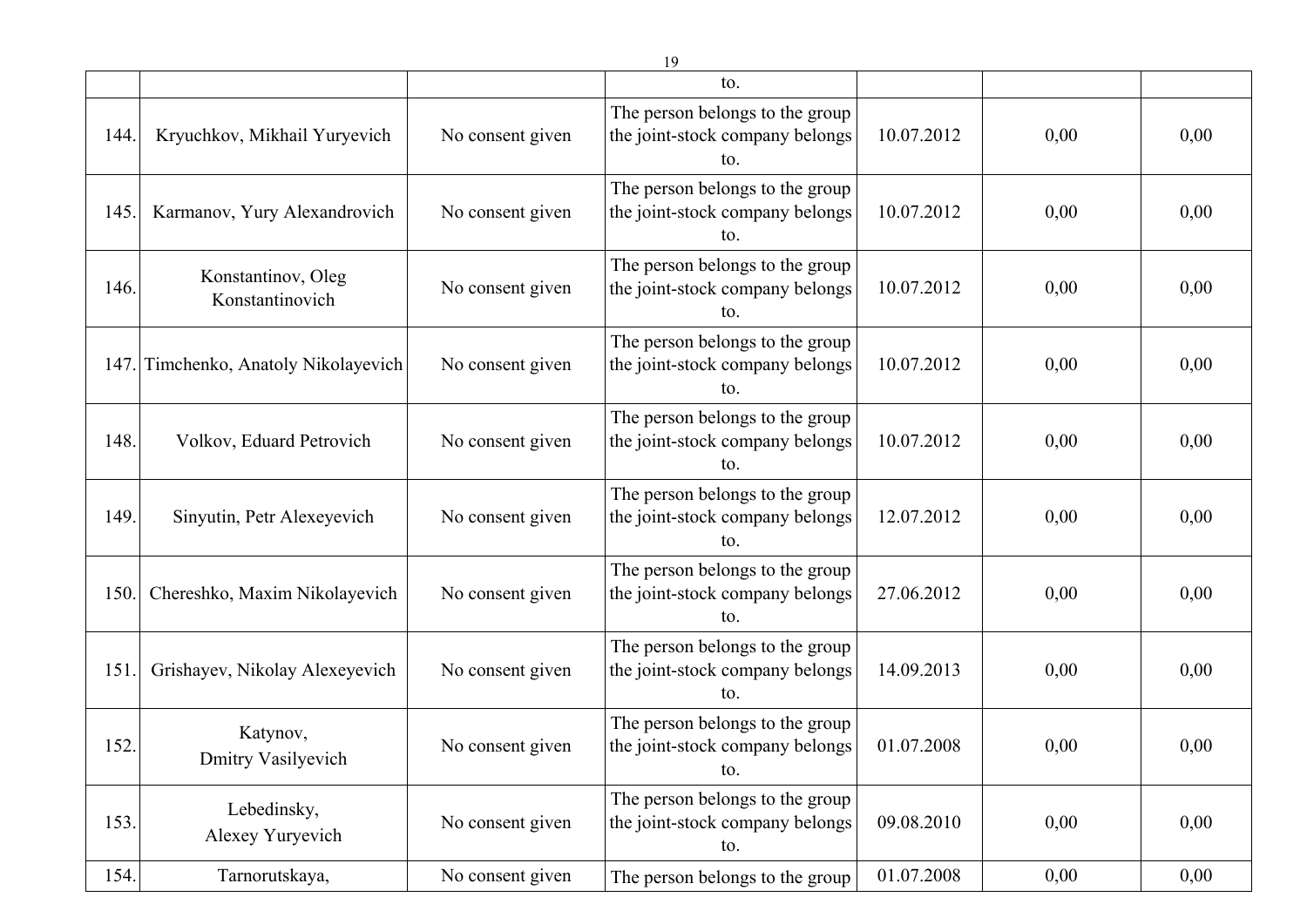|      |                                       |                  | 20                                                                        |            |      |      |
|------|---------------------------------------|------------------|---------------------------------------------------------------------------|------------|------|------|
|      | Veronika Viktorovna                   |                  | the joint-stock company belongs<br>to.                                    |            |      |      |
| 155. | Makovsky, Igor Vladimirovich          | No consent given | The person belongs to the group<br>the joint-stock company belongs<br>to. | 17.08.2012 | 0,00 | 0,00 |
| 156. | Tikin, Ivan Vasilyevich               | No consent given | The person belongs to the group<br>the joint-stock company belongs<br>to. | 02.07.2014 | 0,00 | 0,00 |
| 157. | Semenov,<br>Viktor Germanovich        | No consent given | The person belongs to the group<br>the joint-stock company belongs<br>to. | 01.07.2008 | 0,00 | 0,00 |
| 158. | Semerikov,<br>Alexander Sergeyevich   | No consent given | The person belongs to the group<br>the joint-stock company belongs<br>to. | 01.07.2008 | 0,00 | 0,00 |
| 159. | Larionov,<br>Dmitry Vitalyevich       | No consent given | The person belongs to the group<br>the joint-stock company belongs<br>to. | 30.12.2011 | 0,00 | 0,00 |
| 160. | Churikova,<br>Tatyana Alexeyevna      | No consent given | The person belongs to the group<br>the joint-stock company belongs<br>to. | 01.04.2008 | 0,00 | 0,00 |
| 161. | Chigarkova, Yevgeniya<br>Vladimirovna | No consent given | The person belongs to the group<br>the joint-stock company belongs<br>to. | 02.07.2013 | 0,00 | 0,00 |
| 162. | Shashurin,<br>German Lvovich          | No consent given | The person belongs to the group<br>the joint-stock company belongs<br>to. | 01.07.2008 | 0,00 | 0,00 |
| 163. | Popov,<br>Sergey Yevgenyevich         | No consent given | The person belongs to the group<br>the joint-stock company belongs<br>to. | 01.07.2008 | 0,00 | 0,00 |
| 164. | Sorochinsky,<br>Andrey Valentinovich  | No consent given | The person belongs to the group<br>the joint-stock company belongs<br>to. | 31.07.2010 | 0,00 | 0,00 |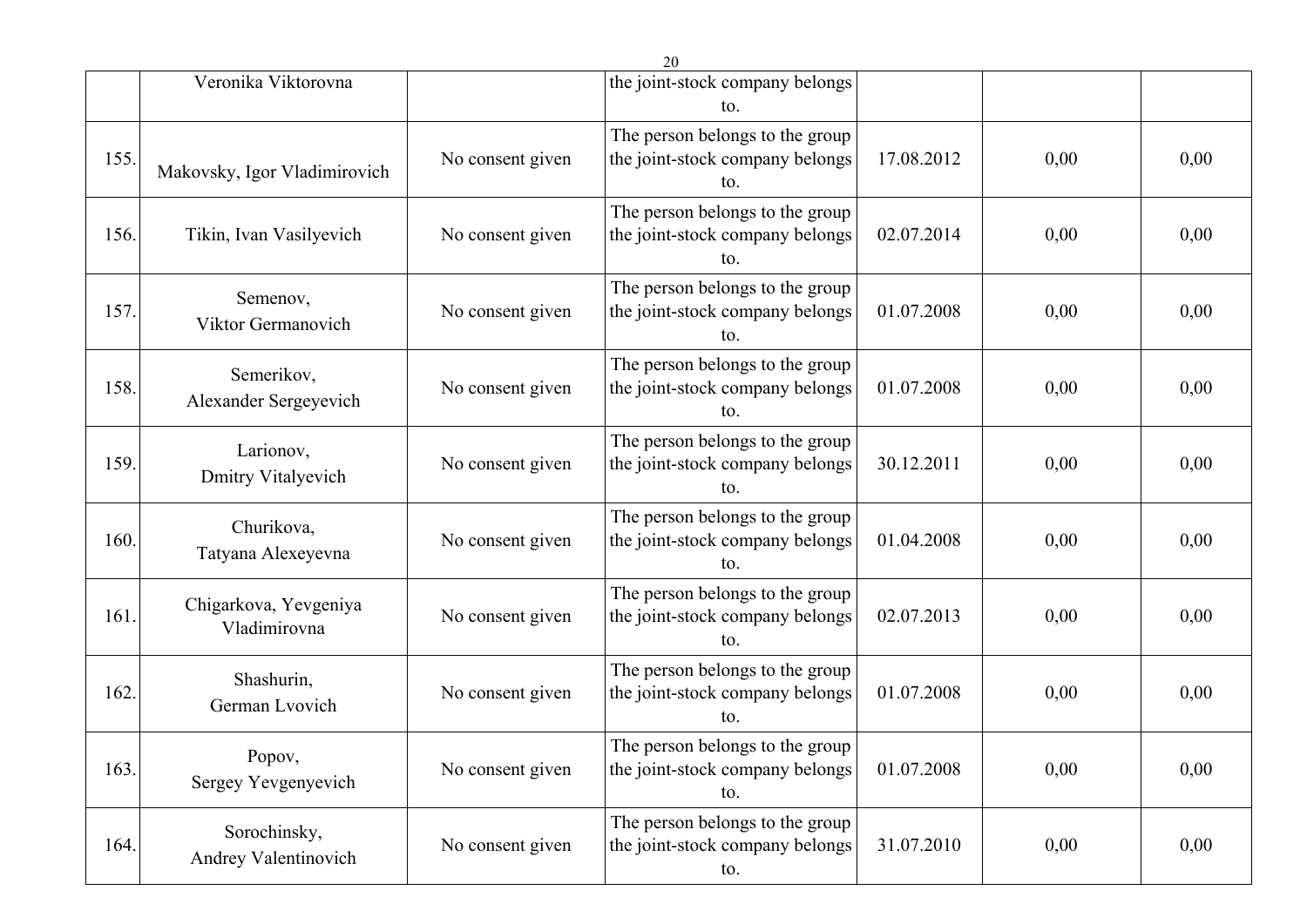| 165. | Shvagerus,<br>Svetlana Viktorovna  | No consent given | The person belongs to the group<br>the joint-stock company belongs<br>to. | 13.06.2012 | 0,00 | 0,00 |
|------|------------------------------------|------------------|---------------------------------------------------------------------------|------------|------|------|
| 166. | Golinko,<br>Andrey Anatolyevich    | No consent given | The person belongs to the group<br>the joint-stock company belongs<br>to. | 23.08.2014 | 0,00 | 0,00 |
| 167. | Smirnova,<br>Olga Veniaminovna     | No consent given | The person belongs to the group<br>the joint-stock company belongs<br>to. | 01.07.2008 | 0,00 | 0,00 |
| 168. | Kostikov,<br>Oleg Mikhaylovich     | No consent given | The person belongs to the group<br>the joint-stock company belongs<br>to. | 05.06.2010 | 0,00 | 0,00 |
| 169. | Ushakov,<br>Yevgeny Viktorovich    | No consent given | The person belongs to the group<br>the joint-stock company belongs<br>to. | 01.07.2008 | 0,00 | 0,00 |
| 170. | Mikheyev<br>Pavel Alexandrovich    | No consent given | The person belongs to the group<br>the joint-stock company belongs<br>to. | 24.12.2011 | 0,00 | 0,00 |
| 171. | Shvab,<br>Viktor Vilenovich        | No consent given | The person belongs to the group<br>the joint-stock company belongs<br>to. | 12.12.2011 | 0,00 | 0,00 |
| 172. | Konevets, Kirill Sergeyevich       | No consent given | The person belongs to the group<br>the joint-stock company belongs<br>to. | 15.11.2012 | 0,00 | 0,00 |
| 173. | Islentyev, Vadim Gennadyevich      | No consent given | The person belongs to the group<br>the joint-stock company belongs<br>to. | 22.09.2014 | 0,00 | 0,00 |
| 174. | Ryabikin,<br>Vladimir Anatolyevich | No consent given | The person belongs to the group<br>the joint-stock company belongs<br>to. | 01.07.2008 | 0,00 | 0,00 |
| 175. | Sopoleva,                          | No consent given | The person belongs to the group                                           | 30.09.2009 | 0,00 | 0,00 |

21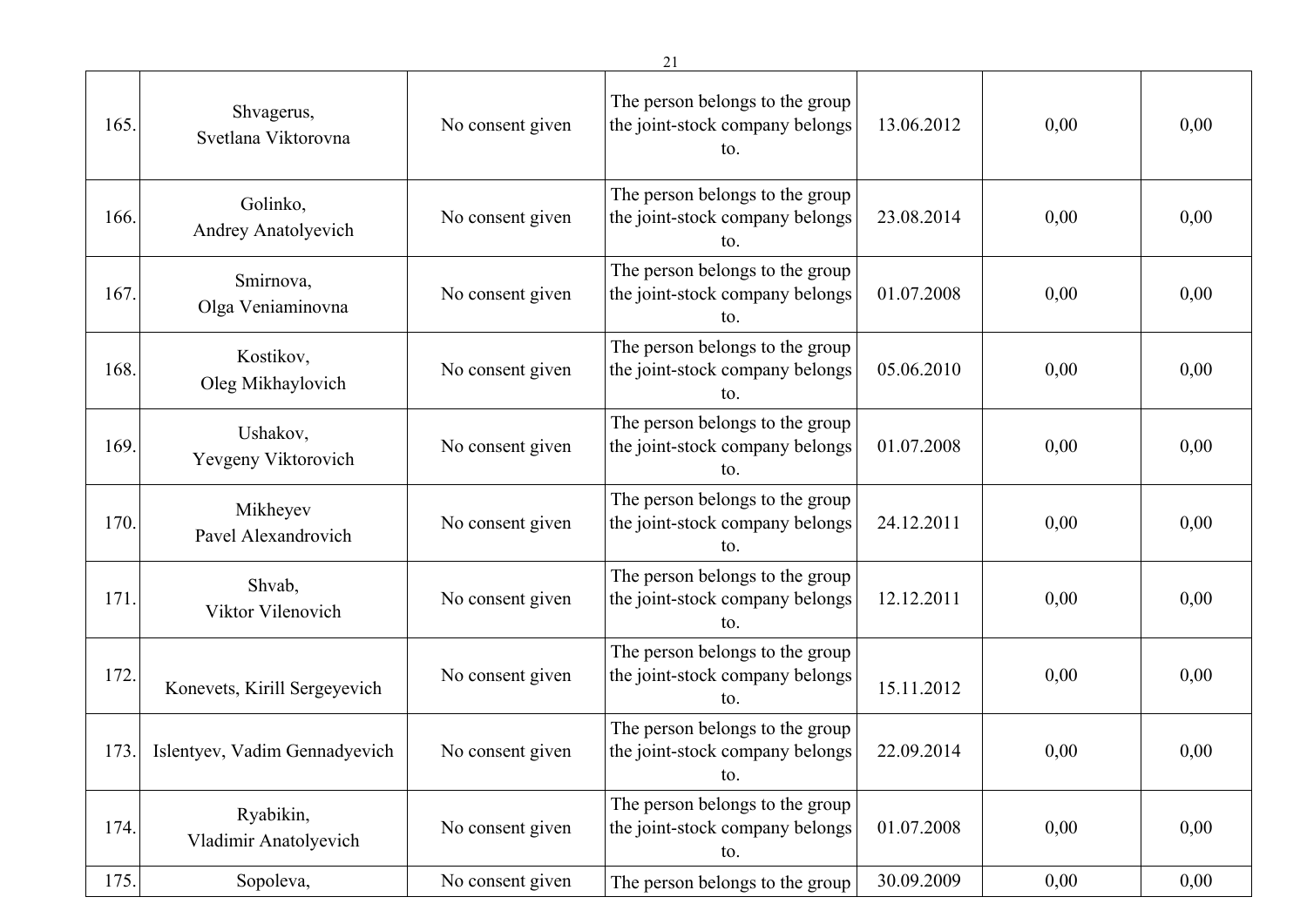|      |                                     |                  | 22                                                                        |            |          |      |
|------|-------------------------------------|------------------|---------------------------------------------------------------------------|------------|----------|------|
|      | Yelena Vladimirovna                 |                  | the joint-stock company belongs<br>to.                                    |            |          |      |
| 176. | Chekalenko, Roman<br>Vladimirovich  | No consent given | The person belongs to the group<br>the joint-stock company belongs<br>to. | 20.09.2013 | 0,00     | 0,00 |
| 177. | Ivanov,<br>Viktor Vasilyevich       | No consent given | The person belongs to the group<br>the joint-stock company belongs<br>to. | 27.04.2012 | 0,00     | 0,00 |
| 178. | Tarasov,<br>Alexander Arkadyevich   | No consent given | The person belongs to the group<br>the joint-stock company belongs<br>to. | 01.07.2008 | 0,00     | 0,00 |
| 179. | Rodin, Sergey Vladimirovich         | No consent given | The person belongs to the group<br>the joint-stock company belongs<br>to. | 18.12.2012 | 0,00     | 0,00 |
| 180. | Stepantsev, Alexey Borisovich       | No consent given | The person belongs to the group<br>the joint-stock company belongs<br>to. | 21.07.2014 | 0,00     | 0,00 |
| 181. | Shemyakina,<br>Svetlana Vasilyevna  | No consent given | The person belongs to the group<br>the joint-stock company belongs<br>to. | 26.06.2012 | 0,00     | 0,00 |
| 182. | Lurye,<br>Alexander Viktorovich     | No consent given | The person belongs to the group<br>the joint-stock company belongs<br>to. | 22.10.2010 | 0,00     | 0,00 |
| 183. | Yedimichev,<br>Yevgeny Nikolayevich | No consent given | The person belongs to the group<br>the joint-stock company belongs<br>to. | 30.10.2013 | $0,\!00$ | 0,00 |
| 184. | Beresnev,<br>Mikhail Nikolayevich   | No consent given | The person belongs to the group<br>the joint-stock company belongs<br>to. | 24.01.2011 | 0,00     | 0,00 |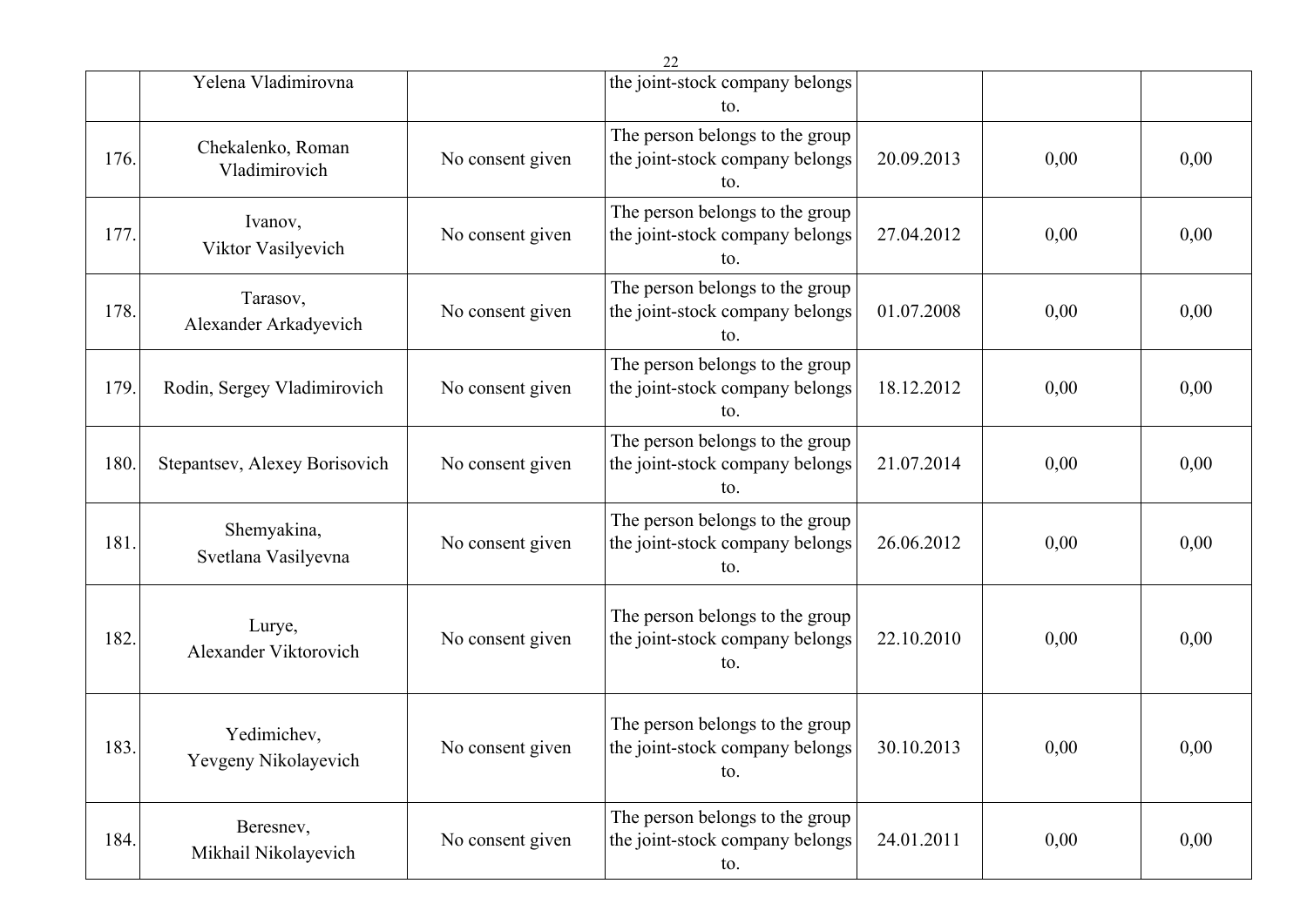|      |                                       |                  | 23                                                                        |            |      |      |
|------|---------------------------------------|------------------|---------------------------------------------------------------------------|------------|------|------|
| 185. | Vasilyev,<br>Vladimir Vasilyevich     | No consent given | The person belongs to the group<br>the joint-stock company belongs<br>to. | 21.03.2011 | 0,00 | 0,00 |
| 186. | Mukumov,<br>Remir Erkinovich          | No consent given | The person belongs to the group<br>the joint-stock company belongs<br>to. | 12.01.2011 | 0,00 | 0,00 |
| 187. | Vinokurov,<br>Igor Vladimirovich      | No consent given | The person belongs to the group<br>the joint-stock company belongs<br>to. | 14.06.2012 | 0,00 | 0,00 |
| 188. | Petukhov<br>Konstantin Yuryevich      | No consent given | The person belongs to the group<br>the joint-stock company belongs<br>to. | 19.02.2011 | 0,00 | 0,00 |
| 189. | Korolev, Dmitry Nikolayevich          | No consent given | The person belongs to the group<br>the joint-stock company belongs<br>to. | 22.05.2013 | 0,00 | 0,00 |
| 190. | Sharoshikhin,<br>Igor Pavlovich       | No consent given | The person belongs to the group<br>the joint-stock company belongs<br>to. | 17.12.2011 | 0,00 | 0,00 |
| 191. | Baugean, Eric Pierre                  | No consent given | The person belongs to the group<br>the joint-stock company belongs<br>to. | 29.02.2012 | 0,00 | 0,00 |
| 192. | Isayev, Oleg Yuryevich                | No consent given | The person belongs to the group<br>the joint-stock company belongs<br>to. | 11.12.2012 | 0,00 | 0,00 |
|      | 193. Zaychenko, Alla Vyacheslavovna   | No consent given | The person belongs to the group<br>the joint-stock company belongs<br>to. | 20.04.2013 | 0,00 | 0,00 |
|      | 194. Shkuratovsky, Pavel Grigoryevich | No consent given | The person belongs to the group<br>the joint-stock company belongs<br>to. | 13.08.2014 | 0,00 | 0,00 |
|      | 195. Sergeyev, Alexey Alexanderovich  | No consent given | The person belongs to the group                                           | 08.05.2013 | 0,00 | 0,00 |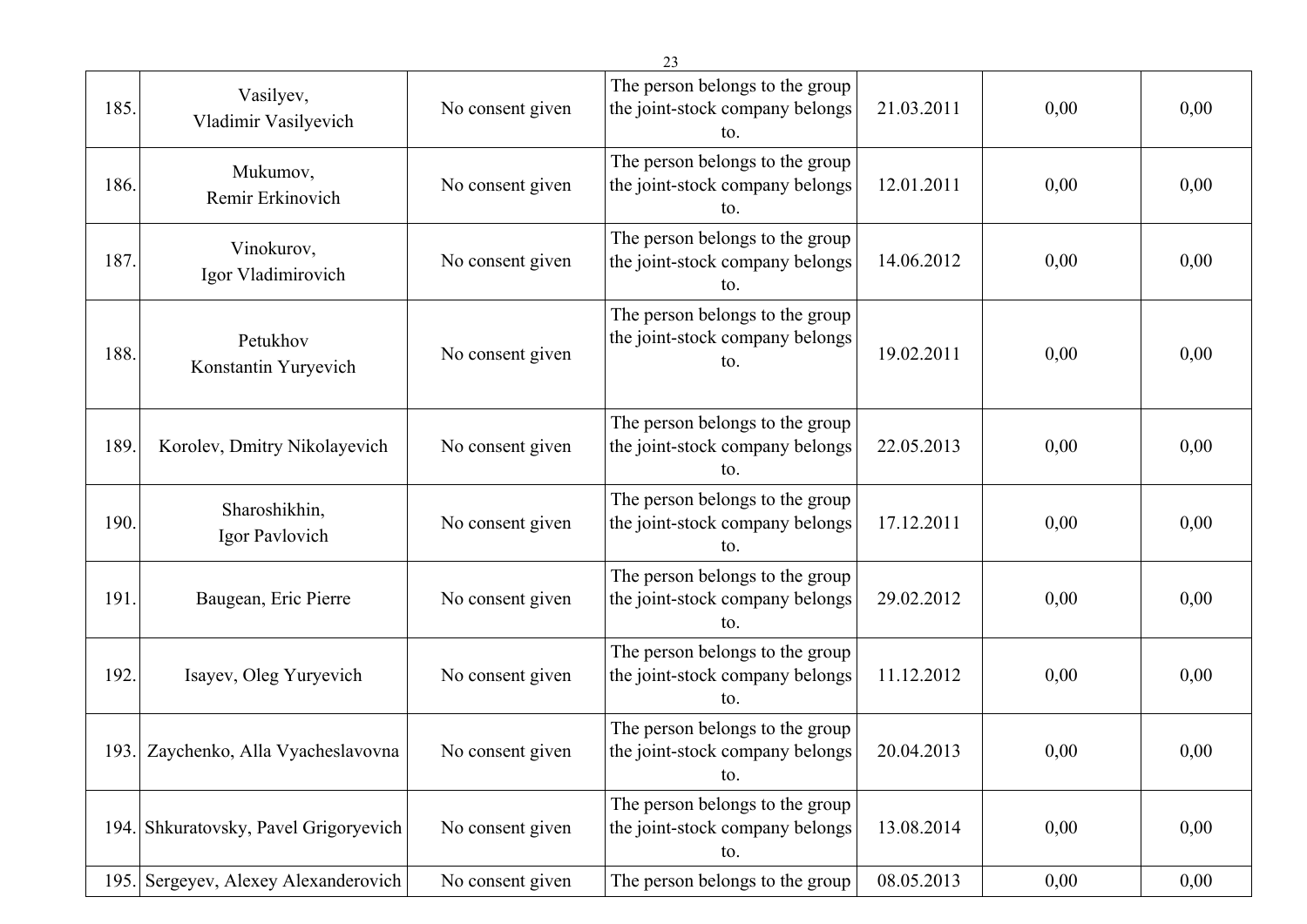|      |                                       |                  | 24                                                                        |            |      |      |
|------|---------------------------------------|------------------|---------------------------------------------------------------------------|------------|------|------|
|      |                                       |                  | the joint-stock company belongs<br>to.                                    |            |      |      |
| 196. | Syunyayeva, Diana Anatolyevna         | No consent given | The person belongs to the group<br>the joint-stock company belongs<br>to. | 01.06.2013 | 0,00 | 0,00 |
| 197. | Lebedev, Alexander Borisovich         | No consent given | The person belongs to the group<br>the joint-stock company belongs<br>to. | 15.05.2013 | 0,00 | 0,00 |
| 198. | Glotov, Artem Vladimirovich           | No consent given | The person belongs to the group<br>the joint-stock company belongs<br>to. | 07.06.2013 | 0,00 | 0,00 |
| 199. | Mirmanov, Alexey<br>Vyacheslavocivh   | No consent given | The person belongs to the group<br>the joint-stock company belongs<br>to. | 17.10.2013 | 0,00 | 0,00 |
| 200. | Aushev, Artur Magometovich            | No consent given | The person belongs to the group<br>the joint-stock company belongs<br>to. | 20.12.2013 | 0,00 | 0,00 |
| 201  | Kotikov, Konstantin Viktorovich       | No consent given | The person belongs to the group<br>the joint-stock company belongs<br>to. | 29.10.2013 | 0,00 | 0,00 |
| 202. | Kondrashov, Sergey<br>Vladimirovich   | No consent given | The person belongs to the group<br>the joint-stock company belongs<br>to. | 27.12.2013 | 0,00 | 0,00 |
| 203  | Karzanov, Alexey Gennadyevich         | No consent given | The person belongs to the group<br>the joint-stock company belongs<br>to. | 24.09.2013 | 0,00 | 0,00 |
| 204. | Pichugina, Mariya Nikolayevna         | No consent given | The person belongs to the group<br>the joint-stock company belongs<br>to. | 27.12.2013 | 0,00 | 0,00 |
| 205. | Skorokhodov, Vladimir<br>Yevgenyevich | No consent given | The person belongs to the group<br>the joint-stock company belongs<br>to. | 31.12.2013 | 0,00 | 0,00 |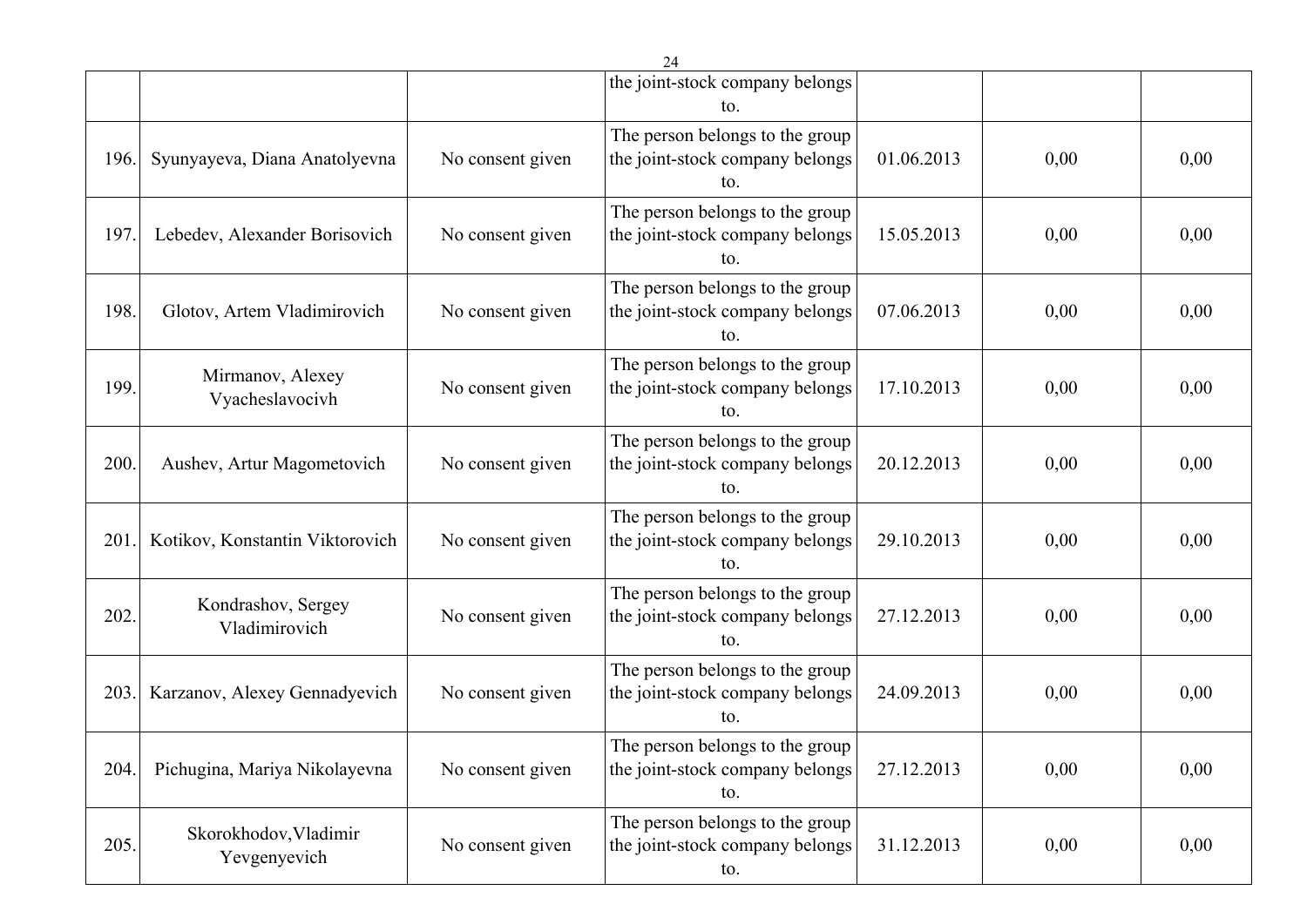|      |                                   |                  | 25                                                                        |            |      |      |
|------|-----------------------------------|------------------|---------------------------------------------------------------------------|------------|------|------|
| 206. | Abramova, Yelena Yuryevna         | No consent given | The person belongs to the group<br>the joint-stock company belongs<br>to. | 24.01.2014 | 0,00 | 0,00 |
| 207. | Kopanov, Yevgeny Nikolayevich     | No consent given | The person belongs to the group<br>the joint-stock company belongs<br>to. | 20.03.2014 | 0,00 | 0,00 |
| 208. | Terentyev, Stanislav Nikolayevich | No consent given | The person belongs to the group<br>the joint-stock company belongs<br>to. | 04.03.2014 | 0,00 | 0,00 |
| 209. | Bakhtin, Pavel Viktorovich        | No consent given | The person belongs to the group<br>the joint-stock company belongs<br>to. | 01.01.2014 | 0,00 | 0,00 |
| 210  | Sukhotskaya, Olesya Andreyevna    | No consent given | The person belongs to the group<br>the joint-stock company belongs<br>to. | 18.02.2014 | 0,00 | 0,00 |
| 211  | Zaytsev, Yury Viktorovich         | No consent given | The person belongs to the group<br>the joint-stock company belongs<br>to. | 29.08.2014 | 0,00 | 0,00 |
| 212. | Gorbachev, Sergey Ivanovich       | No consent given | The person belongs to the group<br>the joint-stock company belongs<br>to. | 01.03.2014 | 0,00 | 0,00 |
| 213. | Kosolapov, Igor Alexeyevich       | No consent given | The person belongs to the group<br>the joint-stock company belongs<br>to. | 04.02.2014 | 0,00 | 0,00 |
| 214. | Sukhin, Rodion Viktorovich        | No consent given | The person belongs to the group<br>the joint-stock company belongs<br>to. | 06.06.2014 | 0,00 | 0,00 |
| 215. | Lebedev, Jury Vyacheslavovich     | No consent given | The person belongs to the group<br>the joint-stock company belongs<br>to. | 01.05.2014 | 0,00 | 0,00 |
| 216. | Ebzeyev, Boris Borisovich         | No consent given | The person belongs to the group<br>the joint-stock company belongs        | 17.06.2014 | 0,00 | 0,00 |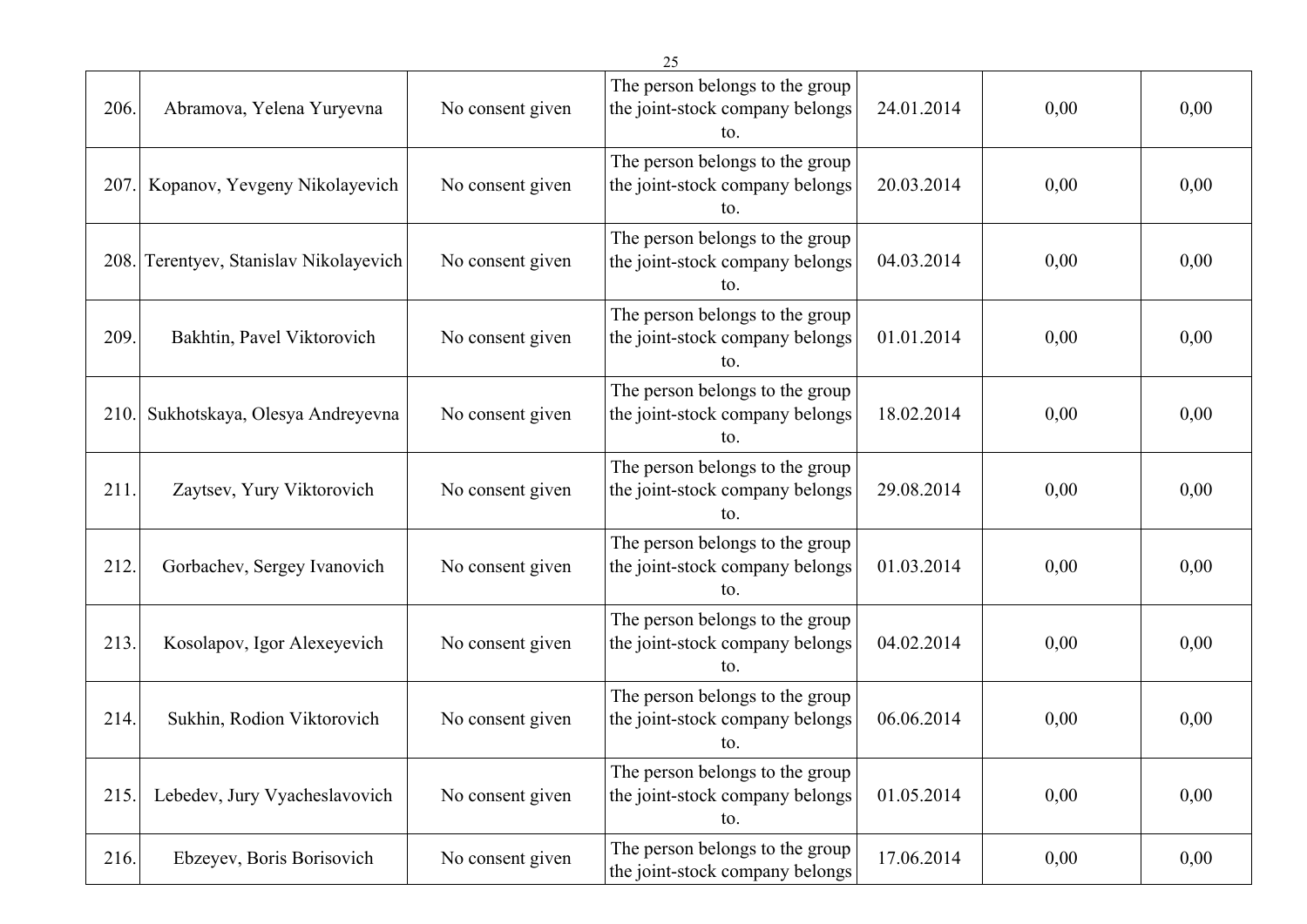|      |                                       |                  | to.                                                                       |            |      |      |
|------|---------------------------------------|------------------|---------------------------------------------------------------------------|------------|------|------|
|      | 217. Kovalenko, Tatyana Vladimirovna  | No consent given | The person belongs to the group<br>the joint-stock company belongs<br>to. | 07.04.2014 | 0,00 | 0,00 |
|      | 218. Shuvalov, Vladimir Vladimirovich | No consent given | The person belongs to the group<br>the joint-stock company belongs<br>to. | 17.06.2014 | 0,00 | 0,00 |
| 219. | Penkov, Alexander Petrovich           | No consent given | The person belongs to the group<br>the joint-stock company belongs<br>to. | 26.06.2014 | 0,00 | 0,00 |
| 220. | Goncharov, Viktor Georgiyevich        | No consent given | The person belongs to the group<br>the joint-stock company belongs<br>to. | 30.09.2014 | 0,00 | 0,00 |
| 221  | Kravtsov, Gennady Ivanovich           | No consent given | The person belongs to the group<br>the joint-stock company belongs<br>to. | 30.09.2014 | 0,00 | 0,00 |
| 222. | Rondar, Vladimir Nikolayevich         | No consent given | The person belongs to the group<br>the joint-stock company belongs<br>to. | 30.09.2014 | 0,00 | 0,00 |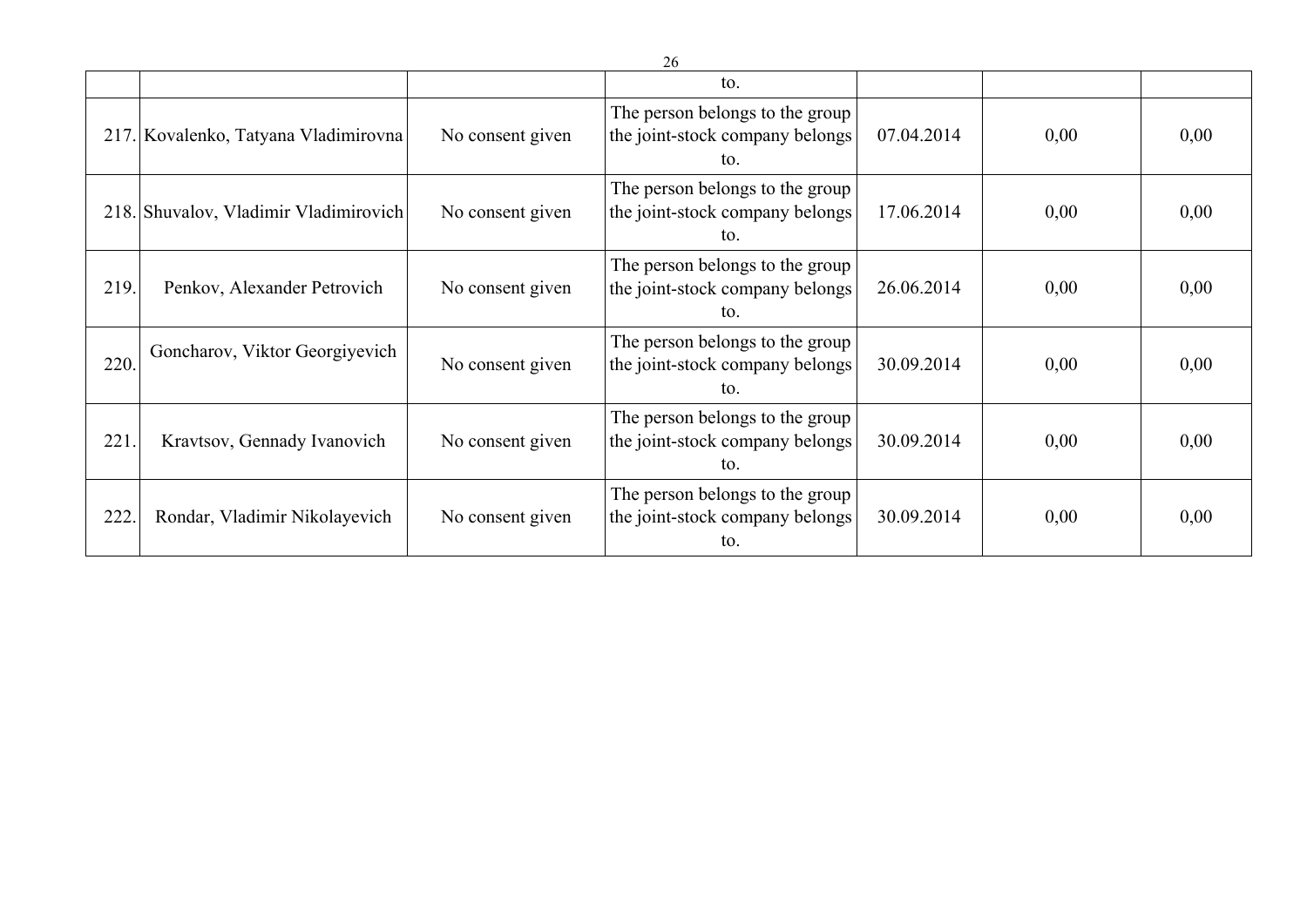## **II.** Changes having occurred in the list of affiliates of IDGC of the North-West, JSC during the period **from 01.07.2014 to 30.09.2014**

| Full business name (registered name of<br>non-profit organization) or given name,<br>patronymic and family name of affiliate |                                                               | Location of legal<br>entity or place of<br>residence of<br>individual (indicated<br>only upon the<br>concerned<br>individual's consent) | Reason(s) for person to be qualified as<br>affiliate                                     | Date of the<br>reason(s)<br>occurrence | Fraction of<br>affiliate's<br>participation in<br>joint-stock<br>company's<br>chartered<br>capital, % | Fraction of joint-<br>stock company's<br>ordinary shares held<br>by affiliate, % |  |
|------------------------------------------------------------------------------------------------------------------------------|---------------------------------------------------------------|-----------------------------------------------------------------------------------------------------------------------------------------|------------------------------------------------------------------------------------------|----------------------------------------|-------------------------------------------------------------------------------------------------------|----------------------------------------------------------------------------------|--|
|                                                                                                                              | $\overline{2}$                                                | 3                                                                                                                                       | $\overline{4}$                                                                           | 5                                      | 6                                                                                                     | $\overline{7}$                                                                   |  |
| N <sub>o</sub><br>of<br>item                                                                                                 |                                                               | Change contents                                                                                                                         |                                                                                          | Date of change<br>occurrence           |                                                                                                       | Change introduction<br>date                                                      |  |
| $\mathbf{1}$                                                                                                                 | elected member of the Collegial Executive Body of the Company |                                                                                                                                         | Viktor Yevgenyevich Lutskovich - included in the list of affiliates due to having been   | 31.07.2014                             |                                                                                                       | 01.08.2014                                                                       |  |
|                                                                                                                              | Contents of affiliate details prior to change:                |                                                                                                                                         |                                                                                          |                                        |                                                                                                       |                                                                                  |  |
|                                                                                                                              | $\overline{2}$                                                | $\overline{\mathbf{3}}$                                                                                                                 | 4                                                                                        | 5                                      | 6                                                                                                     | $\overline{7}$                                                                   |  |
| The person is no affiliate.<br>No consent given<br>Lutskovich, Viktor Yevgenyevich                                           |                                                               |                                                                                                                                         |                                                                                          |                                        |                                                                                                       |                                                                                  |  |
|                                                                                                                              | Contents of affiliate details after change:                   |                                                                                                                                         |                                                                                          |                                        |                                                                                                       |                                                                                  |  |
|                                                                                                                              | $\overline{2}$                                                | $\mathbf{3}$                                                                                                                            | 4                                                                                        | 5                                      | 6                                                                                                     | $\overline{7}$                                                                   |  |
|                                                                                                                              | Lutskovich, Viktor Yevgenyevich                               | No consent given                                                                                                                        | The person is a member of the<br>Collegial Executive Body of the<br>Company              | 31.07.2014                             | 0,00                                                                                                  | 0,00                                                                             |  |
| N <sub>0</sub><br><b>of</b><br>item                                                                                          |                                                               | Change contents                                                                                                                         |                                                                                          | Date of change<br>occurrence           |                                                                                                       | Change introduction<br>date                                                      |  |
| $\overline{2}$                                                                                                               | elected member of the Collegial Executive Body of the Company |                                                                                                                                         | Anatoly Alexeyevich Mizgin-Somov - included in the list of affiliates due to having been | 31.07.2014                             |                                                                                                       | 01.08.2014                                                                       |  |
|                                                                                                                              | Contents of affiliate details prior to change:                |                                                                                                                                         |                                                                                          |                                        |                                                                                                       |                                                                                  |  |
|                                                                                                                              | $\mathcal{D}_{\cdot}$                                         | 3 <sup>1</sup>                                                                                                                          | 4                                                                                        | 5                                      | 6                                                                                                     | 7                                                                                |  |
|                                                                                                                              | <b>Mizgin-Somov, Anatoly</b><br>Alexeyevich                   | No consent given                                                                                                                        | The person is no affiliate.                                                              |                                        |                                                                                                       |                                                                                  |  |
|                                                                                                                              | Contents of affiliate details after change:                   |                                                                                                                                         |                                                                                          |                                        |                                                                                                       |                                                                                  |  |
|                                                                                                                              | $\overline{2}$                                                | $\overline{\mathbf{3}}$                                                                                                                 | 4                                                                                        | 5                                      | $\overline{7}$                                                                                        |                                                                                  |  |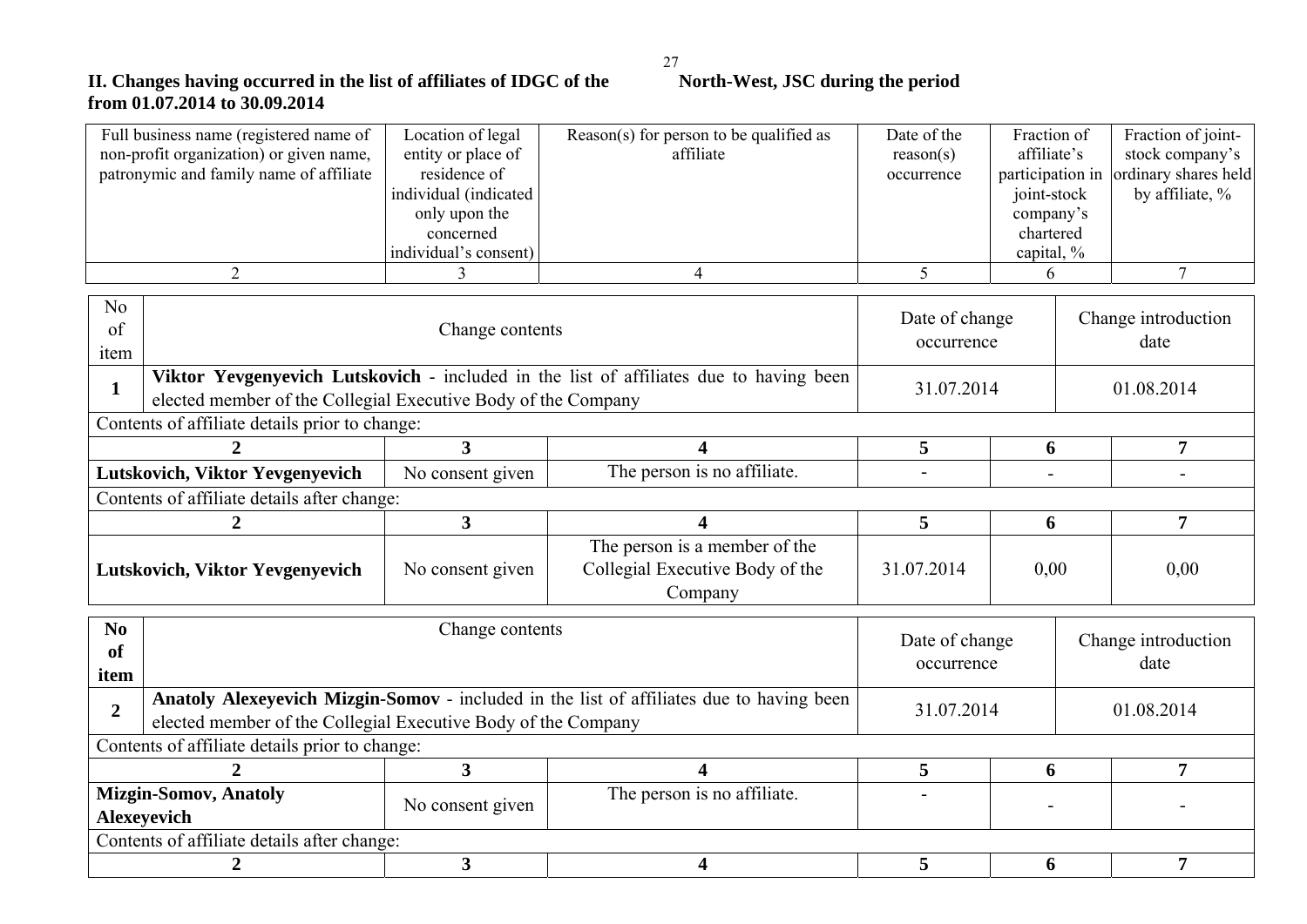|                                         |                                                       |                                                                                                                                                          | 28                                                                                         |                              |            |                             |                             |
|-----------------------------------------|-------------------------------------------------------|----------------------------------------------------------------------------------------------------------------------------------------------------------|--------------------------------------------------------------------------------------------|------------------------------|------------|-----------------------------|-----------------------------|
|                                         | <b>Mizgin-Somov, Anatoly</b><br>Alexeyevich           | No consent given                                                                                                                                         | The person is a member of the<br>Collegial Executive Body of the<br>Company                | 31.07.2014                   | 0,00       |                             | 0,00                        |
| N <sub>0</sub><br><sub>of</sub><br>item |                                                       | Change contents                                                                                                                                          |                                                                                            | Date of change<br>occurrence |            |                             | Change introduction<br>date |
| $\overline{3}$                          | member of the Collegial Executive Body of the Company |                                                                                                                                                          | Dmitry Sergeyevich Nikiforov included in the list of affiliates due to having been elected | 31.07.2014                   |            |                             | 01.08.2014                  |
|                                         | Contents of affiliate details prior to change:        |                                                                                                                                                          |                                                                                            |                              |            |                             |                             |
| $\mathbf{2}$                            |                                                       | $\overline{3}$                                                                                                                                           | 4                                                                                          | 5                            | 6          |                             | $\overline{7}$              |
|                                         | <b>Nikiforov, Dmitry Sergeyevich</b>                  | No consent given                                                                                                                                         | The person is no affiliate.                                                                | L,                           |            |                             |                             |
|                                         | Contents of affiliate details after change:           |                                                                                                                                                          |                                                                                            |                              |            |                             |                             |
|                                         | $\overline{2}$                                        | 3 <sup>1</sup>                                                                                                                                           | 4                                                                                          | 5                            | 6          |                             | $\overline{\mathbf{7}}$     |
|                                         | <b>Nikiforov, Dmitry Sergeyevich</b>                  | No consent given                                                                                                                                         | The person is a member of the<br>Collegial Executive Body of the<br>Company                | 31.07.2014                   | 0,00       |                             | 0,00                        |
| N <sub>o</sub><br>of<br>item            |                                                       | Change contents                                                                                                                                          |                                                                                            | Date of change<br>occurrence |            | Change introduction<br>date |                             |
| $\overline{\mathbf{4}}$                 |                                                       | Mikhail Vasilyevich Koshelev excluded from the list of affiliates due to having ceased to be<br>a member of the Collective Executive Body of the Company |                                                                                            |                              | 22.08.2014 |                             |                             |
|                                         |                                                       |                                                                                                                                                          |                                                                                            |                              |            |                             |                             |
|                                         | Contents of affiliate details prior to change:        |                                                                                                                                                          |                                                                                            |                              |            |                             |                             |
|                                         | $\overline{2}$                                        | $\overline{\mathbf{3}}$                                                                                                                                  | 4                                                                                          | 5                            | 6          |                             | $\overline{7}$              |
|                                         | Koshelev, Mikhail Vasilyevich                         | No consent given                                                                                                                                         | The person is a member of the<br>Collegial Executive Body of the<br>Company                | 30.08.2013                   | 0,00       |                             | 0,00                        |
|                                         | Contents of affiliate details after change:           |                                                                                                                                                          |                                                                                            |                              |            |                             |                             |
|                                         | 2                                                     | 3 <sup>1</sup>                                                                                                                                           | 4                                                                                          | 5                            | 6          |                             | $\overline{7}$              |
|                                         | Koshelev, Mikhail Vasilyevich                         | No consent given                                                                                                                                         | The person is no affiliate.                                                                | 22.08.2014                   |            |                             |                             |
| N <sub>0</sub><br>of<br>item            |                                                       | Change contents                                                                                                                                          |                                                                                            | Date of change<br>occurrence |            |                             | Change introduction<br>date |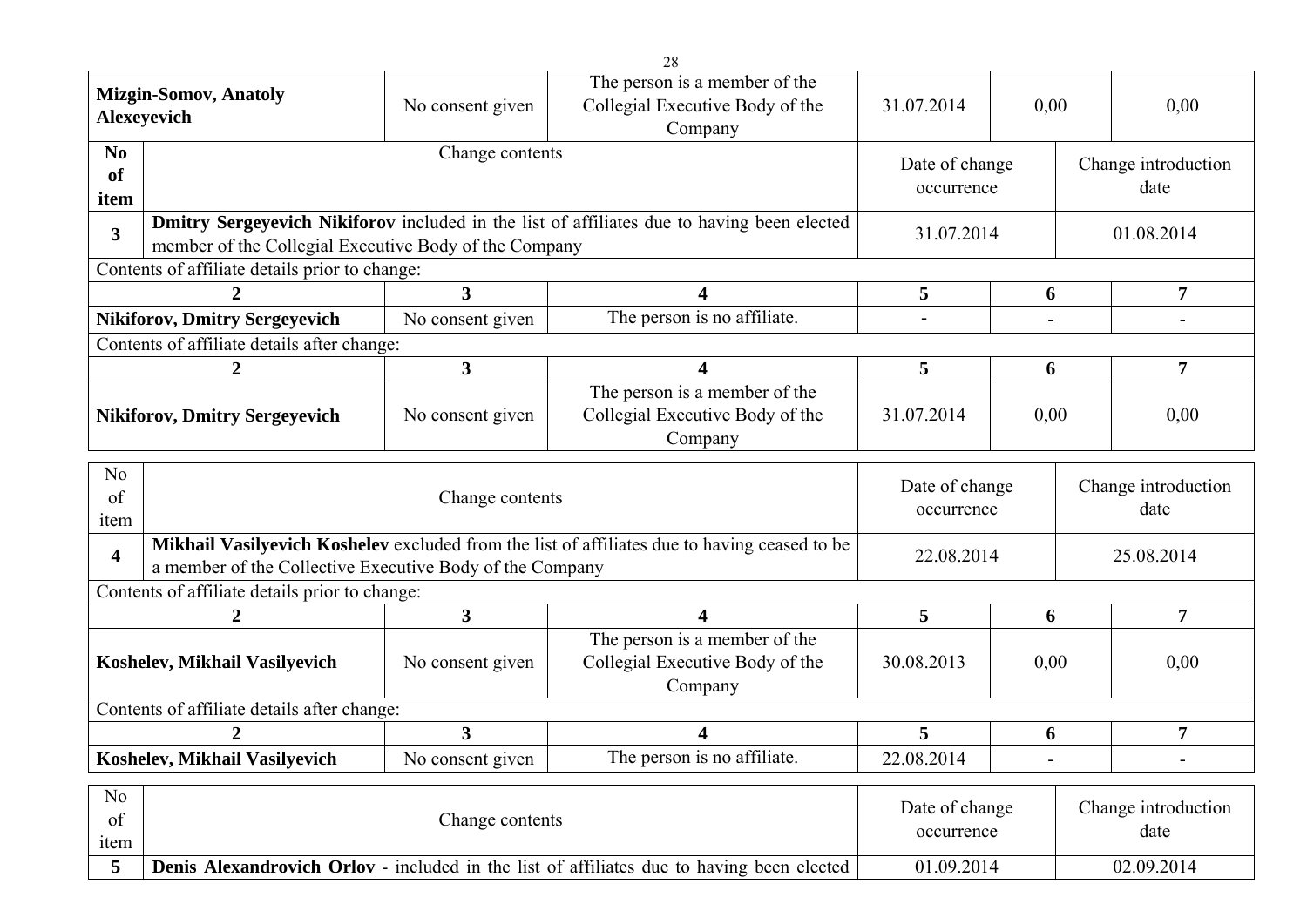|                              |                                                                                                                                                                     |                  | 29                                                                                           |                              |              |      |                             |  |
|------------------------------|---------------------------------------------------------------------------------------------------------------------------------------------------------------------|------------------|----------------------------------------------------------------------------------------------|------------------------------|--------------|------|-----------------------------|--|
|                              | member of the Collegial Executive Body of the Company                                                                                                               |                  |                                                                                              |                              |              |      |                             |  |
|                              | Contents of affiliate details prior to change:                                                                                                                      |                  |                                                                                              |                              |              |      |                             |  |
|                              | $\overline{2}$                                                                                                                                                      | $\mathbf{3}$     | 4                                                                                            | 5                            | 6            |      | $\overline{7}$              |  |
|                              | <b>Orlov, Denis Alexandrovich</b>                                                                                                                                   | No consent given | The person is no affiliate.                                                                  |                              |              |      |                             |  |
|                              | Contents of affiliate details after change:                                                                                                                         |                  |                                                                                              |                              |              |      |                             |  |
|                              | $\boldsymbol{2}$                                                                                                                                                    | 3                | 4                                                                                            | 5                            | 6            |      | $\overline{7}$              |  |
|                              | <b>Orlov, Denis Alexandrovich</b>                                                                                                                                   | No consent given | The person is a member of the<br>Collegial Executive Body of the<br>Company                  | 01.09.2014<br>0,00           |              | 0,00 |                             |  |
| N <sub>o</sub><br>of<br>item |                                                                                                                                                                     | Change contents  |                                                                                              | Date of change<br>occurrence |              |      | Change introduction<br>date |  |
| 6                            | Alexander Dmitriyevich Nikonov included in the list of affiliates due to having been<br>17.09.2014<br>elected member of the Collegial Executive Body of the Company |                  |                                                                                              |                              |              |      | 18.09.2014                  |  |
|                              | Contents of affiliate details prior to change:                                                                                                                      |                  |                                                                                              |                              |              |      |                             |  |
|                              |                                                                                                                                                                     | 3                | 4                                                                                            | 5                            | 6            |      | 7                           |  |
|                              | <b>Nikonov, Alexander Dmitriyevich</b>                                                                                                                              | No consent given | The person is no affiliate.                                                                  |                              |              |      |                             |  |
|                              | Contents of affiliate details after change:                                                                                                                         |                  |                                                                                              |                              |              |      |                             |  |
|                              |                                                                                                                                                                     | 3                | 4                                                                                            | 5                            | 6            |      | 7                           |  |
|                              | <b>Nikonov, Alexander Dmitriyevich</b>                                                                                                                              | No consent given | The person is a member of the<br>Collegial Executive Body of the<br>Company                  | 17.09.2014                   | 0,00<br>0,00 |      |                             |  |
| N <sub>0</sub><br>of<br>item |                                                                                                                                                                     | Change contents  |                                                                                              | Date of change<br>occurrence |              |      | Change introduction<br>date |  |
| 7                            | reasons for the person to be qualified as affiliate                                                                                                                 |                  | Alexey Valentinovich Bogachev excluded from the list of affiliates due to termination of the | 01.07.2014                   |              |      | 30.09.2014                  |  |
|                              | Contents of affiliate details prior to change:                                                                                                                      |                  |                                                                                              |                              |              |      |                             |  |
|                              | $\overline{2}$                                                                                                                                                      | $\mathbf{3}$     | 4                                                                                            | 5                            | 6            |      | $\overline{7}$              |  |
|                              | <b>Bogachev, Alexey Valentinovich</b>                                                                                                                               | No consent given | The person belongs to the group the<br>joint-stock company belongs to.                       | 02.07.2013                   | 0,00         |      | 0,00                        |  |
|                              | Contents of affiliate details after change:                                                                                                                         |                  |                                                                                              |                              |              |      |                             |  |
|                              | $\overline{2}$                                                                                                                                                      | 3 <sup>1</sup>   | $\overline{\mathbf{4}}$                                                                      | 5                            | 6            |      | 7 <sup>1</sup>              |  |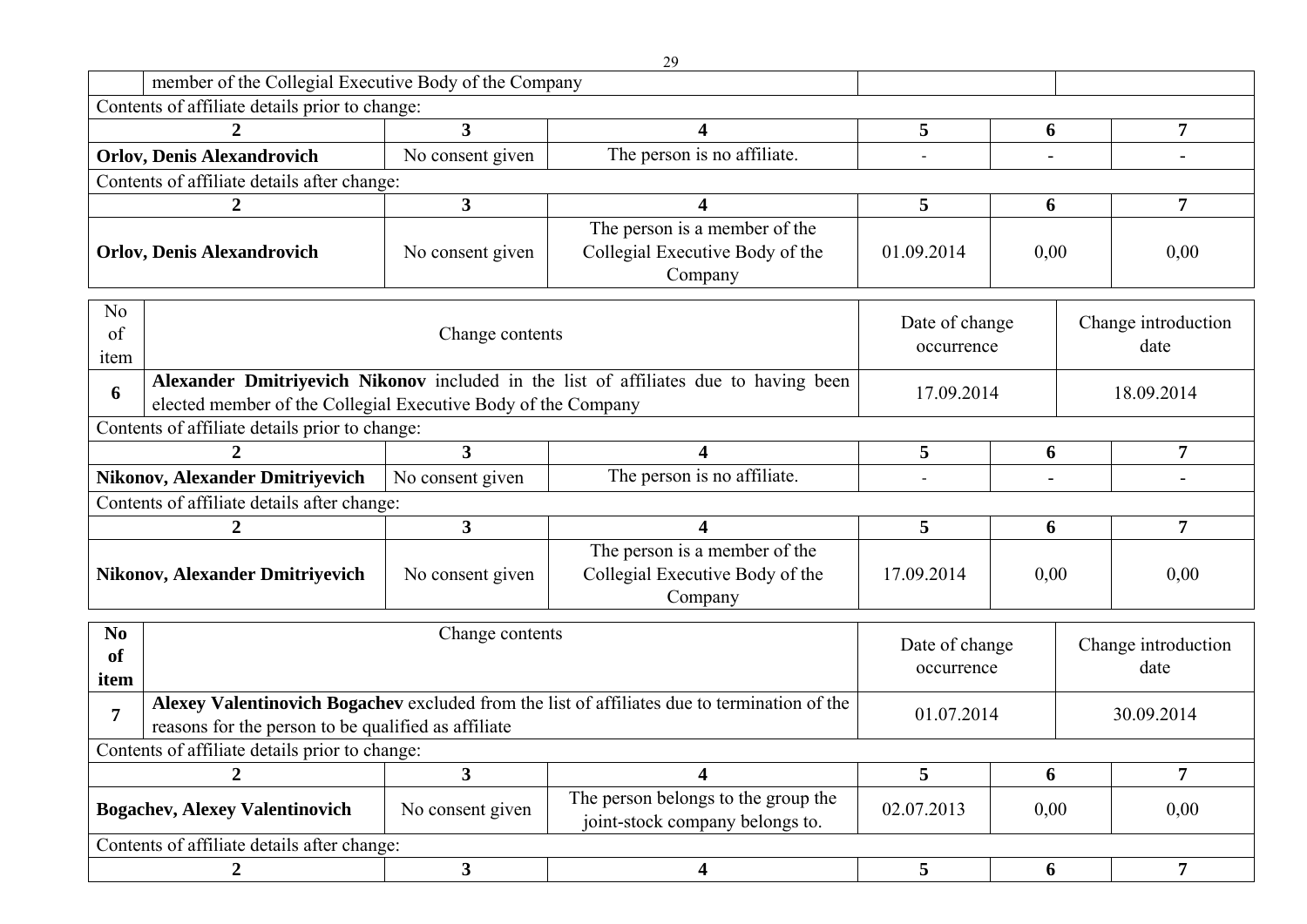|                                             | <b>Bogachev, Alexey Valentinovich</b>                                                                     | No consent given        | $50^{\circ}$<br>The person is no affiliate.                                                | 01.07.2014                                                  |                          |  |                             |  |  |
|---------------------------------------------|-----------------------------------------------------------------------------------------------------------|-------------------------|--------------------------------------------------------------------------------------------|-------------------------------------------------------------|--------------------------|--|-----------------------------|--|--|
| N <sub>0</sub><br><b>of</b><br>item         |                                                                                                           | Change contents         |                                                                                            | Date of change<br>occurrence                                |                          |  | Change introduction<br>date |  |  |
| 8                                           | termination of the reasons for the person to be qualified as affiliate                                    |                         | Vyacheslav Alexandrovich Chucharin excluded from the list of affiliates due to             |                                                             | 20.07.2014<br>30.09.2014 |  |                             |  |  |
|                                             | Contents of affiliate details prior to change:                                                            |                         |                                                                                            |                                                             |                          |  |                             |  |  |
|                                             | $\overline{2}$                                                                                            | $\overline{\mathbf{3}}$ | 4                                                                                          | 5                                                           | 6                        |  | $\overline{7}$              |  |  |
| Chucharin,                                  | <b>Vyacheslav</b><br><b>Alexandrovich</b>                                                                 | No consent given        | The person belongs to the group the<br>joint-stock company belongs to.                     | 31.03.2010                                                  | 0,00                     |  | 0,00                        |  |  |
| Contents of affiliate details after change: |                                                                                                           |                         |                                                                                            |                                                             |                          |  |                             |  |  |
|                                             | $\overline{2}$                                                                                            | $\overline{\mathbf{3}}$ | 4                                                                                          | 5                                                           | 6                        |  | $\overline{7}$              |  |  |
| Chucharin,                                  | <b>Vyacheslav</b><br><b>Alexandrovich</b>                                                                 | No consent given        | The person is no affiliate.                                                                | 20.07.2014                                                  |                          |  |                             |  |  |
| N <sub>0</sub><br><b>of</b><br>item         | Change contents<br>Date of change<br>occurrence                                                           |                         |                                                                                            |                                                             |                          |  | Change introduction<br>date |  |  |
| $\boldsymbol{9}$                            | the reasons for the person to be qualified as affiliate                                                   |                         | Lyubov Ivanovna Chumachenko excluded from the list of affiliates due to termination of     | 21.09.2014                                                  |                          |  | 30.09.2014                  |  |  |
|                                             | Contents of affiliate details prior to change:                                                            |                         |                                                                                            |                                                             |                          |  |                             |  |  |
|                                             | $\overline{2}$                                                                                            | $\overline{\mathbf{3}}$ | 4                                                                                          | 5                                                           | 6                        |  | $\overline{7}$              |  |  |
|                                             | Chumachenko, Lyubov Ivanovna                                                                              | No consent given        | The person belongs to the group the<br>joint-stock company belongs to.                     | 21.09.2013                                                  | 0,00                     |  | 0,00                        |  |  |
|                                             | Contents of affiliate details after change:                                                               |                         |                                                                                            |                                                             |                          |  |                             |  |  |
|                                             |                                                                                                           | $\mathbf{3}$            | 4                                                                                          | 5                                                           | 6                        |  | $\overline{7}$              |  |  |
|                                             | Chumachenko, Lyubov Ivanovna                                                                              | No consent given        | The person is no affiliate.                                                                | 21.09.2014                                                  |                          |  |                             |  |  |
| $\bf No$<br>of<br>item                      |                                                                                                           | Change contents         |                                                                                            | Date of change<br>Change introduction<br>date<br>occurrence |                          |  |                             |  |  |
| <b>10</b>                                   | the reasons for the person to be qualified as affiliate<br>Contents of affiliate details prior to change: |                         | Nikolay Alexandrovich Kuralenko excluded from the list of affiliates due to termination of | 12.08.2014                                                  |                          |  | 30.09.2014                  |  |  |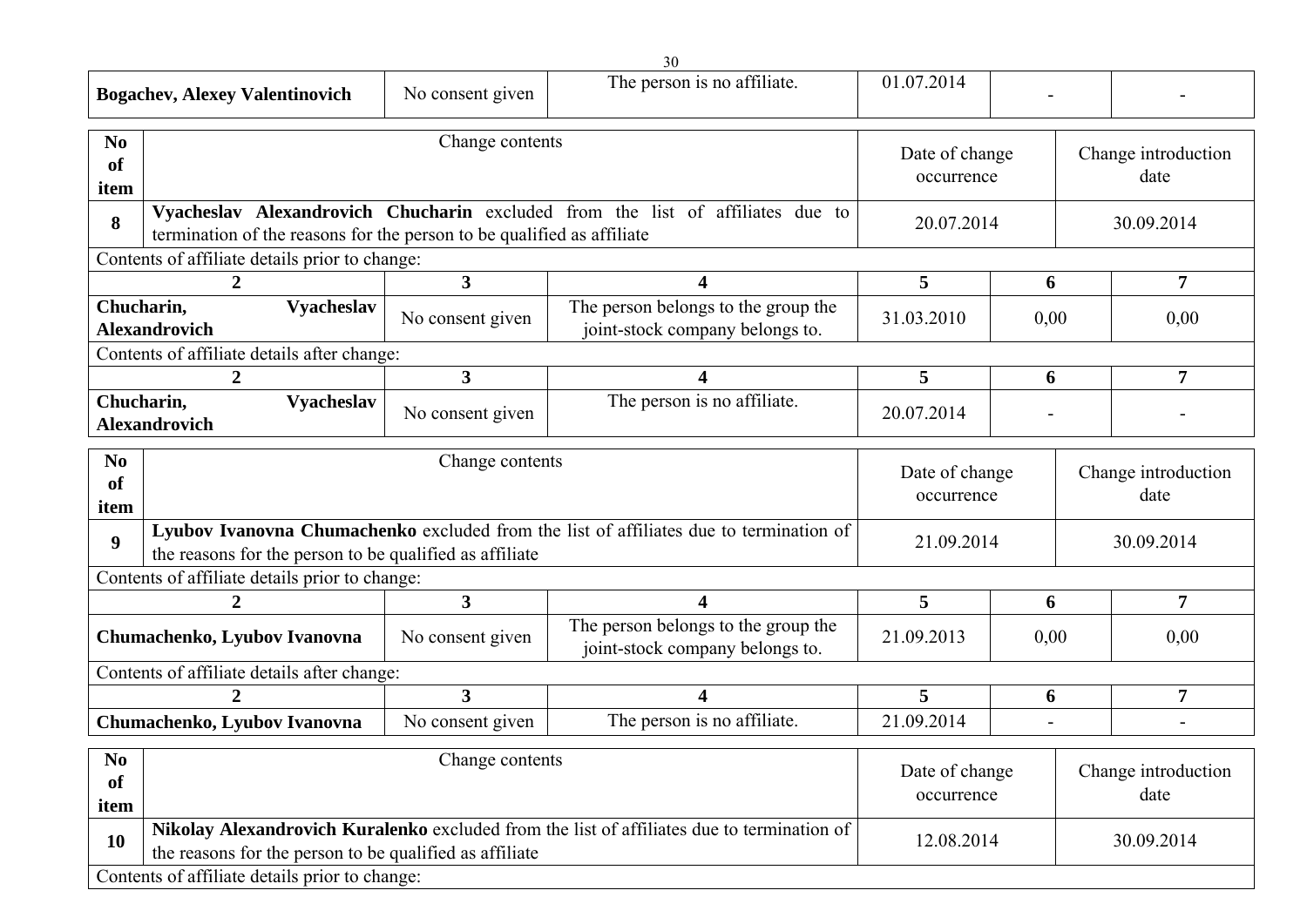|                              | $\overline{2}$                                          | $\overline{3}$               | 4                                                                                         | 5                            | 6                           |  | $\overline{7}$              |  |  |
|------------------------------|---------------------------------------------------------|------------------------------|-------------------------------------------------------------------------------------------|------------------------------|-----------------------------|--|-----------------------------|--|--|
|                              | Kuralenko, Nikolay Alexandrovich                        | No consent given             | The person belongs to the group the<br>joint-stock company belongs to.                    | 18.05.2013                   | 0,00                        |  | 0,00                        |  |  |
|                              | Contents of affiliate details after change:             |                              |                                                                                           |                              |                             |  |                             |  |  |
|                              | $\overline{2}$                                          | $\overline{\mathbf{3}}$      | 4                                                                                         | 5                            | 6                           |  | 7                           |  |  |
|                              | Kuralenko, Nikolay Alexandrovich                        | No consent given             | The person is no affiliate.                                                               | 12.08.2014                   |                             |  |                             |  |  |
| N <sub>0</sub><br>of<br>item |                                                         | Change contents              |                                                                                           | Date of change<br>occurrence |                             |  | Change introduction<br>date |  |  |
| 11                           | the reasons for the person to be qualified as affiliate |                              | Sergey Alexandrovich Arkhipov excluded from the list of affiliates due to termination of  | 28.08.2014                   |                             |  | 30.09.2014                  |  |  |
|                              | Contents of affiliate details prior to change:          |                              |                                                                                           |                              |                             |  |                             |  |  |
|                              | $\overline{2}$                                          | $\overline{\mathbf{3}}$      | 4                                                                                         | 5                            | 6                           |  | $\overline{7}$              |  |  |
|                              | <b>Arkhipov, Sergey Alexandrovich</b>                   | No consent given             | The person belongs to the group the<br>joint-stock company belongs to.                    | 15.02.2014                   | 0,00                        |  | 0,00                        |  |  |
|                              | Contents of affiliate details after change:             |                              |                                                                                           |                              |                             |  |                             |  |  |
|                              |                                                         | $\overline{3}$               | 4                                                                                         | 5                            | 6                           |  | 7                           |  |  |
|                              | <b>Arkhipov, Sergey Alexandrovich</b>                   | No consent given             | The person is no affiliate.                                                               | 28.08.2014                   |                             |  | $\blacksquare$              |  |  |
| N <sub>0</sub><br>of<br>item |                                                         | Change contents              |                                                                                           | Date of change<br>occurrence |                             |  | Change introduction<br>date |  |  |
| 12                           | reasons for the person to be qualified as affiliate     |                              | Petr Valeryevich Kazimirov excluded from the list of affiliates due to termination of the | 14.08.2014                   |                             |  | 30.09.2014                  |  |  |
|                              | Contents of affiliate details prior to change:          |                              |                                                                                           |                              |                             |  |                             |  |  |
|                              | $\overline{2}$                                          | $\overline{\mathbf{3}}$      | $\overline{\mathbf{4}}$                                                                   | 5                            | 6                           |  | $\overline{7}$              |  |  |
|                              | <b>Kazimirov, Pert Valeryevich</b>                      | No consent given             | The person belongs to the group the<br>joint-stock company belongs to.                    | 10.07.2012                   | 0,00                        |  | 0,00                        |  |  |
|                              | Contents of affiliate details after change:             |                              |                                                                                           |                              |                             |  |                             |  |  |
|                              | 2                                                       | $\overline{3}$               | $\overline{\mathbf{4}}$                                                                   | 5                            | 6                           |  | $\overline{7}$              |  |  |
|                              | <b>Kazimirov, Pert Valeryevich</b>                      | No consent given             | The person is no affiliate.                                                               | 14.08.2014                   |                             |  | $\overline{\phantom{a}}$    |  |  |
| N <sub>0</sub><br>of         |                                                         | Date of change<br>occurrence |                                                                                           |                              | Change introduction<br>date |  |                             |  |  |

**item**

31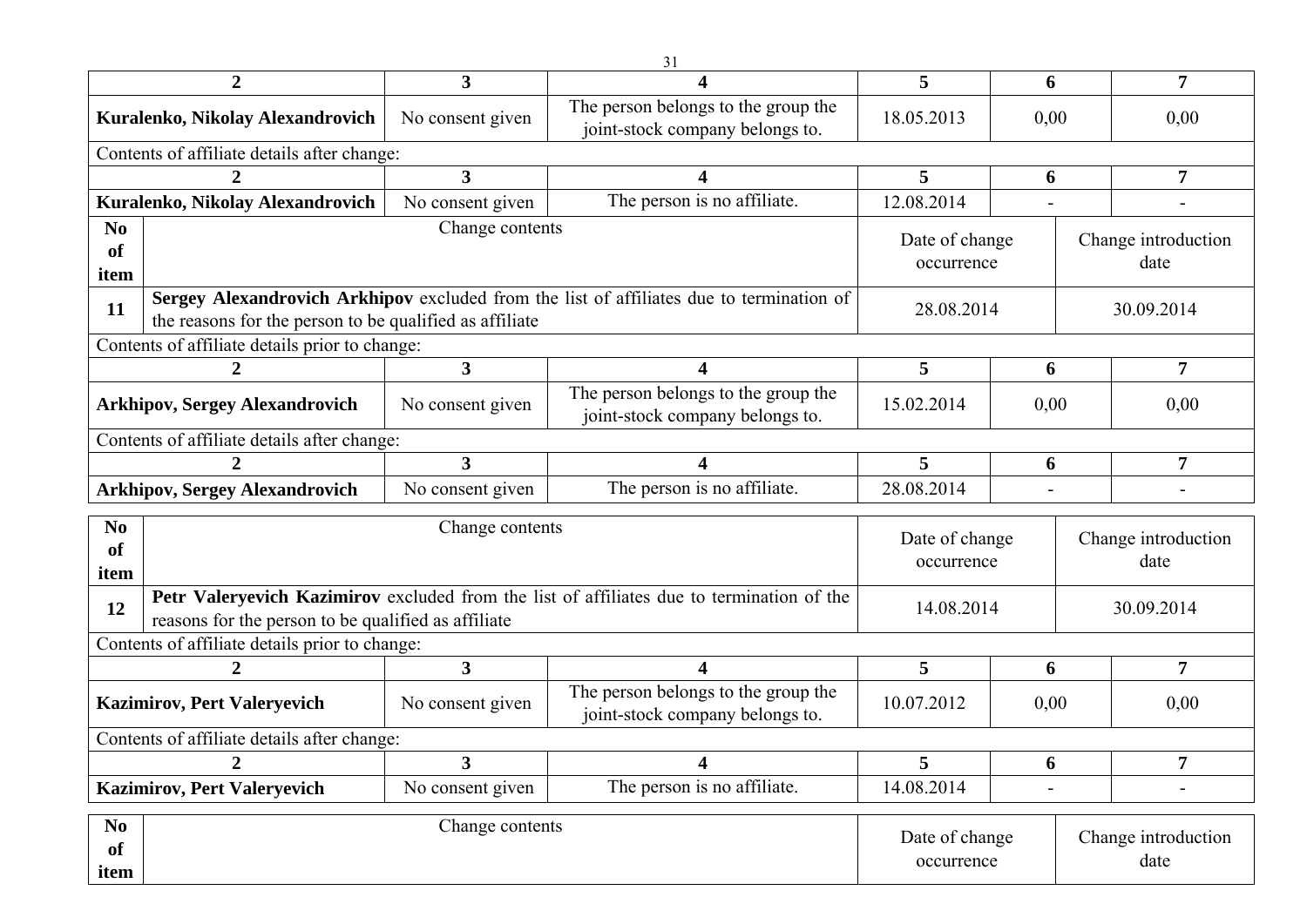|                                                                                                                                    |                                                                                                                                                                         |                  | 32                                                                                         |                              |      |                             |
|------------------------------------------------------------------------------------------------------------------------------------|-------------------------------------------------------------------------------------------------------------------------------------------------------------------------|------------------|--------------------------------------------------------------------------------------------|------------------------------|------|-----------------------------|
| 13                                                                                                                                 | reasons for the person to be qualified as affiliate                                                                                                                     |                  | Leonid Vladimirovich Mazo excluded from the list of affiliates due to termination of the   | 13.09.2014                   |      | 30.09.2014                  |
|                                                                                                                                    | Contents of affiliate details prior to change:                                                                                                                          |                  |                                                                                            |                              |      |                             |
|                                                                                                                                    |                                                                                                                                                                         | 3                | 4                                                                                          | 5                            | 6    | $\overline{7}$              |
|                                                                                                                                    | Mazo, Leonid Vladimirovich                                                                                                                                              | No consent given | The person belongs to the group the<br>joint-stock company belongs to.                     | 06.08.2012                   | 0,00 | 0,00                        |
|                                                                                                                                    | Contents of affiliate details after change:                                                                                                                             |                  |                                                                                            |                              |      |                             |
|                                                                                                                                    |                                                                                                                                                                         | $\overline{3}$   | 4                                                                                          | 5                            | 6    | $\overline{7}$              |
|                                                                                                                                    | Mazo, Leonid Vladimirovich                                                                                                                                              | No consent given | The person is no affiliate.                                                                | 13.09.2014                   |      |                             |
| N <sub>o</sub><br>of<br>item                                                                                                       |                                                                                                                                                                         | Change contents  |                                                                                            | Date of change<br>occurrence |      | Change introduction<br>date |
| 14                                                                                                                                 | Ivan Vasilyevich Tikin included from the list of affiliates due to appearance of the reasons<br>02.07.2014<br>30.09.2014<br>for the person to be qualified as affiliate |                  |                                                                                            |                              |      |                             |
|                                                                                                                                    | Contents of affiliate details prior to change:                                                                                                                          |                  |                                                                                            |                              |      |                             |
|                                                                                                                                    |                                                                                                                                                                         | $\overline{3}$   | 4                                                                                          | 5                            | 6    | 7                           |
|                                                                                                                                    | <b>Tikin, Ivan Vasilyevich</b>                                                                                                                                          | No consent given | The person is no affiliate.                                                                | $\overline{\phantom{0}}$     |      |                             |
|                                                                                                                                    | Contents of affiliate details after change:                                                                                                                             |                  |                                                                                            |                              |      |                             |
|                                                                                                                                    | 2                                                                                                                                                                       | $\overline{3}$   | 4                                                                                          | 5                            | 6    | 7                           |
|                                                                                                                                    | <b>Tikin, Ivan Vasilyevich</b>                                                                                                                                          | No consent given | The person belongs to the group the<br>joint-stock company belongs to.                     | 02.07.2014                   | 0,00 | 0,00                        |
| N <sub>o</sub><br>of<br>item                                                                                                       |                                                                                                                                                                         | Change contents  |                                                                                            | Date of change<br>occurrence |      | Change introduction<br>date |
| 15                                                                                                                                 | reasons for the person to be qualified as affiliate                                                                                                                     |                  | Alexey Borisovich Stepantsev included from the list of affiliates due to appearance of the | 21.07.2014                   |      | 30.09.2014                  |
|                                                                                                                                    | Contents of affiliate details prior to change:                                                                                                                          |                  |                                                                                            |                              |      |                             |
|                                                                                                                                    | 2                                                                                                                                                                       | 3                | 4                                                                                          | 5                            | 6    | 7                           |
|                                                                                                                                    | <b>Stepantsev, Alexey Borisovich</b>                                                                                                                                    | No consent given | The person is no affiliate.                                                                |                              |      | -                           |
|                                                                                                                                    | Contents of affiliate details after change:                                                                                                                             |                  |                                                                                            |                              |      |                             |
|                                                                                                                                    | $\overline{2}$                                                                                                                                                          | 3 <sup>1</sup>   | 4                                                                                          | 5                            | 6    | 7                           |
| The person belongs to the group the<br><b>Stepantsev, Alexey Borisovich</b><br>No consent given<br>joint-stock company belongs to. |                                                                                                                                                                         |                  |                                                                                            | 21.07.2014                   | 0,00 | 0,00                        |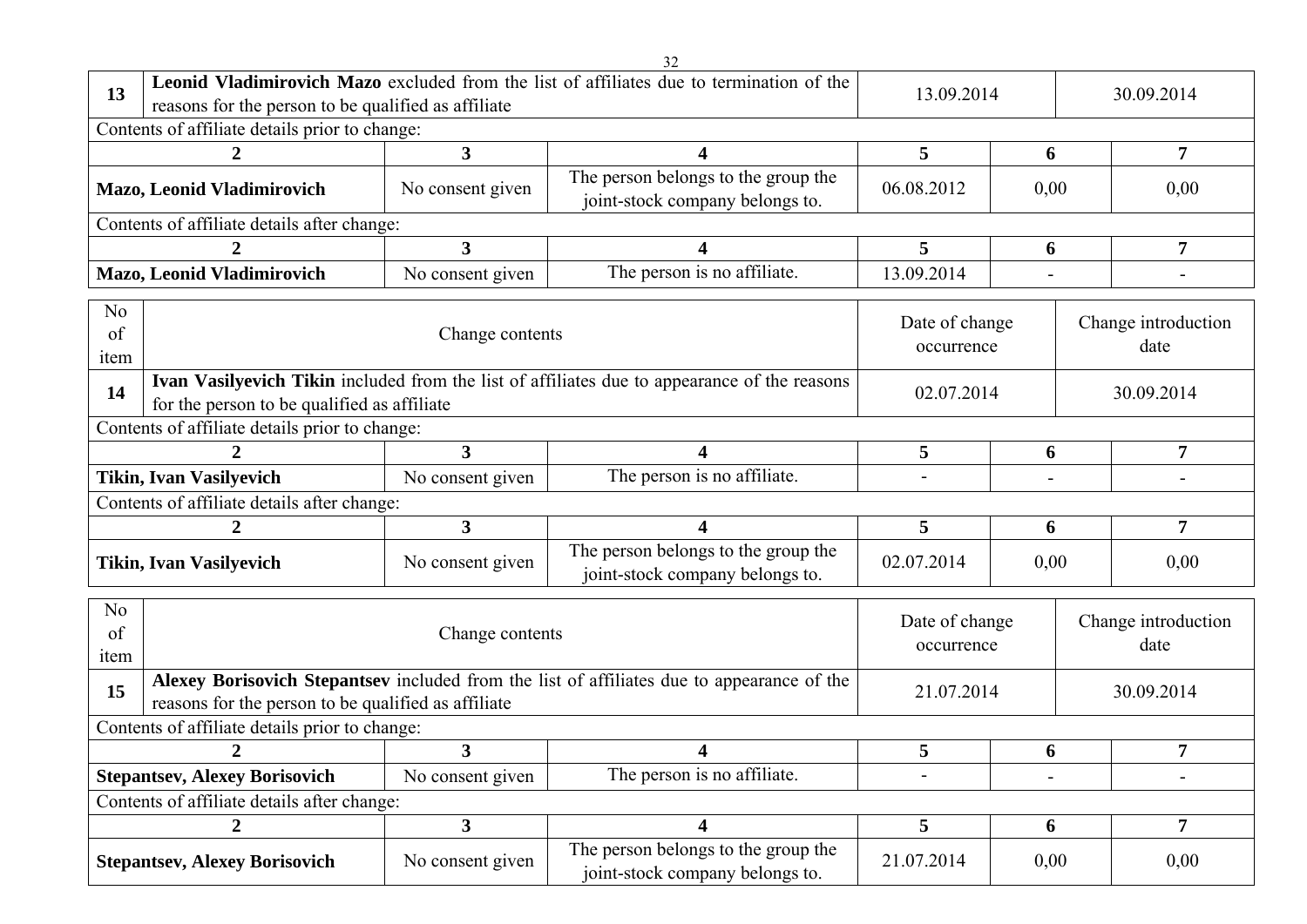| N <sub>o</sub><br>of<br>item |                                                         | Change contents<br>Vadim Gennadyevich Islentyev included from the list of affiliates due to appearance of the |                                                                                        |                              |                             |            | Change introduction<br>date |  |
|------------------------------|---------------------------------------------------------|---------------------------------------------------------------------------------------------------------------|----------------------------------------------------------------------------------------|------------------------------|-----------------------------|------------|-----------------------------|--|
| 16                           | reasons for the person to be qualified as affiliate     |                                                                                                               |                                                                                        | 22.09.2014                   |                             |            | 30.09.2014                  |  |
|                              | Contents of affiliate details prior to change:          |                                                                                                               |                                                                                        |                              |                             |            |                             |  |
|                              | $\overline{2}$                                          | 3                                                                                                             | 4                                                                                      | 5                            | 6                           |            | $\overline{7}$              |  |
|                              | <b>Islentyev, Vadim Gennadyevich</b>                    | No consent given                                                                                              | The person is no affiliate.                                                            |                              |                             |            |                             |  |
|                              | Contents of affiliate details after change:             |                                                                                                               |                                                                                        |                              |                             |            |                             |  |
|                              | 2                                                       | 3                                                                                                             | $\overline{\mathbf{4}}$                                                                | 5                            | 6                           |            | $\overline{7}$              |  |
|                              | <b>Islentyev, Vadim Gennadyevich</b>                    | No consent given                                                                                              | The person belongs to the group the<br>joint-stock company belongs to.                 | 0,00<br>22.09.2014           |                             | 0,00       |                             |  |
| No.<br>of<br>item            |                                                         | Date of change<br>occurrence                                                                                  |                                                                                        |                              | Change introduction<br>date |            |                             |  |
| 17                           | the reasons for the person to be qualified as affiliate | Pavel Grigoryevich Shkuratovsky included from the list of affiliates due to appearance of                     | 13.08.2014                                                                             |                              |                             | 30.09.2014 |                             |  |
|                              | Contents of affiliate details prior to change:          |                                                                                                               |                                                                                        |                              |                             |            |                             |  |
|                              | 2                                                       | 3                                                                                                             | 4                                                                                      | 5                            | 6                           |            | $\overline{7}$              |  |
|                              | <b>Shkuratovsky, Pavel Grigoryevich</b>                 | No consent given                                                                                              | The person is no affiliate.                                                            |                              |                             |            |                             |  |
|                              | Contents of affiliate details after change:             |                                                                                                               |                                                                                        |                              |                             |            |                             |  |
|                              | 2                                                       | $\mathbf{3}$                                                                                                  | 4                                                                                      | 5                            | 6                           |            | $\overline{7}$              |  |
|                              | <b>Shkuratovsky, Pavel Grigoryevich</b>                 | No consent given                                                                                              | The person belongs to the group the<br>joint-stock company belongs to.                 | 13.08.2014                   | 0,00                        |            | 0,00                        |  |
| N <sub>o</sub><br>of<br>item |                                                         | Change contents                                                                                               |                                                                                        | Date of change<br>occurrence |                             |            | Change introduction<br>date |  |
| 18                           | reasons for the person to be qualified as affiliate     |                                                                                                               | Yury Viktorovich Zaytsev included from the list of affiliates due to appearance of the | 29.08.2014                   |                             |            | 30.09.2014                  |  |
|                              | Contents of affiliate details prior to change:          |                                                                                                               |                                                                                        |                              |                             |            |                             |  |
|                              | $\overline{2}$                                          | 3 <sup>1</sup>                                                                                                | 4                                                                                      | 5 <sup>5</sup>               | 6                           |            | $\overline{7}$              |  |
|                              | Zaytsev, Yury Viktorovich                               | No consent given                                                                                              | The person is no affiliate.                                                            | $\blacksquare$               | $\blacksquare$              |            | $\blacksquare$              |  |
|                              | Contents of affiliate details after change:             |                                                                                                               |                                                                                        |                              |                             |            |                             |  |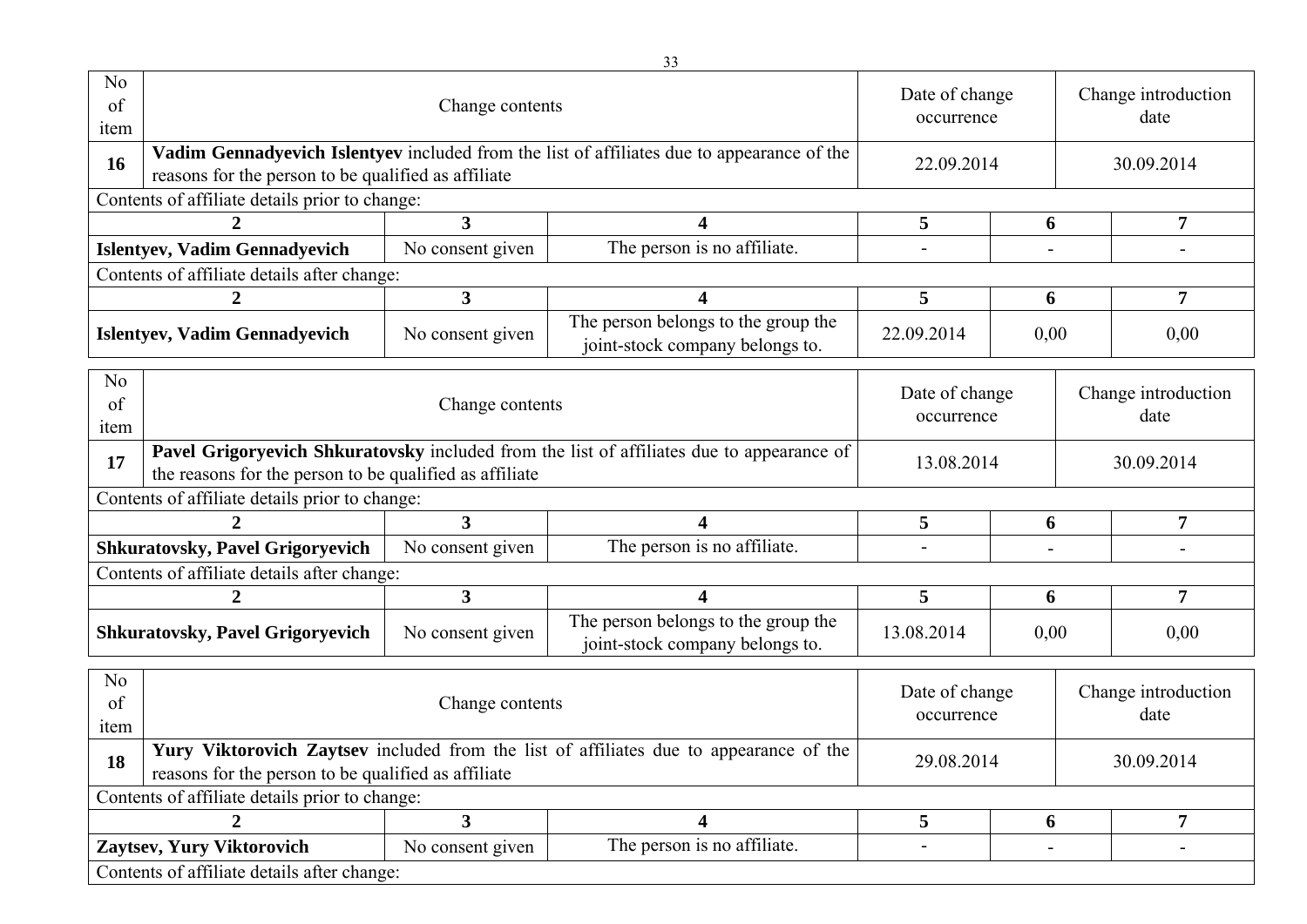|                                      |                                                                               |                                             | 34                                                                                                                                                                                 |                              |                          |  |                             |  |  |  |
|--------------------------------------|-------------------------------------------------------------------------------|---------------------------------------------|------------------------------------------------------------------------------------------------------------------------------------------------------------------------------------|------------------------------|--------------------------|--|-----------------------------|--|--|--|
|                                      | $\overline{2}$                                                                | $\mathbf{3}$                                |                                                                                                                                                                                    | 5                            | 6                        |  | 7                           |  |  |  |
|                                      | Zaytsev, Yury Viktorovich                                                     | No consent given                            | The person belongs to the group the<br>joint-stock company belongs to.                                                                                                             | 29.08.2014                   | 0,00                     |  | 0,00                        |  |  |  |
| N <sub>o</sub><br>of<br>item         |                                                                               | Change contents                             |                                                                                                                                                                                    | Date of change<br>occurrence |                          |  | Change introduction<br>date |  |  |  |
| 19                                   | reasons for the person to be qualified as affiliate                           |                                             | Nikolay Igorevich Pozdnyakov included from the list of affiliates due to appearance of the                                                                                         | 13.09.2014                   | 30.09.2014               |  |                             |  |  |  |
|                                      | Contents of affiliate details prior to change:                                |                                             |                                                                                                                                                                                    |                              |                          |  |                             |  |  |  |
|                                      | 2                                                                             | $\mathbf{3}$                                | 4                                                                                                                                                                                  | 5                            | 6                        |  | 7                           |  |  |  |
|                                      | Pozdnyakov, Nikolay Igorevich                                                 | No consent given                            | The person is no affiliate.                                                                                                                                                        |                              | $\overline{\phantom{a}}$ |  |                             |  |  |  |
|                                      | Contents of affiliate details after change:                                   |                                             |                                                                                                                                                                                    |                              |                          |  |                             |  |  |  |
|                                      | $\boldsymbol{2}$                                                              | $\mathbf{3}$                                | 4                                                                                                                                                                                  | 5                            | 6                        |  | $\overline{7}$              |  |  |  |
|                                      | Pozdnyakov, Nikolay Igorevich                                                 | No consent given                            | The person belongs to the group the<br>13.09.2014<br>joint-stock company belongs to.                                                                                               |                              | 0,00                     |  | 0,00                        |  |  |  |
| N <sub>0</sub><br>of<br>item         |                                                                               | Change contents                             |                                                                                                                                                                                    | Date of change<br>occurrence |                          |  | Change introduction<br>date |  |  |  |
| 20                                   | Joint-Stock Company "Rosseti" – change of the affiliate's registered address. |                                             |                                                                                                                                                                                    |                              | 25.07.2014               |  | 30.09.2014                  |  |  |  |
|                                      | Contents of affiliate details prior to change:                                |                                             |                                                                                                                                                                                    |                              |                          |  |                             |  |  |  |
|                                      | 2                                                                             | $\mathbf{3}$                                | 4                                                                                                                                                                                  | 5                            | 6                        |  | $\overline{7}$              |  |  |  |
| <b>Joint Stock Company "Rosseti"</b> |                                                                               | 107996,<br>Moscow, Ulansky<br>lane, $26$    | The person is entitled to dispose of<br>more than 20% of the voting shares<br>of the joint-stock company<br>The person belongs to the group the<br>joint-stock company belongs to. | 01.07.2008                   | 55,38                    |  | 55,38                       |  |  |  |
|                                      | Contents of affiliate details after change:                                   |                                             |                                                                                                                                                                                    |                              |                          |  |                             |  |  |  |
|                                      | $\boldsymbol{2}$                                                              | $\mathbf{3}$                                | $\boldsymbol{\Lambda}$                                                                                                                                                             | 5                            | 6                        |  | 7                           |  |  |  |
|                                      | <b>Joint Stock Company "Rosseti"</b>                                          | 121353, Moscow,<br>Belovezhskaya str.,<br>4 | The person is entitled to dispose of<br>more than 20% of the voting shares<br>of the joint-stock company<br>The person belongs to the group the<br>joint-stock company belongs to. | 25.07.2014                   | 55,38                    |  | 55,38                       |  |  |  |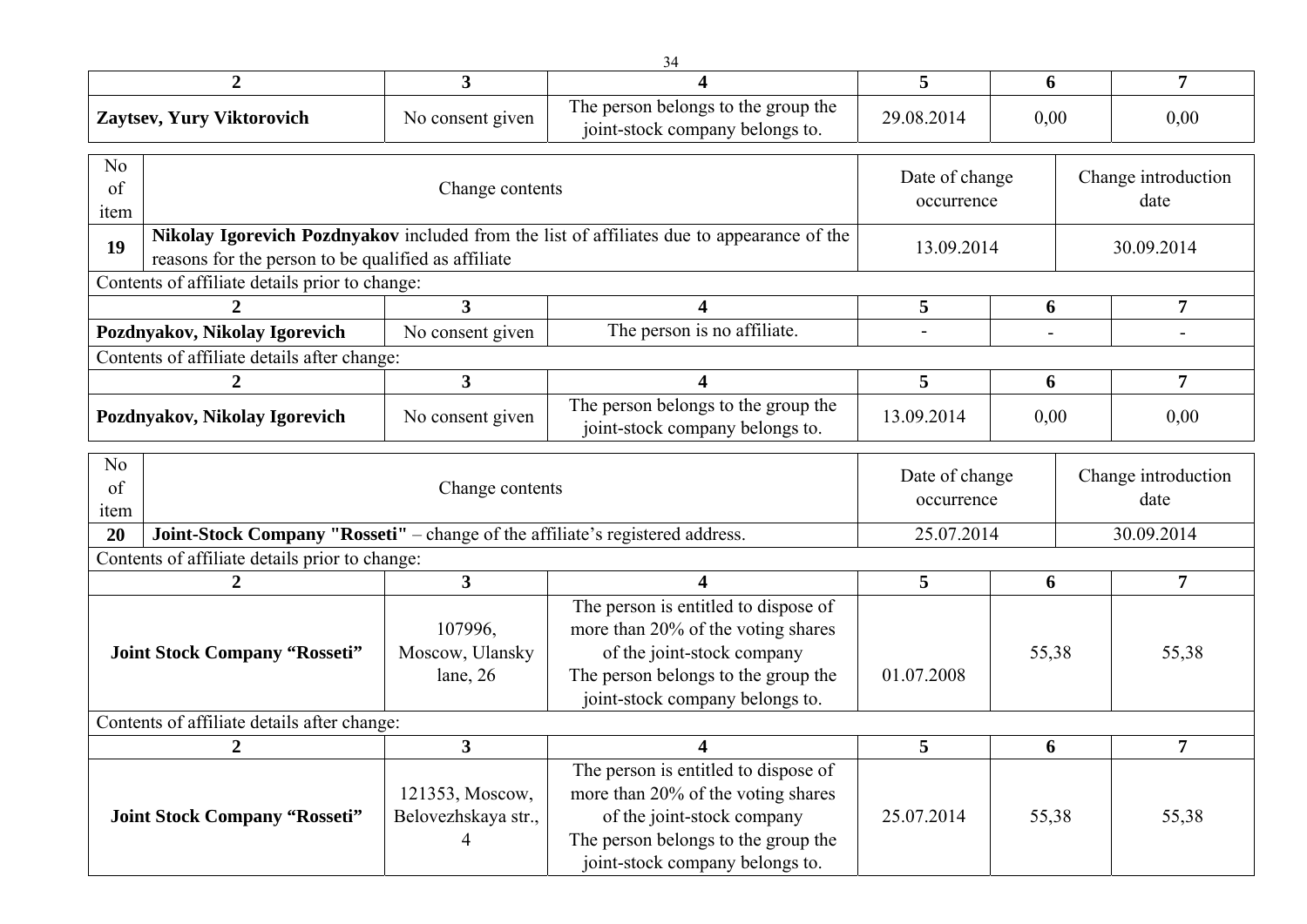| N <sub>o</sub><br>of<br>item                                                       |                                                                                                                 | Date of change<br>occurrence                                             |                                                                        | Change introduction<br>date  |            |                |                             |  |
|------------------------------------------------------------------------------------|-----------------------------------------------------------------------------------------------------------------|--------------------------------------------------------------------------|------------------------------------------------------------------------|------------------------------|------------|----------------|-----------------------------|--|
| 21                                                                                 | Joint-Stock Company "North-Western Energy Management Company" - change of the<br>affiliate's registered address | 22.08.2014                                                               |                                                                        |                              | 30.09.2014 |                |                             |  |
|                                                                                    | Contents of affiliate details prior to change:                                                                  |                                                                          |                                                                        |                              |            |                |                             |  |
| 3<br>$\overline{2}$<br>4                                                           |                                                                                                                 |                                                                          |                                                                        |                              | 6          | $\overline{7}$ |                             |  |
| <b>Joint-Stock Company "North-</b><br><b>Western Energy Management</b><br>Company" |                                                                                                                 | 191186,<br>Saint Petersburg,<br>Marsovo Pole<br>Territory, 1             | The person belongs to the group the<br>joint-stock company belongs to. | 01.07.2008                   | 0,00       |                | 0,00                        |  |
| Contents of affiliate details after change:                                        |                                                                                                                 |                                                                          |                                                                        |                              |            |                |                             |  |
| 2                                                                                  |                                                                                                                 | 3                                                                        | 4                                                                      | 5                            | 6          |                | $\overline{7}$              |  |
| <b>Joint-Stock Company "North-</b><br><b>Western Energy Management</b><br>Company" |                                                                                                                 | 191167, Saint<br>Petersburg,<br><b>Alexander Nevsky</b><br>sq., 2 Lit. B | The person belongs to the group the<br>joint-stock company belongs to. | 22.08.2014                   | 0,00       |                | 0,00                        |  |
| N <sub>o</sub><br>of<br>item                                                       |                                                                                                                 | Change contents                                                          |                                                                        | Date of change<br>occurrence |            |                | Change introduction<br>date |  |
| 22                                                                                 | Andrey Anatolyevich Golinko - change of reason onset date due to re-election                                    |                                                                          |                                                                        | 23.08.2014                   |            | 30.09.2014     |                             |  |
|                                                                                    | Contents of affiliate details prior to change:                                                                  |                                                                          |                                                                        |                              |            |                |                             |  |
|                                                                                    | $\mathcal{D}_{\cdot}$                                                                                           | $\mathbf{3}$                                                             | 4                                                                      | 5                            | 6          |                | 7                           |  |
|                                                                                    | Golinko,<br><b>Andrey Anatolyevich</b>                                                                          | No consent given                                                         | The person belongs to the group the<br>joint-stock company belongs to. | 22.06.2013                   | 0.00       |                | 0,00                        |  |
|                                                                                    | Contents of affiliate details after change:                                                                     |                                                                          |                                                                        |                              |            |                |                             |  |
|                                                                                    | $\mathcal{D}_{\cdot}$                                                                                           | $\mathbf{3}$                                                             | 4                                                                      | 5                            | 6          |                | 7                           |  |
|                                                                                    | Golinko,<br><b>Andrey Anatolyevich</b>                                                                          | No consent given                                                         | The person belongs to the group the<br>joint-stock company belongs to. | 23.08.2014                   | 0,00       |                | 0,00                        |  |

| N <sub>o</sub><br>ΩŤ<br><sub>1</sub> tem | Change contents                                                                           | Date of change<br>occurrence | Change introduction<br>date |
|------------------------------------------|-------------------------------------------------------------------------------------------|------------------------------|-----------------------------|
| 23                                       | <b>Joint-Stock Company for Power Industry and Electrification "Ingushenergo"</b> – change | 08.08.2014                   | 30.09.2014                  |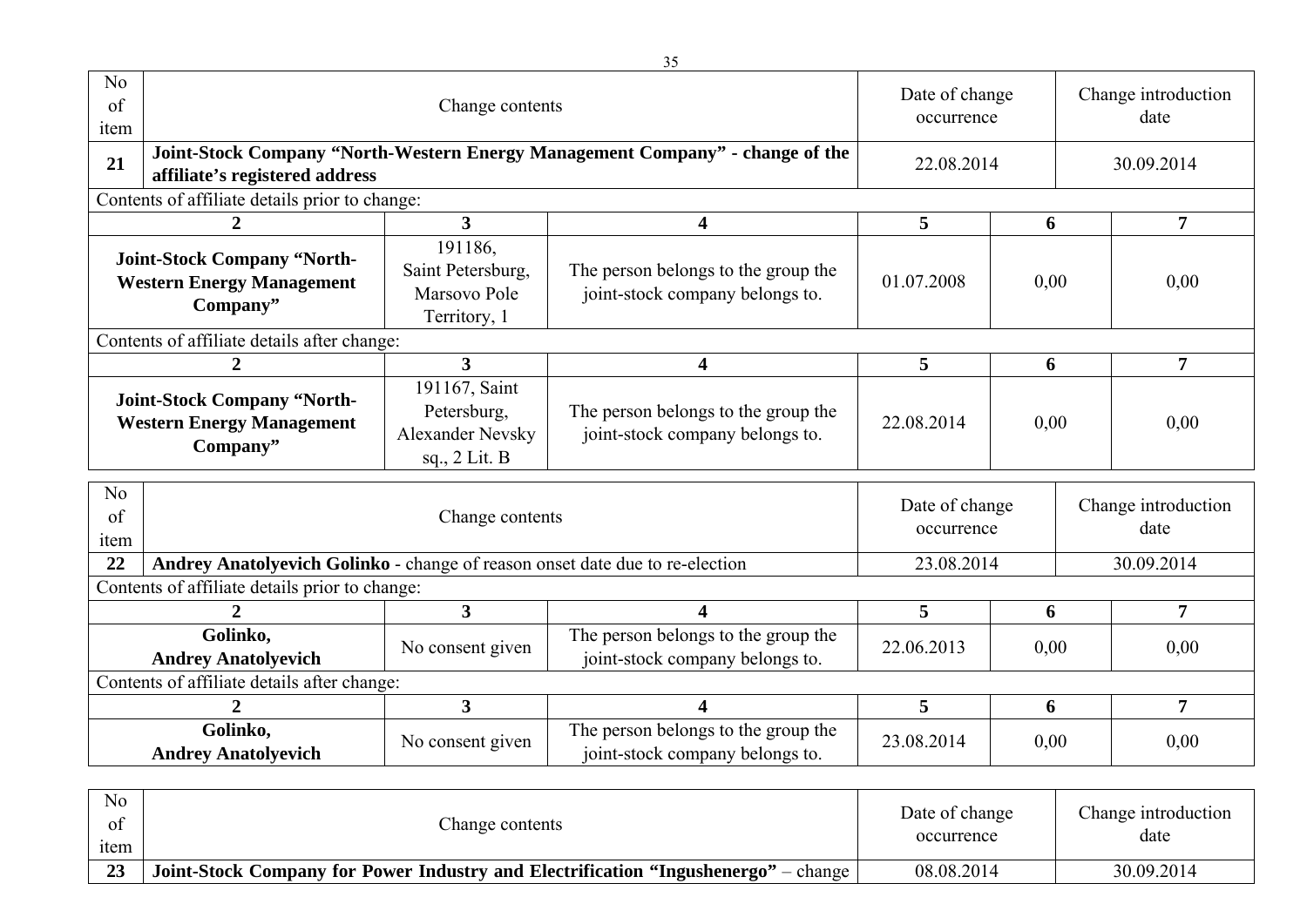|                                                                                                                |                                                                                          |                                                                           | 36                                                                     |                                            |      |      |                                           |
|----------------------------------------------------------------------------------------------------------------|------------------------------------------------------------------------------------------|---------------------------------------------------------------------------|------------------------------------------------------------------------|--------------------------------------------|------|------|-------------------------------------------|
|                                                                                                                | of the affiliate's registered address.                                                   |                                                                           |                                                                        |                                            |      |      |                                           |
|                                                                                                                | Contents of affiliate details prior to change:                                           |                                                                           |                                                                        |                                            |      |      |                                           |
|                                                                                                                | 2                                                                                        | $\mathbf{3}$                                                              | 4                                                                      | 5                                          | 6    |      | $\overline{7}$                            |
| <b>Joint-Stock Company for Power</b><br><b>Industry and Electrification</b><br>"Ingushenergo"                  |                                                                                          | Republic of<br>Ingushetia,<br>Nazran,<br>Mutaliyev str., 23               | The person belongs to the group the<br>joint-stock company belongs to. | 01.07.2008                                 | 0,00 |      | 0,00                                      |
|                                                                                                                | Contents of affiliate details after change:                                              |                                                                           |                                                                        |                                            |      |      |                                           |
|                                                                                                                | $\boldsymbol{2}$                                                                         | $\mathbf{3}$                                                              | 4                                                                      | 5                                          | 6    |      | $\overline{7}$                            |
| <b>Joint-Stock Company for Power</b><br><b>Industry and Electrification</b><br>"Ingushenergo"                  |                                                                                          | 386101, Republic<br>of Ingushetia,<br>Nazran,<br>Chechenskaya str.,<br>8a | The person belongs to the group the<br>joint-stock company belongs to. | 08.08.2014                                 | 0,00 |      | 0,00                                      |
| N <sub>o</sub><br>of<br>item<br>24                                                                             | Change contents<br>Limited Liability Company "EDF Seti Vostok" - change of business name |                                                                           |                                                                        | Date of change<br>occurrence<br>11.09.2014 |      |      | Change introduction<br>date<br>30.09.2014 |
|                                                                                                                |                                                                                          |                                                                           |                                                                        |                                            |      |      |                                           |
|                                                                                                                | Contents of affiliate details prior to change:                                           |                                                                           |                                                                        |                                            |      |      |                                           |
|                                                                                                                | $\overline{2}$                                                                           | $\overline{3}$                                                            | $\overline{\mathbf{4}}$                                                | 5 <sup>5</sup>                             | 6    |      | $\overline{7}$                            |
| <b>Limited Liability Company</b><br>"ERDF Vostok"                                                              |                                                                                          | 105120, Moscow,<br>2nd<br>Syromyatnichesky<br>lane, 1                     | The person belongs to the group the<br>joint-stock company belongs to. | 29.02.2012                                 | 0,00 |      | 0,00                                      |
|                                                                                                                | Contents of affiliate details after change:                                              |                                                                           |                                                                        |                                            |      |      |                                           |
|                                                                                                                | $\boldsymbol{2}$                                                                         | $\overline{3}$                                                            | $\overline{\mathbf{4}}$                                                | 5                                          | 6    |      | $\overline{7}$                            |
| 105120, Moscow,<br><b>Limited Liability Company "EDF</b><br>2nd<br>Syromyatnichesky<br>Seti Vostok"<br>lane, 1 |                                                                                          | The person belongs to the group the<br>joint-stock company belongs to.    | 11.09.2014                                                             | 0.00                                       |      | 0.00 |                                           |
| N <sub>o</sub><br>Date of change<br>Change introduction<br>of<br>Change contents<br>date<br>occurrence<br>item |                                                                                          |                                                                           |                                                                        |                                            |      |      |                                           |
| 25                                                                                                             | <b>Joint-Stock Company</b>                                                               |                                                                           | "Energoservice Company of "Lenenergo"- change of the                   | 07.04.2014                                 |      |      | 30.09.2014                                |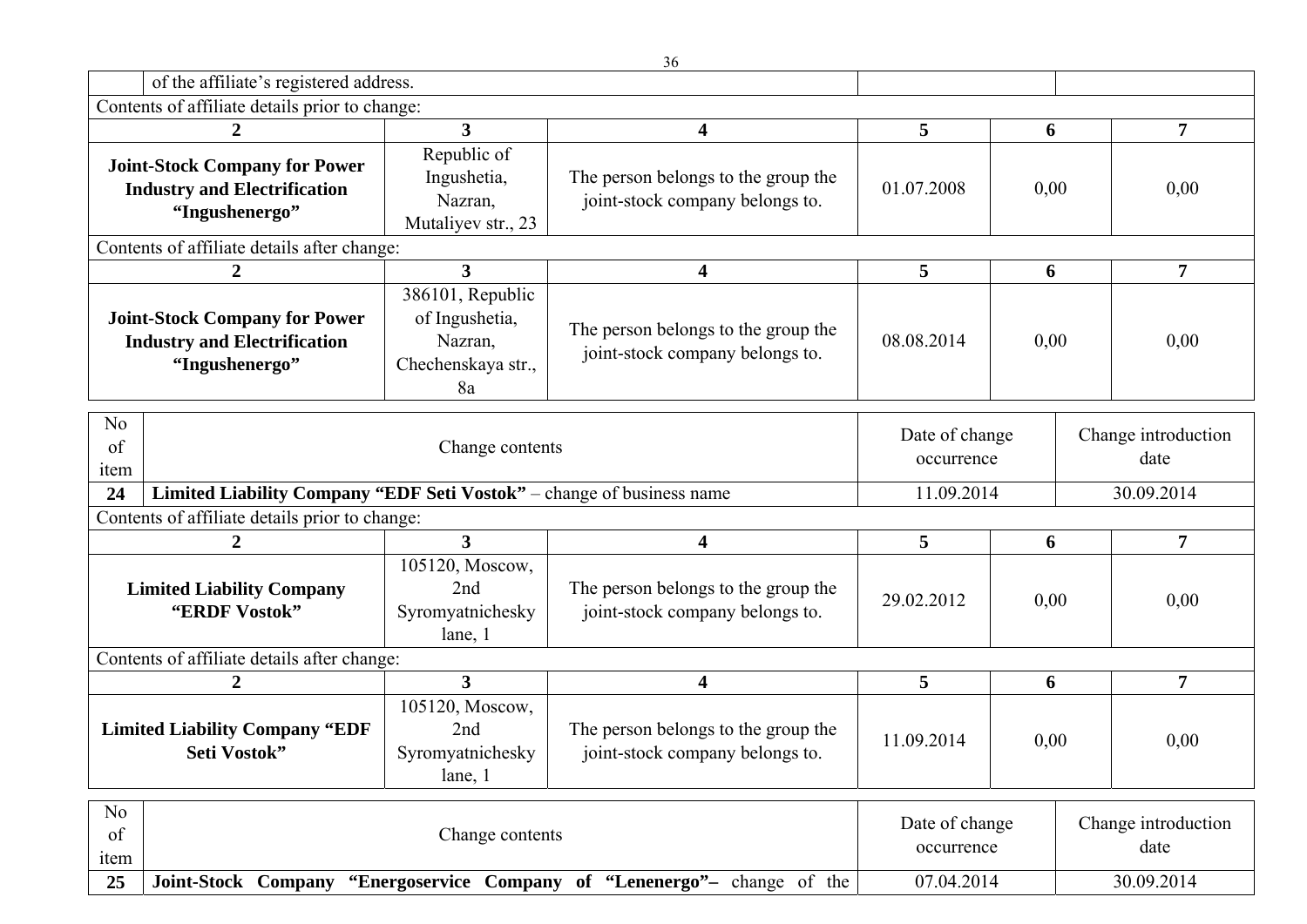|                                                                                       |                                                |                         | 37                                                                                        |                |            |                     |                     |  |
|---------------------------------------------------------------------------------------|------------------------------------------------|-------------------------|-------------------------------------------------------------------------------------------|----------------|------------|---------------------|---------------------|--|
|                                                                                       | affiliate's registered address.                |                         |                                                                                           |                |            |                     |                     |  |
|                                                                                       | Contents of affiliate details prior to change: |                         |                                                                                           |                |            |                     |                     |  |
|                                                                                       | $\mathcal{D}_{\cdot}$                          | 3                       | 4                                                                                         | 5              | 6          |                     | $\overline{7}$      |  |
| <b>Joint-Stock Company</b>                                                            |                                                | 196247, Saint           | The person belongs to the group the                                                       |                |            |                     |                     |  |
| "Energoservice Company of                                                             |                                                | Petersburg,             | joint-stock company belongs to.                                                           | 10.01.2012     | 0,00       |                     | 0,00                |  |
|                                                                                       | "Lenenergo"                                    | Konstitutsii sq., 1     |                                                                                           |                |            |                     |                     |  |
|                                                                                       | Contents of affiliate details after change:    |                         |                                                                                           |                |            |                     |                     |  |
|                                                                                       |                                                | $\overline{3}$          | 4                                                                                         | 5              | 6          |                     | $\overline{7}$      |  |
|                                                                                       | <b>Joint-Stock Company</b>                     | 191124, St.             | The person belongs to the group the                                                       |                |            |                     |                     |  |
|                                                                                       | "Energoservice Company of                      | Petersburg,             | joint-stock company belongs to.                                                           | 07.04.2014     | 0,00       |                     | 0,00                |  |
|                                                                                       | "Lenenergo"                                    | Sinopskaya emb.,        |                                                                                           |                |            |                     |                     |  |
|                                                                                       |                                                | 60-62 Lit. A.           |                                                                                           |                |            |                     |                     |  |
| N <sub>o</sub>                                                                        |                                                |                         |                                                                                           |                |            |                     |                     |  |
| of                                                                                    |                                                | Change contents         |                                                                                           | Date of change |            |                     | Change introduction |  |
| item                                                                                  |                                                | occurrence              |                                                                                           |                |            |                     | date                |  |
|                                                                                       |                                                |                         | Joint-Stock Company "Specialized Electric Power Grid Servicing Company of the             |                |            |                     |                     |  |
| 26<br>Unified National Energy System" - change of the affiliate's registered address. |                                                |                         |                                                                                           |                | 13.08.2014 |                     | 30.09.2014          |  |
|                                                                                       | Contents of affiliate details prior to change: |                         |                                                                                           |                |            |                     |                     |  |
|                                                                                       |                                                | $\overline{\mathbf{3}}$ | 4                                                                                         | 5              | 6          |                     | $\overline{7}$      |  |
|                                                                                       | <b>Joint-Stock Company "Specialized</b>        | 115035, Moscow,         |                                                                                           |                |            |                     |                     |  |
|                                                                                       | <b>Electric Power Grid Servicing</b>           | Sadovnicheskaya         | The person belongs to the group the                                                       | 10.07.2012     | 0,00       |                     | 0,00                |  |
|                                                                                       | <b>Company of the Unified National</b>         | str., $27$ Building.8.  | joint-stock company belongs to.                                                           |                |            |                     |                     |  |
|                                                                                       | <b>Energy System</b> "                         |                         |                                                                                           |                |            |                     |                     |  |
|                                                                                       | Contents of affiliate details after change:    |                         |                                                                                           |                |            |                     |                     |  |
|                                                                                       |                                                | $3^{\circ}$             | 4                                                                                         | 5              | 6          |                     | $\overline{7}$      |  |
|                                                                                       | <b>Joint-Stock Company "Specialized</b>        | 142408, Moscow          |                                                                                           |                |            |                     |                     |  |
|                                                                                       | <b>Electric Power Grid Servicing</b>           | Region, Noginsk,        | The person belongs to the group the                                                       | 13.08.2014     | 0,00       |                     | 0,00                |  |
|                                                                                       | <b>Company of the Unified National</b>         | Parkovaya str., 1       | joint-stock company belongs to.                                                           |                |            |                     |                     |  |
|                                                                                       | <b>Energy System</b> "                         | Building 1.             |                                                                                           |                |            |                     |                     |  |
| No                                                                                    |                                                |                         |                                                                                           |                |            |                     |                     |  |
|                                                                                       |                                                |                         | Date of change                                                                            |                |            | Change introduction |                     |  |
|                                                                                       |                                                |                         |                                                                                           |                |            |                     | date                |  |
| of<br>item                                                                            |                                                | Change contents         |                                                                                           | occurrence     |            |                     |                     |  |
| 27                                                                                    |                                                |                         | Joint-Stock Company "Donenergo" included from the list of affiliates due to appearance of | 30.09.2014     |            |                     | 30.09.2014          |  |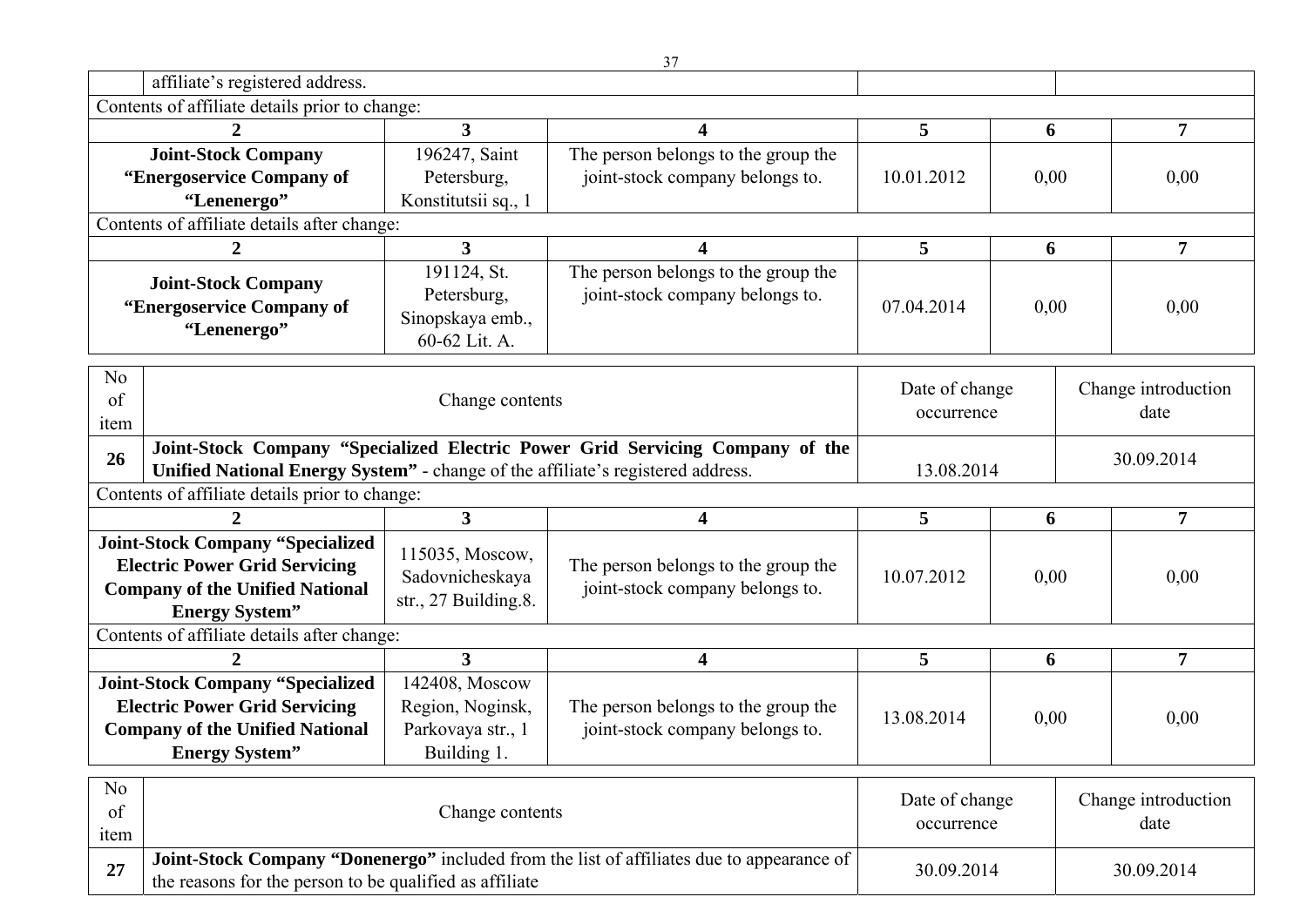$C_1$  is content of  $C_2$ 

| Contents of affiliate details prior to change:                          |                                                                                           |                                                                                                                                                                                           |                                                                                                                                                                                                                               |                 |                                   |                     |  |
|-------------------------------------------------------------------------|-------------------------------------------------------------------------------------------|-------------------------------------------------------------------------------------------------------------------------------------------------------------------------------------------|-------------------------------------------------------------------------------------------------------------------------------------------------------------------------------------------------------------------------------|-----------------|-----------------------------------|---------------------|--|
|                                                                         |                                                                                           | 4                                                                                                                                                                                         |                                                                                                                                                                                                                               |                 |                                   | $\overline{7}$      |  |
|                                                                         | 344006                                                                                    |                                                                                                                                                                                           |                                                                                                                                                                                                                               |                 |                                   |                     |  |
| <b>Joint-Stock Company</b>                                              | Rostov-on-Don,                                                                            |                                                                                                                                                                                           |                                                                                                                                                                                                                               |                 |                                   |                     |  |
| "Donenergo"                                                             | Pushkinskaya str.,                                                                        |                                                                                                                                                                                           |                                                                                                                                                                                                                               |                 |                                   |                     |  |
|                                                                         | 162                                                                                       |                                                                                                                                                                                           |                                                                                                                                                                                                                               |                 |                                   |                     |  |
|                                                                         |                                                                                           |                                                                                                                                                                                           |                                                                                                                                                                                                                               |                 |                                   |                     |  |
| $\overline{2}$                                                          | $\overline{\mathbf{3}}$                                                                   | 4                                                                                                                                                                                         | $5\overline{)}$                                                                                                                                                                                                               | 6               |                                   | $\overline{7}$      |  |
|                                                                         | 344006                                                                                    | The person belongs to the group the                                                                                                                                                       |                                                                                                                                                                                                                               |                 |                                   |                     |  |
| <b>Joint-Stock Company</b>                                              | Rostov-on-Don,                                                                            | joint-stock company belongs to.                                                                                                                                                           |                                                                                                                                                                                                                               |                 |                                   |                     |  |
| "Donenergo"                                                             |                                                                                           |                                                                                                                                                                                           |                                                                                                                                                                                                                               |                 |                                   | 0,00                |  |
|                                                                         | 162                                                                                       |                                                                                                                                                                                           |                                                                                                                                                                                                                               |                 |                                   |                     |  |
|                                                                         |                                                                                           |                                                                                                                                                                                           |                                                                                                                                                                                                                               |                 |                                   |                     |  |
|                                                                         |                                                                                           |                                                                                                                                                                                           | Date of change                                                                                                                                                                                                                |                 | Change introduction               |                     |  |
|                                                                         |                                                                                           |                                                                                                                                                                                           | occurrence                                                                                                                                                                                                                    |                 | date                              |                     |  |
|                                                                         |                                                                                           | 30.09.2014                                                                                                                                                                                |                                                                                                                                                                                                                               |                 |                                   |                     |  |
| 28                                                                      |                                                                                           |                                                                                                                                                                                           |                                                                                                                                                                                                                               |                 |                                   |                     |  |
|                                                                         |                                                                                           |                                                                                                                                                                                           |                                                                                                                                                                                                                               |                 |                                   |                     |  |
| 2                                                                       | 3                                                                                         | 4                                                                                                                                                                                         | 5                                                                                                                                                                                                                             | 6               |                                   | $\overline{7}$      |  |
|                                                                         | 344022                                                                                    | The person is no affiliate.                                                                                                                                                               |                                                                                                                                                                                                                               |                 |                                   |                     |  |
|                                                                         |                                                                                           |                                                                                                                                                                                           |                                                                                                                                                                                                                               |                 |                                   |                     |  |
|                                                                         |                                                                                           |                                                                                                                                                                                           |                                                                                                                                                                                                                               |                 |                                   |                     |  |
|                                                                         |                                                                                           |                                                                                                                                                                                           |                                                                                                                                                                                                                               |                 |                                   |                     |  |
|                                                                         |                                                                                           |                                                                                                                                                                                           |                                                                                                                                                                                                                               |                 |                                   |                     |  |
| Contents of affiliate details after change:                             |                                                                                           |                                                                                                                                                                                           |                                                                                                                                                                                                                               |                 |                                   |                     |  |
| 2                                                                       | $\overline{3}$                                                                            | 4                                                                                                                                                                                         | 5                                                                                                                                                                                                                             | 6               |                                   | $\overline{7}$      |  |
|                                                                         | 344022,                                                                                   | The person belongs to the group the                                                                                                                                                       |                                                                                                                                                                                                                               |                 |                                   |                     |  |
|                                                                         | Rostov-on-Don,                                                                            | joint-stock company belongs to.                                                                                                                                                           |                                                                                                                                                                                                                               |                 |                                   |                     |  |
| <b>Joint-Stock Company "Regional</b><br><b>Development Corporation"</b> | Suvorov str., 91, 7th                                                                     |                                                                                                                                                                                           | 30.09.2014                                                                                                                                                                                                                    | 0.00            |                                   | 0,00                |  |
|                                                                         | floor, Room 44                                                                            |                                                                                                                                                                                           |                                                                                                                                                                                                                               |                 |                                   |                     |  |
|                                                                         |                                                                                           |                                                                                                                                                                                           |                                                                                                                                                                                                                               |                 |                                   |                     |  |
|                                                                         | Change contents                                                                           |                                                                                                                                                                                           | Date of change                                                                                                                                                                                                                |                 |                                   | Change introduction |  |
|                                                                         | $\overline{2}$<br><b>Joint-Stock Company "Regional</b><br><b>Development Corporation"</b> | $\overline{\mathbf{3}}$<br>Contents of affiliate details after change:<br>Pushkinskaya str.,<br>Contents of affiliate details prior to change:<br>Rostov-on-Don,<br>Suvorov str., 91, 7th | The person is no affiliate.<br>Change contents<br>Joint-Stock Company "Regional Development Corporation" included from the list of<br>affiliates due to appearance of the reasons for the person to be qualified as affiliate | 5<br>30.09.2014 | 6<br>30.09.2014<br>floor, Room 44 | 0,00                |  |

**29 Joint-Stock Company "Donenergoservice"** included from the list of affiliates due to 30.09.2014 30.09.2014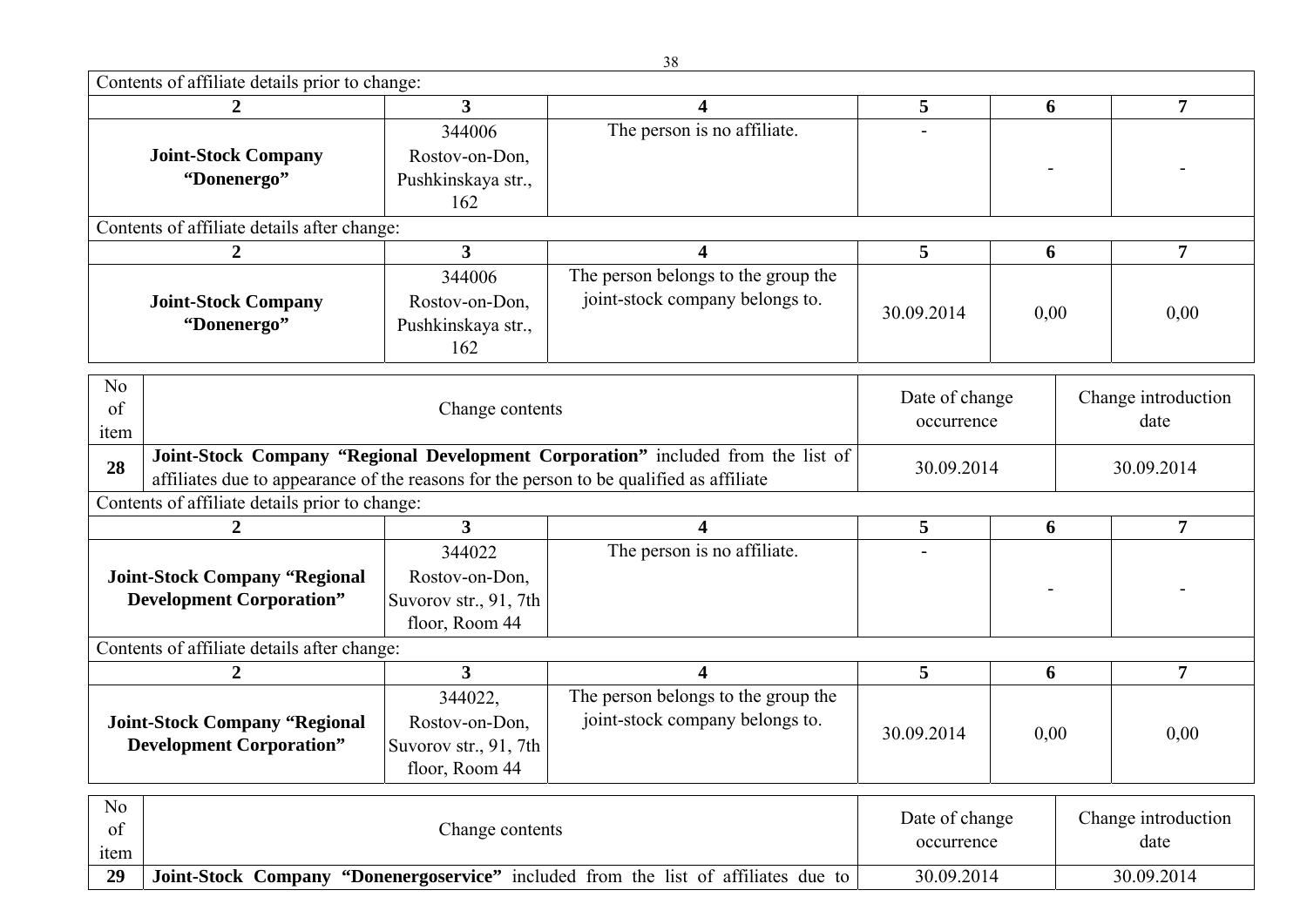|                                                                              |                                                                       |                                                                                      | 39                                                                                      |                |      |            |                     |
|------------------------------------------------------------------------------|-----------------------------------------------------------------------|--------------------------------------------------------------------------------------|-----------------------------------------------------------------------------------------|----------------|------|------------|---------------------|
|                                                                              | appearance of the reasons for the person to be qualified as affiliate |                                                                                      |                                                                                         |                |      |            |                     |
|                                                                              | Contents of affiliate details prior to change:                        |                                                                                      |                                                                                         |                |      |            |                     |
|                                                                              | $\boldsymbol{2}$                                                      | $\mathbf{3}$                                                                         | 4                                                                                       | 5              | 6    |            | 7                   |
|                                                                              |                                                                       | 346880, Rostov                                                                       | The person is no affiliate.                                                             |                |      |            |                     |
| <b>Limited Liability Company</b>                                             |                                                                       | Region, Bataysk,                                                                     |                                                                                         |                |      |            |                     |
|                                                                              | "Donenergoservice"                                                    | Rechnaya str., 114                                                                   |                                                                                         |                |      |            |                     |
|                                                                              | Contents of affiliate details after change:                           |                                                                                      |                                                                                         |                |      |            |                     |
|                                                                              | 2                                                                     | 3                                                                                    | 4                                                                                       | 5              | 6    |            | $\overline{7}$      |
|                                                                              |                                                                       | 346880, Rostov                                                                       | The person belongs to the group the                                                     |                |      |            |                     |
|                                                                              | <b>Limited Liability Company</b>                                      | Region, Bataysk,                                                                     | joint-stock company belongs to.                                                         | 30.09.2014     | 0,00 |            | 0,00                |
|                                                                              | "Donenergoservice"                                                    | Rechnaya str., 114                                                                   |                                                                                         |                |      |            |                     |
|                                                                              |                                                                       |                                                                                      |                                                                                         |                |      |            |                     |
| N <sub>o</sub>                                                               | Date of change                                                        |                                                                                      |                                                                                         |                |      |            | Change introduction |
| of                                                                           | Change contents                                                       |                                                                                      |                                                                                         | occurrence     |      |            | date                |
| item                                                                         |                                                                       |                                                                                      |                                                                                         |                |      |            |                     |
| 30                                                                           |                                                                       | Joint-Stock Company "Regional Communal Systems" included from the list of affiliates | 30.09.2014                                                                              |                |      | 30.09.2014 |                     |
| due to appearance of the reasons for the person to be qualified as affiliate |                                                                       |                                                                                      |                                                                                         |                |      |            |                     |
|                                                                              |                                                                       |                                                                                      |                                                                                         |                |      |            |                     |
|                                                                              | Contents of affiliate details prior to change:                        |                                                                                      |                                                                                         |                |      |            |                     |
|                                                                              | $\overline{2}$                                                        | $\overline{3}$                                                                       | 4                                                                                       | 5              | 6    |            | 7                   |
|                                                                              |                                                                       | 346500, Rostov                                                                       | The person is no affiliate.                                                             |                |      |            |                     |
|                                                                              | <b>Limited Liability Company</b>                                      | Region, Shakhty,                                                                     |                                                                                         |                |      |            |                     |
|                                                                              | "Regional Communal Systems"                                           | Sovetskaya str.,                                                                     |                                                                                         |                |      |            |                     |
|                                                                              |                                                                       | 187/189                                                                              |                                                                                         |                |      |            |                     |
|                                                                              | Contents of affiliate details after change:                           |                                                                                      |                                                                                         |                |      |            |                     |
|                                                                              | $\overline{2}$                                                        | $\overline{\mathbf{3}}$                                                              | 4                                                                                       | 5              | 6    |            | $\overline{7}$      |
|                                                                              |                                                                       | 346500, Rostov                                                                       | The person belongs to the group the                                                     |                |      |            |                     |
|                                                                              | <b>Limited Liability Company</b>                                      | Region, Shakhty,                                                                     | joint-stock company belongs to.                                                         |                |      |            |                     |
|                                                                              | "Regional Communal Systems"                                           | Sovetskaya str.,                                                                     |                                                                                         | 30.09.2014     | 0,00 |            | 0,00                |
|                                                                              |                                                                       | 187/189                                                                              |                                                                                         |                |      |            |                     |
|                                                                              |                                                                       |                                                                                      |                                                                                         |                |      |            |                     |
| N <sub>0</sub>                                                               |                                                                       |                                                                                      |                                                                                         | Date of change |      |            | Change introduction |
| of                                                                           |                                                                       | Change contents                                                                      |                                                                                         | occurrence     |      |            | date                |
| item<br>31                                                                   |                                                                       |                                                                                      | Viktor Georgiyevich Goncharov included from the list of affiliates due to appearance of | 30.09.2014     |      |            | 30.09.2014          |